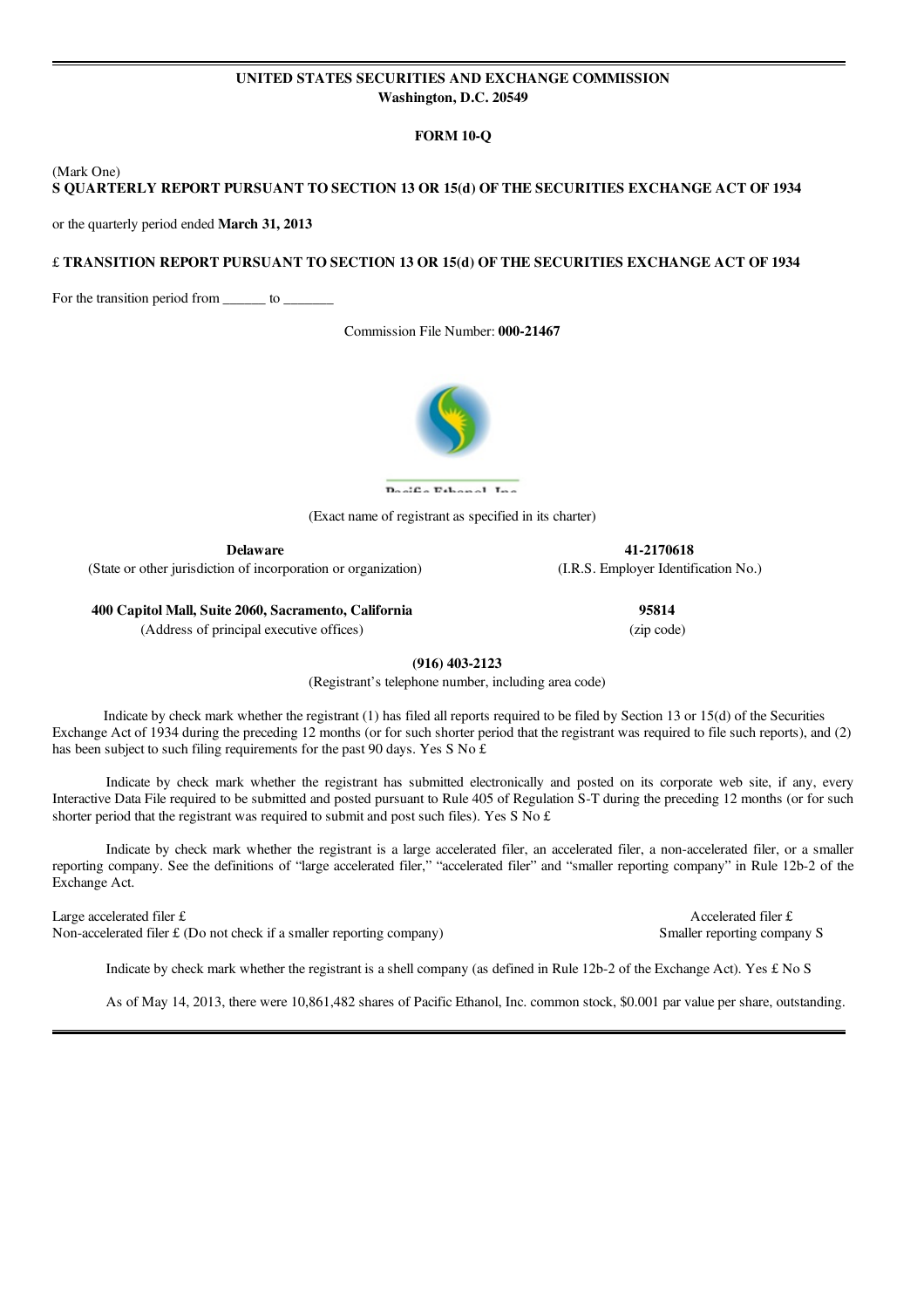# PART I FINANCIAL INFORMATION

|                   |                                                                                                      | Page           |
|-------------------|------------------------------------------------------------------------------------------------------|----------------|
| ITEM 1.           | FINANCIAL STATEMENTS.                                                                                |                |
|                   | Consolidated Balance Sheets as of March 31, 2013 (unaudited) and December 31, 2012                   | $\mathbf{1}$   |
|                   | Consolidated Statements of Operations for the Three Months Ended March 31, 2013 and 2012 (unaudited) | 3              |
|                   | Consolidated Statements of Cash Flows for the Three Months Ended March 31, 2013 and 2012 (unaudited) | $\overline{4}$ |
|                   | Notes to Consolidated Financial Statements (unaudited)                                               | 5              |
| ITEM 2.           | MANAGEMENT'S DISCUSSION AND ANALYSIS OF FINANCIAL CONDITION AND RESULTS OF<br>OPERATIONS.            | 20             |
| ITEM 3.           | QUANTITATIVE AND QUALITATIVE DISCLOSURES ABOUT MARKET RISK.                                          | 31             |
| ITEM 4.           | CONTROLS AND PROCEDURES.                                                                             | 32             |
|                   | <b>PART II</b><br><b>OTHER INFORMATION</b>                                                           |                |
| ITEM 1.           | LEGAL PROCEEDINGS.                                                                                   | 33             |
| ITEM 1A.          | <b>RISK FACTORS.</b>                                                                                 | 33             |
| ITEM 2.           | UNREGISTERED SALES OF EQUITY SECURITIES AND USE OF PROCEEDS.                                         | 33             |
| ITEM 3.           | DEFAULTS UPON SENIOR SECURITIES.                                                                     | 34             |
| ITEM 4.           | MINE SAFETY DISCLOSURES.                                                                             | 34             |
| ITEM 5.           | OTHER INFORMATION.                                                                                   | 34             |
| ITEM 6.           | <b>EXHIBITS.</b>                                                                                     | 35             |
| <b>SIGNATURES</b> |                                                                                                      | 37             |
|                   | <b>EXHIBITS FILED WITH THIS REPORT</b>                                                               |                |

i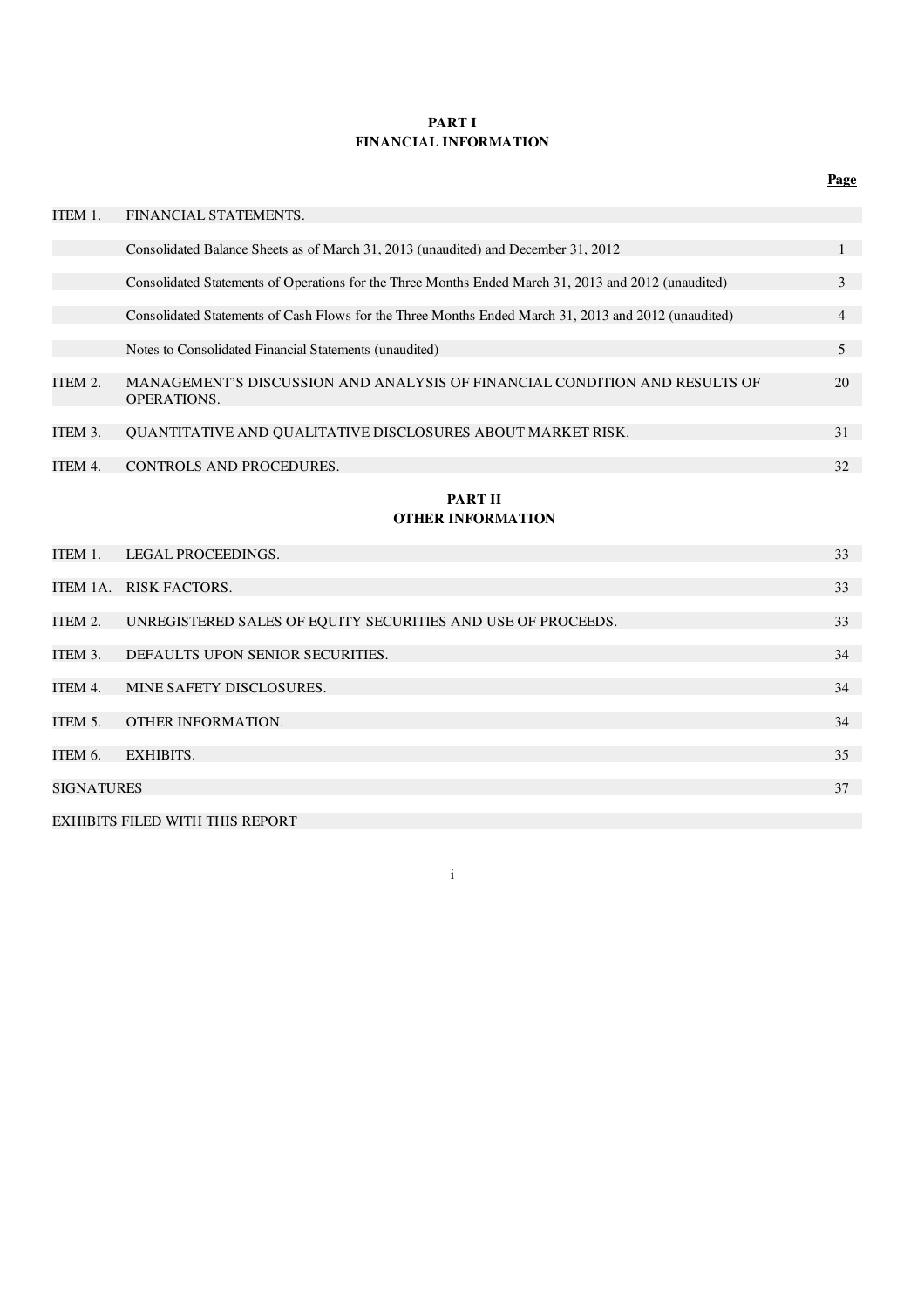## PART I - FINANCIAL INFORMATION

## ITEM 1. FINANCIAL STATEMENTS.

# PACIFIC ETHANOL, INC. CONSOLIDATED BALANCE SHEETS (in thousands)

|                                                                                     |      | March 31,   |      | December 31, |
|-------------------------------------------------------------------------------------|------|-------------|------|--------------|
| <b>ASSETS</b>                                                                       | 2013 |             | 2012 |              |
|                                                                                     |      | (unaudited) |      | *            |
| <b>Current Assets:</b>                                                              |      |             |      |              |
| Cash and cash equivalents                                                           | \$   | 4,194       | \$   | 7,586        |
| Accounts receivable, net (net of allowance for doubtful accounts of \$226 and \$18, |      |             |      |              |
| respectively)                                                                       |      | 32,169      |      | 26,051       |
| Inventories                                                                         |      | 17,536      |      | 16,244       |
| Prepaid inventory                                                                   |      | 9,644       |      | 5,422        |
| Other current assets                                                                |      | 1,978       |      | 2,129        |
| Total current assets                                                                |      | 65,521      |      | 57,432       |
|                                                                                     |      |             |      |              |
| Property and equipment, net                                                         |      | 147,863     |      | 150,409      |
|                                                                                     |      |             |      |              |
| <b>Other Assets:</b>                                                                |      |             |      |              |
| Intangible assets, net                                                              |      | 3,615       |      | 3,734        |
| Other assets                                                                        |      | 4,425       |      | 3,388        |
| Total other assets                                                                  |      | 8,040       |      | 7,122        |
|                                                                                     |      |             |      |              |
| Total Assets**                                                                      |      | 221,424     |      | 214,963      |

\* Amounts derived from the audited financial statements for the year ended December 31, 2012.<br>\*\* Assets of the consolidated variable interest entity that can only be used to settle obligations of

Assets of the consolidated variable interest entity that can only be used to settle obligations of that entity were \$153,954 and \$156,192 as of March 31, 2013 and December 31, 2012, respectively.

See accompanying notes to consolidated financial statements.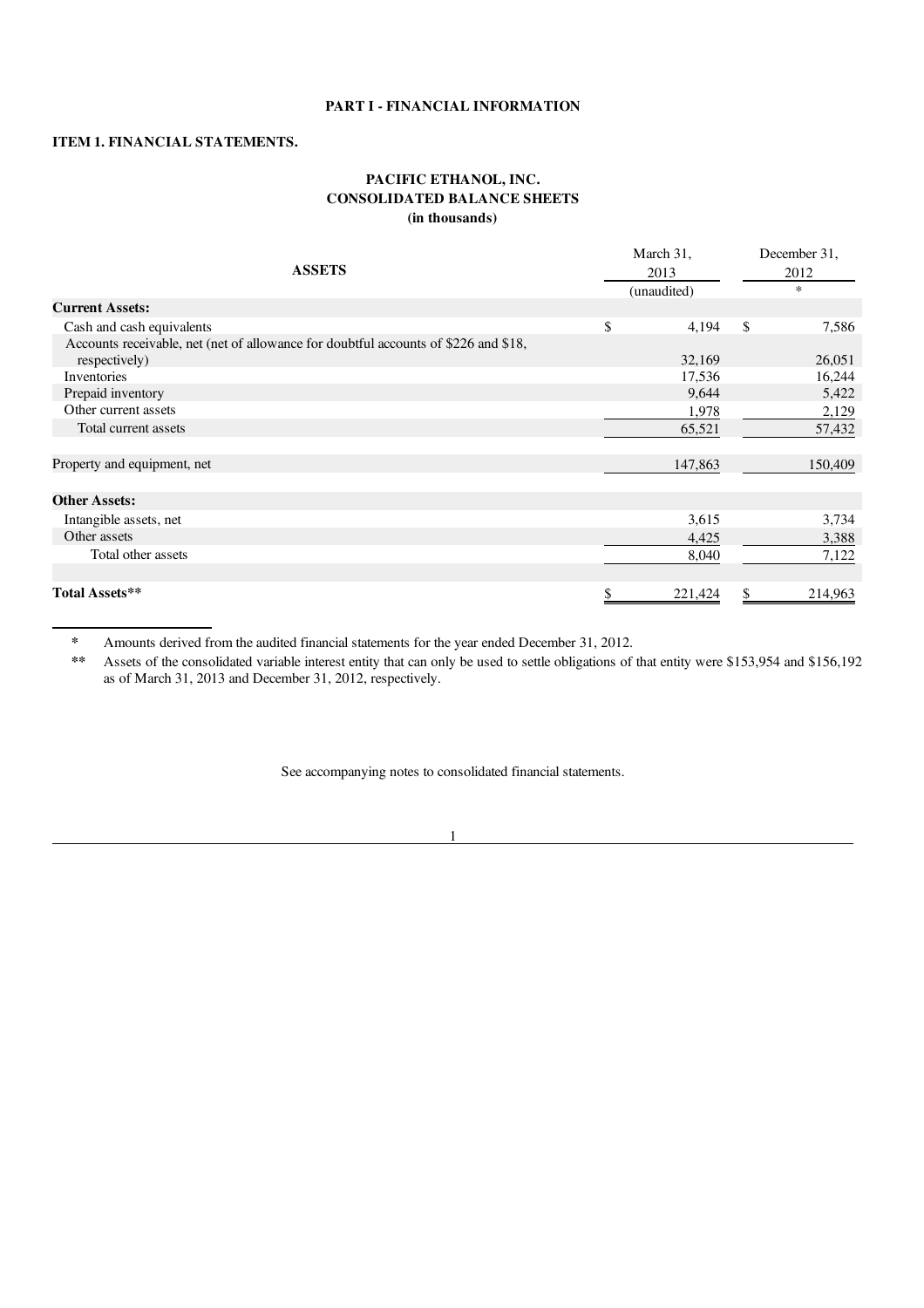# PACIFIC ETHANOL, INC. CONSOLIDATED BALANCE SHEETS (CONTINUED) (in thousands, except par value and shares)

|                                                                                                                                                                                            |             | March 31, |      | December 31, |  |
|--------------------------------------------------------------------------------------------------------------------------------------------------------------------------------------------|-------------|-----------|------|--------------|--|
| <b>LIABILITIES AND STOCKHOLDERS' EQUITY</b>                                                                                                                                                |             | 2013      | 2012 |              |  |
|                                                                                                                                                                                            | (unaudited) |           |      | $\ast$       |  |
| <b>Current Liabilities:</b>                                                                                                                                                                |             |           |      |              |  |
| Accounts payable – trade                                                                                                                                                                   | \$          | 9,729     | \$   | 5,104        |  |
| <b>Accrued liabilities</b>                                                                                                                                                                 |             | 5,030     |      | 3,282        |  |
| Current portion - long-term debt (\$750 due to a related party)                                                                                                                            |             | 8,496     |      | 4,029        |  |
| Total current liabilities                                                                                                                                                                  |             | 23,255    |      | 12,415       |  |
| Long-term debt, net of current portion                                                                                                                                                     |             | 113,833   |      | 117,253      |  |
| Accrued preferred dividends                                                                                                                                                                |             | 5,120     |      | 5,852        |  |
| Warrant liabilities and conversion feature at fair value                                                                                                                                   |             | 9,480     |      | 4,892        |  |
| Other liabilities                                                                                                                                                                          |             | 1,638     |      | 1,644        |  |
| <b>Total Liabilities**</b>                                                                                                                                                                 |             | 153,326   |      | 142,056      |  |
| Commitments and Contingencies (Notes 5 and 7)                                                                                                                                              |             |           |      |              |  |
| <b>Stockholders' Equity:</b>                                                                                                                                                               |             |           |      |              |  |
| Pacific Ethanol, Inc. Stockholders' Equity:                                                                                                                                                |             |           |      |              |  |
| Preferred stock, \$0.001 par value; 10,000,000 shares authorized; Series A: 1,684,375 shares<br>authorized; 0 shares issued and outstanding as of March 31, 2013 and December 31,<br>2012; |             |           |      |              |  |
| Series B: 1,580,790 shares authorized; 926,942 shares issued and outstanding as of<br>March 31, 2013 and December 31, 2012; liquidation preference of \$23,196 as of March                 |             |           |      |              |  |
| 31, 2013                                                                                                                                                                                   |             | 1         |      | 1            |  |
| Common stock, \$0.001 par value; 300,000,000 shares authorized; 10,495,824 and<br>9,789,408 shares issued and outstanding as of March 31, 2013 and December 31, 2012,                      |             |           |      |              |  |
| respectively                                                                                                                                                                               |             | 10        |      | 10           |  |
| Additional paid-in capital                                                                                                                                                                 |             | 594,766   |      | 582,861      |  |
| Accumulated deficit                                                                                                                                                                        |             | (536,076) |      | (530, 310)   |  |
| Total Pacific Ethanol, Inc. Stockholders' Equity                                                                                                                                           |             | 58,701    |      | 52,562       |  |
| Noncontrolling interest in variable interest entity                                                                                                                                        |             | 9,397     |      | 20,345       |  |
| Total Stockholders' Equity                                                                                                                                                                 |             | 68,098    |      | 72,907       |  |
| <b>Total Liabilities and Stockholders' Equity</b>                                                                                                                                          | \$          | 221,424   |      | 214,963      |  |

\* Amounts derived from the audited financial statements for the year ended December 31, 2012.

\*\* Liabilities of the consolidated variable interest entity for which creditors do not have recourse to the general credit of Pacific Ethanol, Inc. were \$110,415 and \$105,315 as of March 31, 2013 and December 31, 2012, respectively.

See accompanying notes to consolidated financial statements.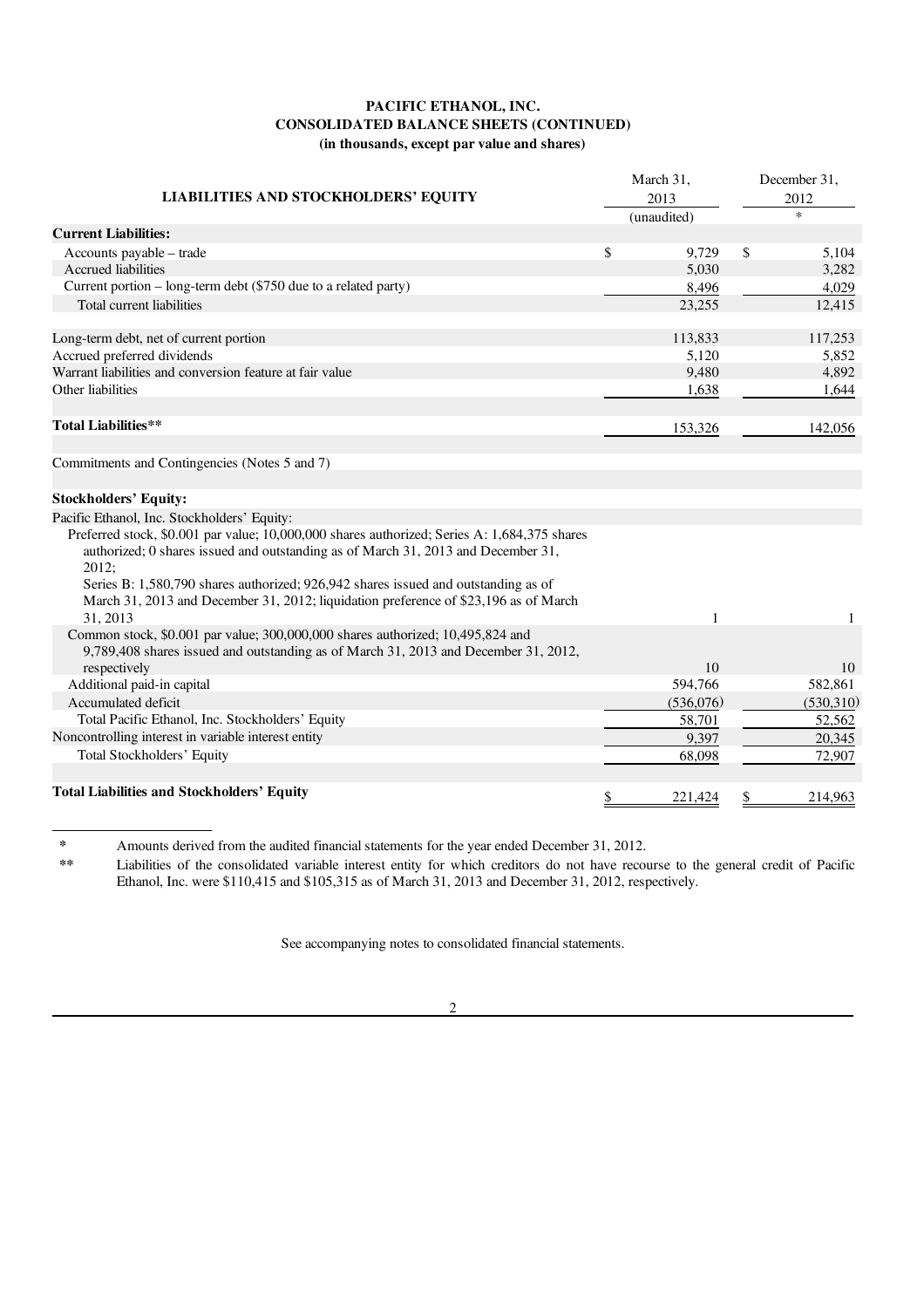# PACIFIC ETHANOL, INC. CONSOLIDATED STATEMENTS OF OPERATIONS (unaudited, in thousands, except per share data)

|                                                                            | Three Months Ended<br>March 31, |    |           |  |  |
|----------------------------------------------------------------------------|---------------------------------|----|-----------|--|--|
|                                                                            | 2013                            |    | 2012      |  |  |
| Net sales                                                                  | 225,459                         | \$ | 197,719   |  |  |
| Cost of goods sold                                                         | 224,613                         |    | 205,196   |  |  |
| Gross profit (loss)                                                        | 846                             |    | (7, 477)  |  |  |
| Selling, general and administrative expenses                               | 4,005                           |    | 3,378     |  |  |
| Loss from operations                                                       | (3,159)                         |    | (10, 855) |  |  |
| Warrant inducements and fair value adjustments                             | (692)                           |    | (33)      |  |  |
| Interest expense, net                                                      | (3,481)                         |    | (2,909)   |  |  |
| Gain on extinguishment of debt                                             | 817                             |    |           |  |  |
| Other expense, net                                                         | (87)                            |    | (194)     |  |  |
| Loss before provision for income taxes                                     | (6,602)                         |    | (13,991)  |  |  |
| Provision for income taxes                                                 |                                 |    |           |  |  |
| Consolidated net loss                                                      | (6,602)                         |    | (13,991)  |  |  |
| Net loss attributed to noncontrolling interest in variable interest entity | 1,148                           |    | 9,038     |  |  |
| Net loss attributed to Pacific Ethanol, Inc.                               | (5, 454)                        |    | (4,953)   |  |  |
| Preferred stock dividends                                                  | (312)                           |    | (315)     |  |  |
| Net loss available to common stockholders                                  | (5,766)                         |    | (5,268)   |  |  |
| Net loss per share, basic and diluted                                      | (0.57)                          |    | (0.92)    |  |  |
| Weighted-average shares outstanding, basic and diluted                     | 10,060                          |    | 5,748     |  |  |

See accompanying notes to consolidated financial statements.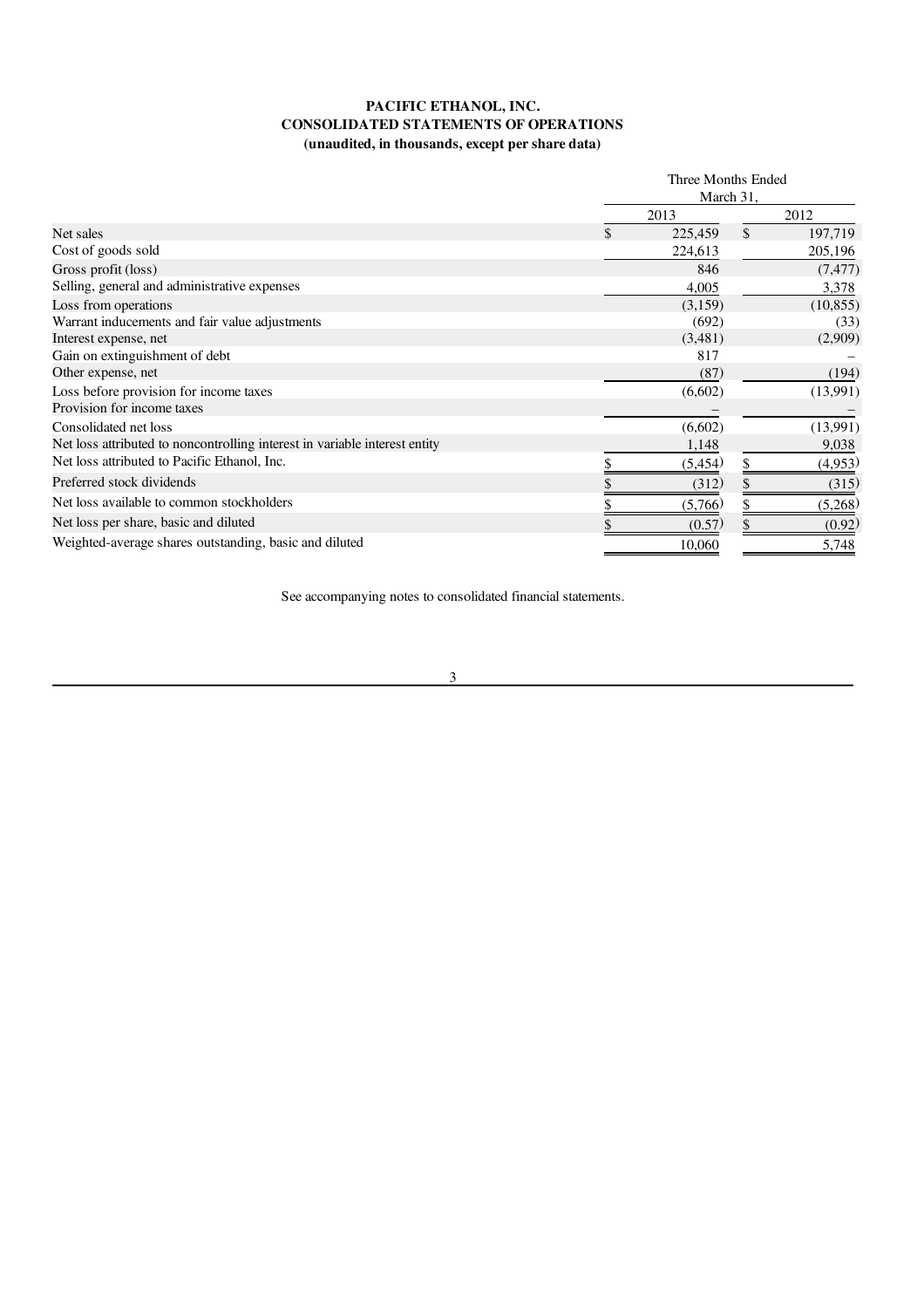# PACIFIC ETHANOL, INC. CONSOLIDATED STATEMENTS OF CASH FLOWS (unaudited, in thousands)

|                                                                                                                | Three Months Ended<br>March 31, |               |          |
|----------------------------------------------------------------------------------------------------------------|---------------------------------|---------------|----------|
|                                                                                                                | 2013                            |               | 2012     |
| <b>Operating Activities:</b>                                                                                   |                                 |               |          |
| Consolidated net loss                                                                                          | \$<br>(6,602)                   | \$            | (13,991) |
| Adjustments to reconcile consolidated net loss to                                                              |                                 |               |          |
| net cash used in operating activities:                                                                         |                                 |               |          |
| Depreciation and amortization of intangibles                                                                   | 2,974                           |               | 3,134    |
| Interest expense added to Plant Owners' debt                                                                   | 2,276                           |               |          |
| Gain on extinguishment of debt                                                                                 | (817)                           |               |          |
| Warrant fair value adjustments                                                                                 | (94)                            |               | 33       |
| Amortization of debt discount                                                                                  | 225                             |               |          |
| Amortization of deferred financing fees                                                                        | 108                             |               | 164      |
| Non-cash compensation                                                                                          | 630                             |               | 296      |
| Loss (gain) on derivatives                                                                                     | 5                               |               | (135)    |
| Bad debt expense                                                                                               | 208                             |               | 2        |
| Changes in operating assets and liabilities:                                                                   |                                 |               |          |
| Accounts receivable                                                                                            | (6,326)                         |               | (984)    |
| Inventories                                                                                                    | (1,300)                         |               | 1,696    |
| Prepaid expenses and other assets                                                                              | 53                              |               | 1,393    |
| Prepaid inventory                                                                                              | (4,222)                         |               | 2,040    |
| Accounts payable and accrued expenses                                                                          | 6,428                           |               | 3,600    |
| Net cash used in operating activities                                                                          | (6, 454)                        |               | (2,752)  |
| <b>Investing Activities:</b>                                                                                   |                                 |               |          |
| Additions to property and equipment                                                                            | (309)                           |               | (896)    |
| Purchases of New PE Holdco ownership interests                                                                 | (1,639)                         |               |          |
| Net cash used in investing activities                                                                          | (1,948)                         |               | (896)    |
| <b>Financing Activities:</b>                                                                                   |                                 |               |          |
| Proceeds from Senior Notes                                                                                     | 22,192                          |               |          |
| Proceeds from Series A Convertible Notes                                                                       | 6,000                           |               |          |
| Proceeds from exercise of warrants                                                                             | 2,064                           |               |          |
| Proceeds from Plant Owners' borrowings                                                                         | 4,000                           |               | 6,000    |
| Principal Payments on Plant Owners' borrowings                                                                 | (3,500)                         |               |          |
| Principal Payments on Senior Notes                                                                             | (1,880)                         |               |          |
| Net proceeds from (payments on) Kinergy's line of credit                                                       | 847                             |               | (5,970)  |
| Parent purchases of Plant Owners' debt                                                                         | (23, 357)                       |               |          |
| Debt issuance costs                                                                                            | (1,044)                         |               |          |
| Preferred stock dividends paid                                                                                 | (312)                           |               | (315)    |
| Net cash provided by (used in) financing activities                                                            | 5,010                           |               | (285)    |
| Net decrease in cash and cash equivalents                                                                      | (3,392)                         |               | (3,933)  |
| Cash and cash equivalents at beginning of period                                                               |                                 |               | 8,914    |
|                                                                                                                | 7,586                           |               |          |
| Cash and cash equivalents at end of period                                                                     | \$<br>4,194                     | \$            | 4,981    |
| <b>Supplemental Information:</b>                                                                               |                                 |               |          |
| Interest paid                                                                                                  | \$<br>737                       | \$            | 2,789    |
| Noncash financing and investing activities:                                                                    |                                 |               |          |
| Reclass of noncontrolling interest in VIE to APIC upon acquisitions of ownership interests<br>in New PE Holdco | \$<br>8,161                     | $\frac{1}{2}$ |          |
|                                                                                                                |                                 |               |          |
| Discount on senior and convertible debt                                                                        | \$<br>4,940                     | \$            |          |
| Reclass of warrant liability to equity upon warrant exercises                                                  | \$<br>260                       | $\frac{1}{2}$ | 112      |
| Preferred stock dividends paid in common stock                                                                 | \$<br>732                       | \$            |          |

See accompanying notes to consolidated financial statements.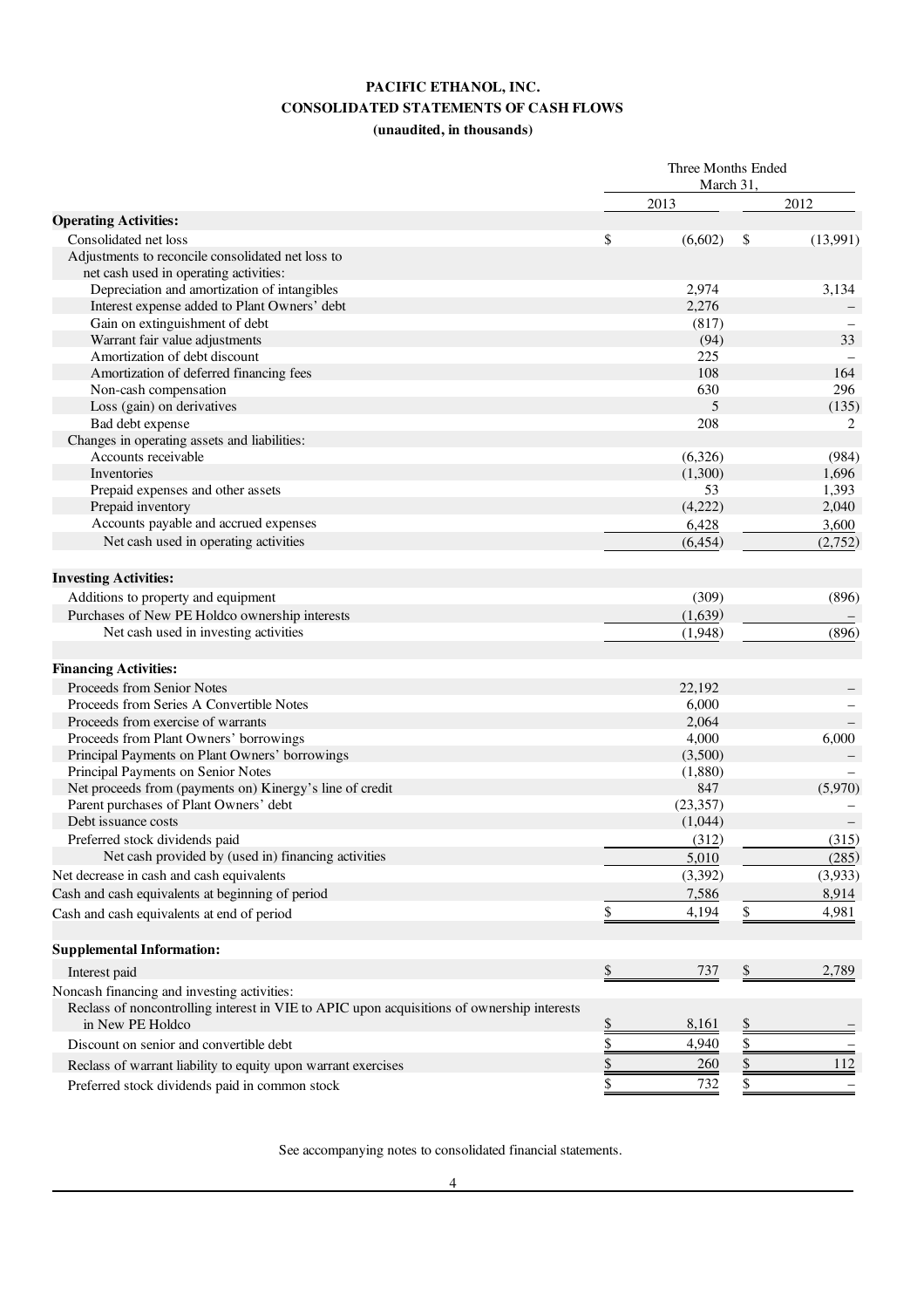## PACIFIC ETHANOL, INC. NOTES TO CONSOLIDATED FINANCIAL STATEMENTS (UNAUDITED)

## 1. ORGANIZATION AND BASIS OF PRESENTATION.

*Organization and Business* – The consolidated financial statements include, for all periods presented, the accounts of Pacific Ethanol, Inc., a Delaware corporation ("Pacific Ethanol"), and its direct and indirect subsidiaries, including its wholly-owned subsidiaries, Kinergy Marketing, LLC, an Oregon limited liability company ("Kinergy"), Pacific Ag. Products, LLC, a California limited liability company ("PAP") and Pacific Ethanol Management Services Corp., a Delaware corporation, and including its majority-owned subsidiary, New PE Holdco LLC ("New PE Holdco"), which owns the Plant Owners (each as defined below) (collectively, the "Company").

The Company is the leading marketer and producer of low-carbon renewable fuels in the Western United States. The Company also sells ethanol co-products, including wet distillers grain ("WDG"), a nutritious animal feed, and syrup. Serving integrated oil companies and gasoline marketers who blend ethanol into gasoline, the Company provides transportation, storage and delivery of ethanol through third-party service providers in the Western United States, primarily in California, Arizona, Nevada, Utah, Oregon, Colorado, Idaho and Washington. The Company had an 83% and 67% ownership interest in New PE Holdco, the owner of four ethanol production facilities, as of March 31, 2013 and December 31, 2012, respectively. The facilities are near their respective fuel and feed customers, offering significant timing, transportation cost and logistical advantages. The Company sells ethanol produced by the Pacific Ethanol Plants (as defined below) and unrelated third parties to gasoline refining and distribution companies and sells its WDG to dairy operators and animal feed distributors.

The Company manages the production and operation of four ethanol production facilities, namely, Pacific Ethanol Madera LLC, Pacific Ethanol Columbia, LLC, Pacific Ethanol Stockton, LLC and Pacific Ethanol Magic Valley, LLC (collectively, the "Pacific Ethanol Plants") and their holding company, Pacific Ethanol Holding Co. LLC ("PEHC," and together with the Pacific Ethanol Plants, the "Plant Owners"). PEHC is a wholly-owned subsidiary of New PE Holdco. These four facilities have an aggregate annual ethanol production capacity of up to 200 million gallons. As of March 31, 2013, three of the facilities were operating and one of the facilities was idled. As market conditions change, the Company may increase, decrease or idle production at one or more operational facilities or resume operations at any idled facility.

*Reverse Stock Split* – On May 14, 2013, the Company effected a one-for-fifteen reverse stock split. All share and per share information has been restated to retroactively show the effect of this stock split.

*Liquidity* – During the three months ended March 31, 2013, the Company funded its operations primarily from cash on hand, borrowings under its credit facilities and various capital raising transactions in which it raised gross proceeds of \$31,042,000 through the issuances of senior unsecured notes, unsecured subordinated convertible notes and in connection with the exercise of warrants.

As of March 31, 2013, the Plant Owners had up to \$103,597,000 in combined term and revolving debt, of which \$4,029,000 is due on June 25, 2013, up to \$15,000,000 in revolving debt is due on June 25, 2015 and \$89,568,000 in combined term and revolving debt is due on June, 30, 2016, of which Pacific Ethanol owns \$24,174,000. The Plant Owners do not and may not have sufficient funds to repay the \$4,029,000 in debt on or prior to its maturity on June 25, 2013. The Company has entered into agreements to raise capital to repay the debt, but the closing under the agreements requires stockholder approval. If the Company is unable to timely restructure the debt or raise sufficient capital to repay the debt, the Plant Owners will be in default on that debt and in cross-default on the \$89,568,000 in revolving and term debt due on June 30, 2016 plus up to an additional \$15,000,000 in revolving debt due June 25, 2015, all of which may be accelerated and become immediately due and payable on June 25, 2013. The Plants Owners' inability to restructure or repay the \$4,029,000 of debt due on June 25, 2013 prior to its maturity will likely have a material adverse effect on the Company, and its direct and indirect subsidiaries, including Kinergy and the Plant Owners.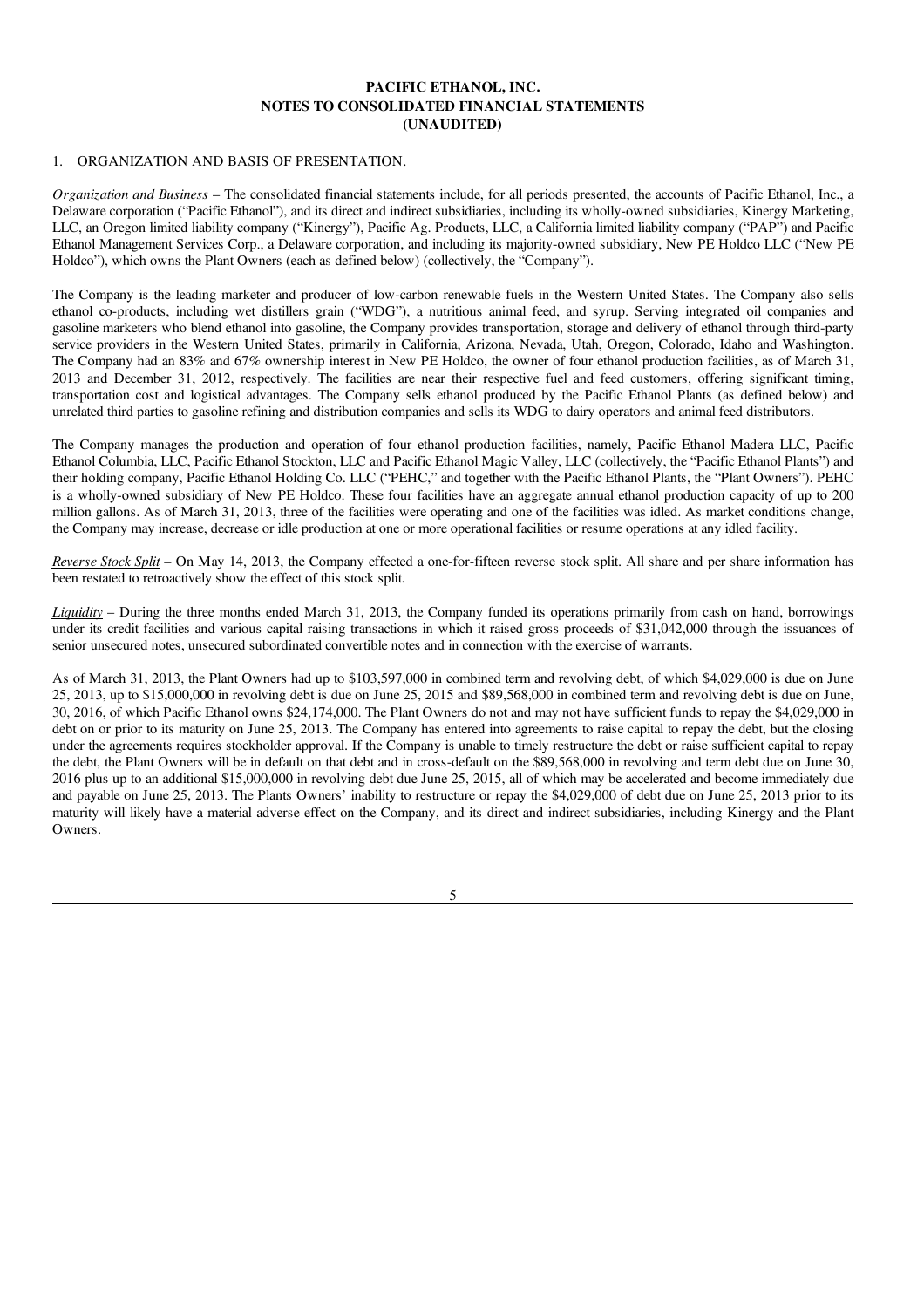The Company's current available capital resources consist of cash on hand and amounts available for borrowing under Kinergy's credit facility. In addition, the Plant Owners have credit facilities for use in the operations of the Pacific Ethanol Plants. The Company expects that its future available capital resources will consist primarily of its remaining cash balances, amounts available for borrowing, if any, under Kinergy's credit facility, cash generated from Kinergy's ethanol marketing business, fees paid under the asset management agreement relating to the Company's operation of the Pacific Ethanol Plants, distributions, if any, in respect of the Company's ownership interest in New PE Holdco, and the remaining proceeds of any future debt and/or equity financings.

Subject to closing under the Company's existing agreements to raise capital to repay the debt due June 25, 2013, which requires stockholder approval of the transaction, the Company believes that current and future available capital resources, revenues generated from operations, and other existing sources of liquidity, including its credit facilities, will be adequate to meet its anticipated working capital and capital expenditure requirements for at least the next twelve months. If, however, the Company's capital requirements or cash flow vary materially from its current projections, if unforeseen circumstances occur, or if the Company requires a significant amount of cash to fund future acquisitions, it may require additional financing. The Company's failure to raise capital, if needed, could restrict its growth, or hinder its ability to compete.

*Accounts Receivable and Allowance for Doubtful Accounts* – Trade accounts receivable are presented at face value, net of the allowance for doubtful accounts. The Company sells ethanol to gasoline refining and distribution companies and sells WDG to dairy operators and animal feed distributors generally without requiring collateral.

The Company maintains an allowance for doubtful accounts for balances that appear to have specific collection issues. The collection process is based on the age of the invoice and requires attempted contacts with the customer at specified intervals. If, after a specified number of days, the Company has been unsuccessful in its collection efforts, a bad debt allowance is recorded for the balance in question. Delinquent accounts receivable are charged against the allowance for doubtful accounts once uncollectibility has been determined. The factors considered in reaching this determination are the apparent financial condition of the customer and the Company's success in contacting and negotiating with the customer. If the financial condition of the Company's customers were to deteriorate, resulting in an impairment of ability to make payments, additional allowances may be required.

Of the accounts receivable balance, approximately \$25,385,000 and \$20,627,000 at March 31, 2013 and December 31, 2012, respectively, were used as collateral under Kinergy's operating line of credit. The allowance for doubtful accounts was \$226,000 and \$18,000 as of March 31, 2013 and December 31, 2012, respectively. The Company recorded a bad debt expense of \$208,000 and \$2,000 for the three months ended March 31, 2013 and 2012, respectively. The Company does not have any off-balance sheet credit exposure related to its customers.

*Basis of Presentation*–*Interim Financial Statements* – The accompanying unaudited consolidated financial statements and related notes have been prepared in accordance with accounting principles generally accepted in the United States for interim financial information and the instructions to Form 10-Q and Rule 10-01 of Regulation S-X. Results for interim periods should not be considered indicative of results for a full year. These interim consolidated financial statements should be read in conjunction with the consolidated financial statements and related notes contained in the Company's Annual Report on Form 10-K for the year ended December 31, 2012. The accounting policies used in preparing these consolidated financial statements are the same as those described in Note 1 to the consolidated financial statements in the Company's Annual Report on Form 10-K for the year ended December 31, 2012. In the opinion of management, all adjustments (consisting of normal recurring adjustments) considered necessary for a fair statement of the results for interim periods have been included. All significant intercompany accounts and transactions have been eliminated in consolidation.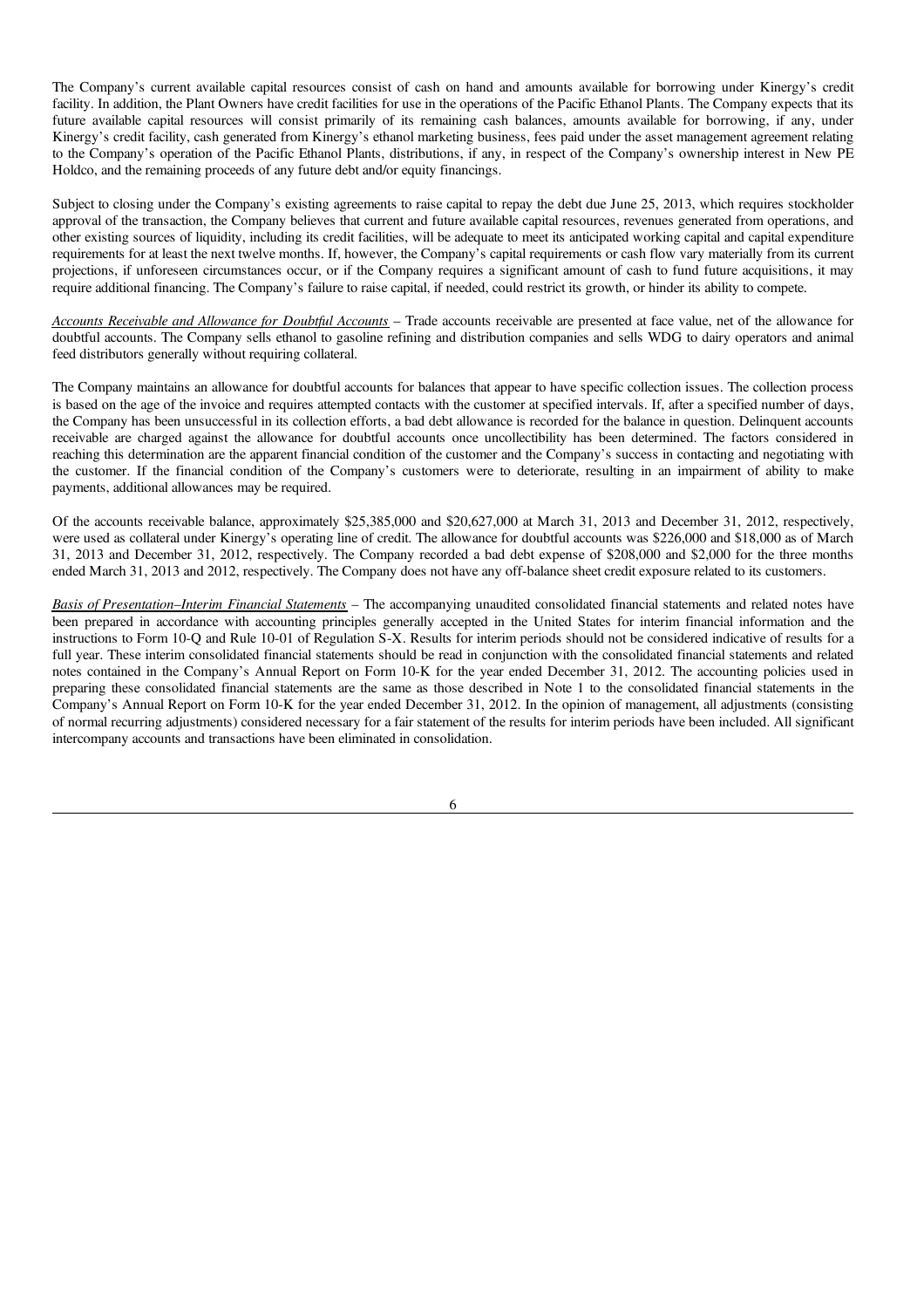The preparation of the consolidated financial statements in conformity with accounting principles generally accepted in the United States requires management to make estimates and assumptions that affect the reported amounts of assets and liabilities and disclosure of contingent assets and liabilities at the date of the financial statements and the reported amounts of revenues and expenses during the reporting period. Significant estimates are required as part of determining the consolidation of variable interest entities, fair value of convertible notes and warrants, allowance for doubtful accounts, estimated lives of property and equipment and intangibles, long-lived asset impairments, valuation allowances on deferred income taxes and the potential outcome of future tax consequences of events recognized in the Company's financial statements or tax returns. Actual results and outcomes may materially differ from management's estimates and assumptions.

Reclassifications of prior year's data have been made to conform to 2013 classifications. Such classifications had no effect on net income (loss) reported in the consolidated statements of operations.

## 2. VARIABLE INTEREST ENTITY.

The Company concluded that at all times since New PE Holdco's inception, New PE Holdco has been a variable interest entity because the other owners of New PE Holdco, due to the Company's involvement through its contractual arrangements, have at all times lacked the power to direct the activities that most significantly impacted its economic performance. Some of these activities include efficient management and operation of the Pacific Ethanol Plants, sale of ethanol, the procurement of feedstock, sale of co-products and implementation of risk management strategies. At the time of New PE Holdco's inception, however, the Company did not have an obligation to absorb losses or receive benefits that could potentially be significant to New PE Holdco and, as a result, it was determined that the Company was not New PE Holdco's primary beneficiary. Upon the Company's purchase of its 20% initial ownership interest in New PE Holdco on October 6, 2010, the Company, through its ownership interest, had an obligation to absorb losses and receive benefits that could potentially be significant to New PE Holdco. As a result, the Company then became the primary beneficiary of New PE Holdco and began consolidating the financial results of New PE Holdco.

In January and March 2013, the Company purchased an additional 13% and 3% of the ownership interests in New PE Holdco for \$1,308,000 and \$331,000 in cash, respectively, bringing its total ownership interest to 83% as of March 31, 2013.

Because the Company has a controlling financial interest in New PE Holdco, it did not record any gain or loss on these purchases, but instead reduced the amount of noncontrolling interest in variable interest entity on the consolidated balance sheets by an aggregate \$9,800,000 and recorded the difference of \$8,161,000 for the three months ended March 31, 2013, which represents the fair value of these purchases above the price paid by the Company, to additional paid-in capital on the consolidated balance sheets.

Because New PE Holdco's results are consolidated with the Company's financial results for financial reporting purposes, the acquisition of additional interests in New PE Holdco did not impact the Company's reported consolidated net income or loss. However, the portion of New PE Holdco's net income or loss that is allocated to the Company increased from 34% to 67% during 2012 and from 67% to 83% in 2013, thus changing the net income or loss attributable to Pacific Ethanol after reducing the net income or loss attributable to the noncontrolling interests and the Company's earnings per share.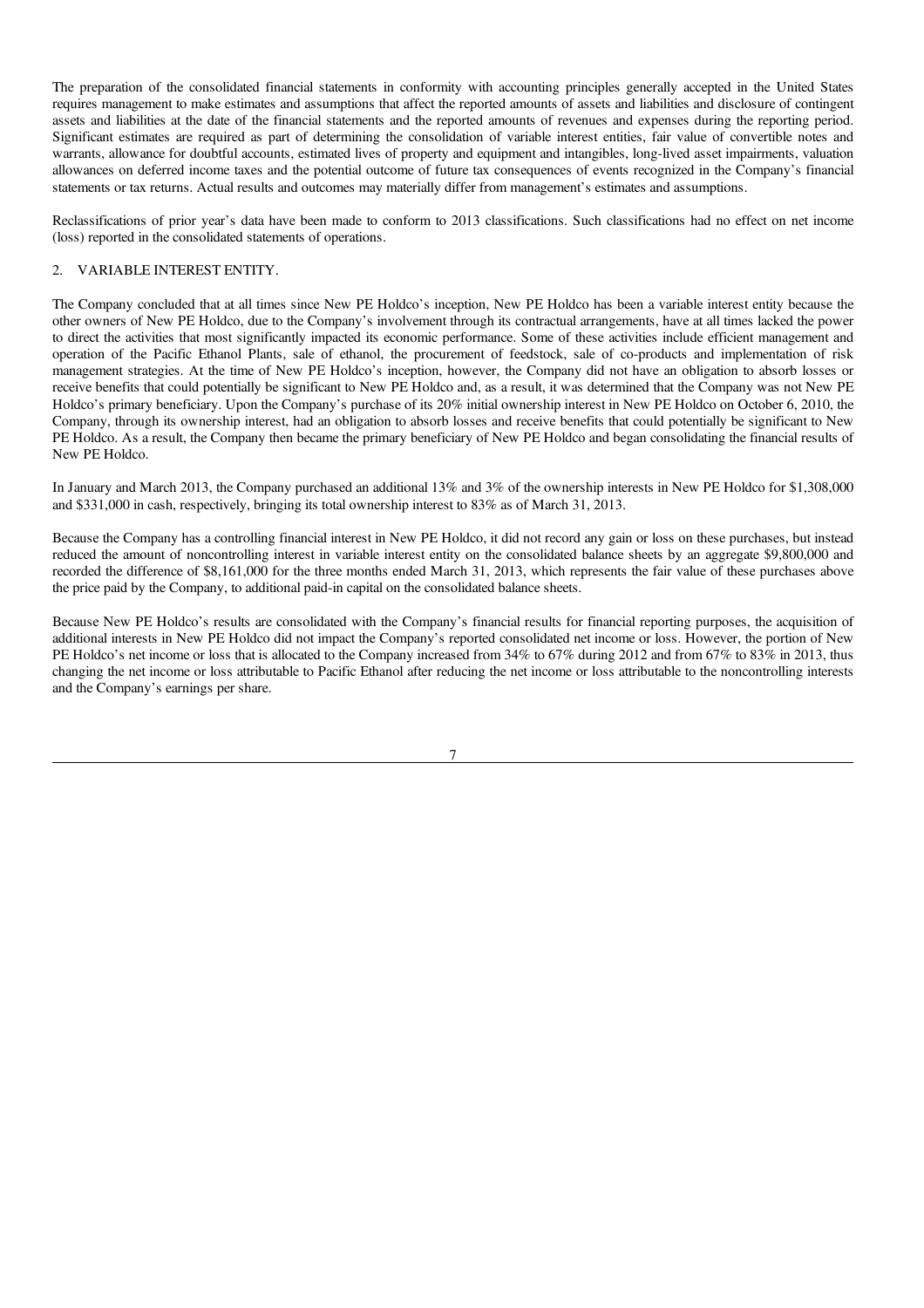The Company recognized approximately \$122,225,000 and \$105,854,000 in net sales and \$4,973,000 and \$13,641,000 in net loss attributed to New PE Holdco for the three months ended March 31, 2013 and 2012, respectively. Had the Company held an 83% ownership interest in New PE Holdco, for the three months ended March 31, 2013 and 2012, the Company's reported net loss available to common stockholders would have been \$6,069,000 and \$11,987,000, respectively, and loss per share would have been \$0.60 and \$2.09, respectively.

The carrying values and classification of assets that are collateral for the obligations of New PE Holdco as of March 31, 2013 were as follows (in thousands):

| Cash and cash equivalents | S  |         |
|---------------------------|----|---------|
| Other current assets      |    | 7,485   |
| Property and equipment    |    | 143,308 |
| Other assets              |    | 3,150   |
| Total assets              |    | 153,954 |
|                           |    |         |
| Current liabilities       | S. | 6,598   |
| Long-term debt            |    | 103,597 |
| Other liabilities         |    | 220     |
| <b>Total liabilities</b>  |    | 110,415 |
|                           |    |         |

The Company's acquisition of its ownership interest in New PE Holdco does not impact the Company's rights or obligations under any of its contractual agreements. Further, creditors of New PE Holdco do not have recourse to the Company. Since its acquisition, the Company has not provided any additional support to New PE Holdco beyond the terms of its contractual agreements.

## 3. INVENTORIES.

Inventories consisted primarily of bulk ethanol and unleaded fuel, and are valued at the lower-of-cost-or-market, with cost determined on a first-in, first-out basis. Inventory balances consisted of the following (in thousands):

|                  |                | December 31. |        |
|------------------|----------------|--------------|--------|
|                  | March 31, 2013 | 2012         |        |
| Finished goods   | 11,053         | S            | 10,230 |
| Work in progress | 4,481          |              | 3,846  |
| Raw materials    | 1,212          |              | 1,363  |
| Other            | 790            |              | 805    |
| Total            | 17,536         |              | 16.244 |

### 4. DERIVATIVES.

The business and activities of the Company expose it to a variety of market risks, including risks related to changes in commodity prices and interest rates. The Company monitors and manages these financial exposures as an integral part of its risk management program. This program recognizes the unpredictability of financial markets and seeks to reduce the potentially adverse effects that market volatility could have on operating results.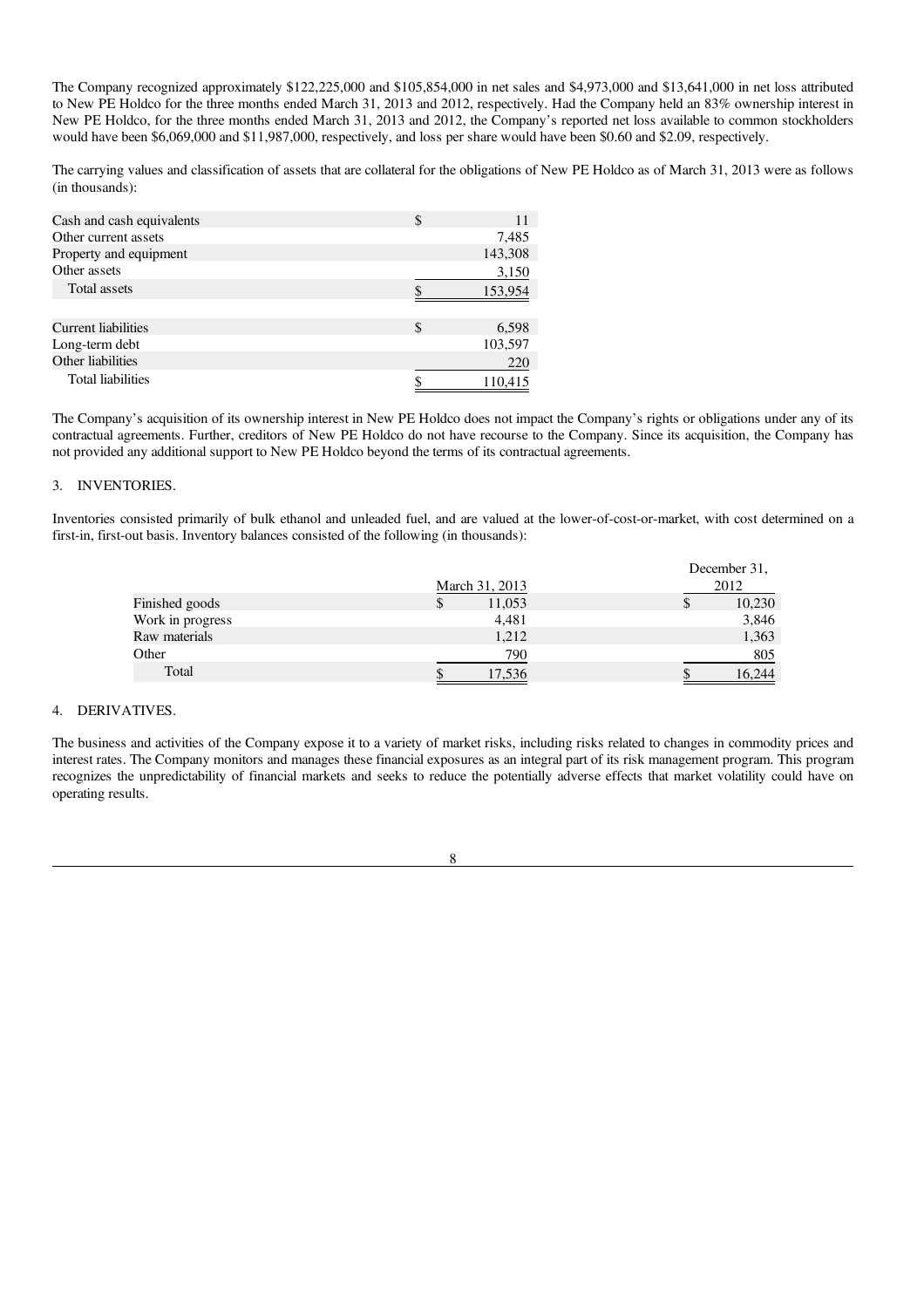*Commodity Risk* – *Cash Flow Hedges* – The Company uses derivative instruments to protect cash flows from fluctuations caused by volatility in commodity prices for periods of up to twelve months in order to protect gross profit margins from potentially adverse effects of market and price volatility on ethanol sale and purchase commitments where the prices are set at a future date and/or if the contracts specify a floating or index-based price for ethanol. In addition, the Company hedges anticipated sales of ethanol to minimize its exposure to the potentially adverse effects of price volatility. These derivatives may be designated and documented as cash flow hedges and effectiveness is evaluated by assessing the probability of the anticipated transactions and regressing commodity futures prices against the Company's purchase and sales prices. Ineffectiveness, which is defined as the degree to which the derivative does not offset the underlying exposure, is recognized immediately in cost of goods sold. For the three months ended March 31, 2013 and 2012, the Company did not designate any of its derivatives as cash flow hedges.

*Commodity Risk – Non-Designated Hedges* – The Company uses derivative instruments to lock in prices for certain amounts of corn and ethanol by entering into forward contracts for those commodities. These derivatives are not designated for special hedge accounting treatment. The changes in fair value of these contracts are recorded on the balance sheet and recognized immediately in cost of goods sold. The Company recognized losses of \$5,000 and gains of \$134,000 as the change in the fair value of these contracts for the three months ended March 31, 2013 and 2012, respectively.

*Non Designated Derivative Instruments* – The classification and amounts of the Company's recognized gains (losses) for its derivatives not designated as hedging instruments are as follows (in thousands):

|                     |                                   |                                                         | <b>Realized Losses</b><br>Three Months Ended March 31, |      |       |  |
|---------------------|-----------------------------------|---------------------------------------------------------|--------------------------------------------------------|------|-------|--|
| Type of Instrument  | Statements of Operations Location |                                                         | 2013                                                   | 2012 |       |  |
| Commodity contracts | Cost of goods sold                |                                                         | (73)                                                   |      | (102) |  |
|                     |                                   | <b>Unrealized Gains</b><br>Three Months Ended March 31, |                                                        |      |       |  |
| Type of Instrument  | Statements of Operations Location |                                                         | 2013                                                   |      | 2012  |  |
| Commodity contracts | Cost of goods sold                |                                                         | 68                                                     |      | 236   |  |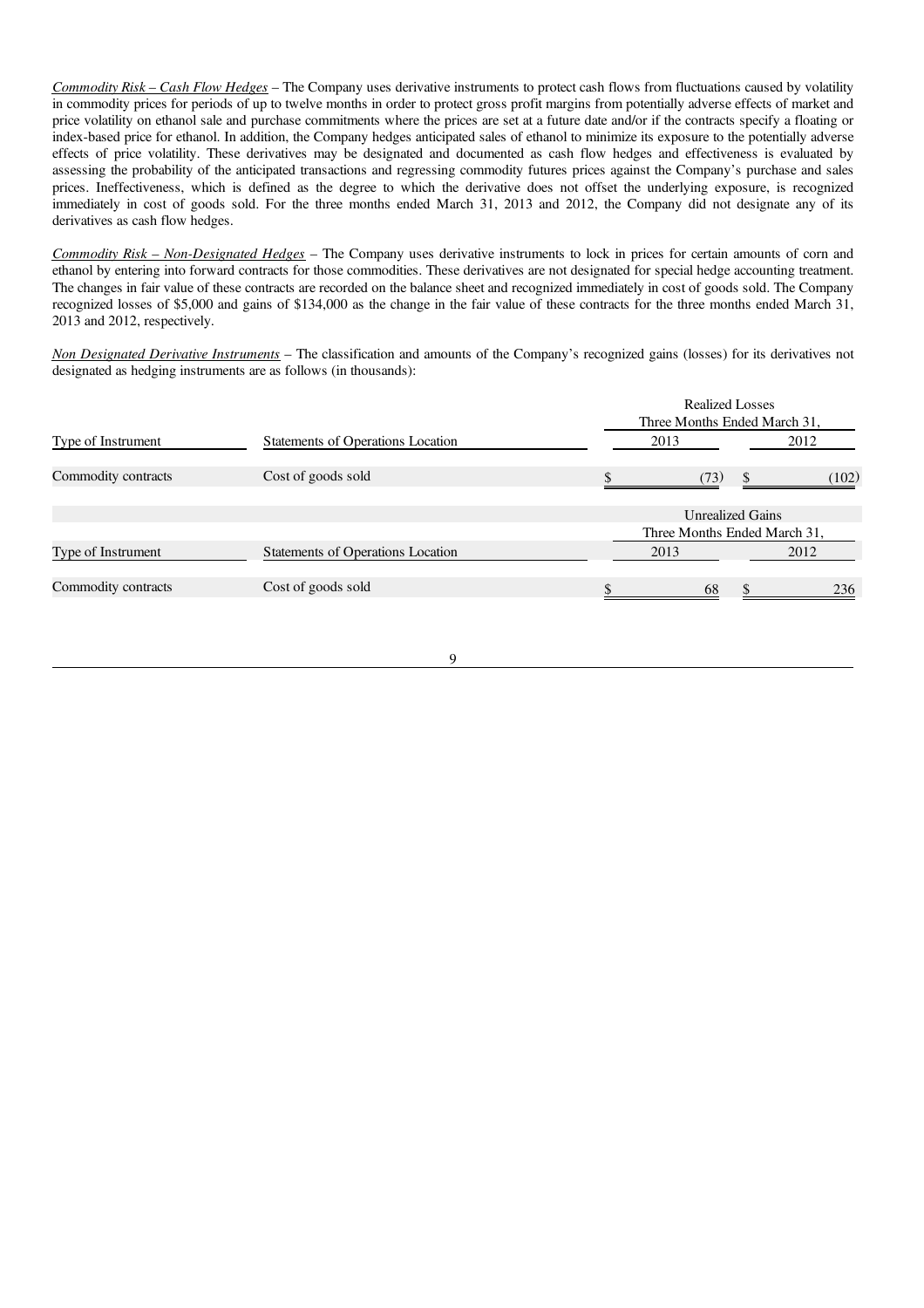# 5. DEBT.

Long-term borrowings are summarized as follows (in thousands):

|                                                      | March 31, 2013 |   | December 31, 2012 |
|------------------------------------------------------|----------------|---|-------------------|
| Kinergy operating line of credit                     | 20.558         | S | 19.711            |
| Senior unsecured notes                               | 20,313         |   |                   |
| Subordinated convertible notes                       | 6.000          |   |                   |
| Plant Owners' term debt and accrued interest         | 57,097         |   | 54,821            |
| Plant Owners' operating lines of credit              | 46,500         |   | 46,000            |
| Note payable to related party                        | 750            |   | 750               |
|                                                      | 151,218        |   | 121.282           |
| Less: Parent purchased Plant Owners' term debt       | (24, 174)      |   |                   |
| Less: Unamortized discount on senior unsecured notes | (2,432)        |   |                   |
| Less: Unamortized discount on convertible notes      | (2,283)        |   |                   |
|                                                      | 122,329        |   | 121,282           |
| Less short-term portion                              | (8, 496)       |   | (4,029)           |
| Long-term debt                                       | 113,833        |   | 117,253           |

*Kinergy Operating Line of Credit* – For the three months ended March 31, 2013, Kinergy borrowed a net \$847,000 on its working capital line of credit. As of March 31, 2013, Kinergy had an available borrowing base under the credit facility of \$7,872,000.

*Senior Unsecured Notes* – On January 11, 2013, under the terms of a Securities Purchase Agreement dated December 19, 2012 among the Company and five accredited investors, the Company issued and sold to the investors in a private offering \$22,192,000 in aggregate principal amount of its senior unsecured notes ( "January 2013 Notes") and warrants to purchase an aggregate of 1,708,686 shares of the Company's common stock ( "January 2013 Financing Transaction") for aggregate gross proceeds of \$22,192,000. The warrants have an exercise price of \$7.80 per share and expire in January 2018.

The January 2013 Notes mature on March 30, 2016 and bear interest at the rate of 5% per annum, subject to adjustment. If the aggregate outstanding principal balance of the January 2013 Notes is not less than \$10,769,000 by January 15, 2014, the interest rate will increase commencing on January 15, 2014 by 1% per annum on each of January 15, April 15, July 15 and October 15 until the aggregate outstanding principal balance of the January 2013 Notes is less than \$10,769,000. Payments due under the January 2013 Notes rank senior to all other indebtedness of the Company and its subsidiaries, other than certain permitted senior indebtedness.

Upon closing of the January 2013 Notes, the Company recorded a debt discount of \$2,657,000, attributed to the value of the warrants issued in connection with the financing. The debt discount will be amortized over the life of the January 2013 Notes to approximate a yield adjustment. For the three months ended March 31, 2013, the Company recorded \$225,000 of discount amortization included in interest expense, net on the consolidated statements of operations.

If at any time the Company receives net cash proceeds from an issuance of equity or equity-linked securities of the Company, certain sales of assets or as a result of incurring certain indebtedness, then the Company will be obligated to prepay the January 2013 Notes using 100% of all such net cash proceeds, provided that proceeds received in connection with an equity-linked issuance must be used to either prepay the January 2013 Notes or purchase certain outstanding debt issued by the Plant Owners. During the three months ended March 31, 2013, the Company made principal payments in the aggregate amount of \$1,880,000.

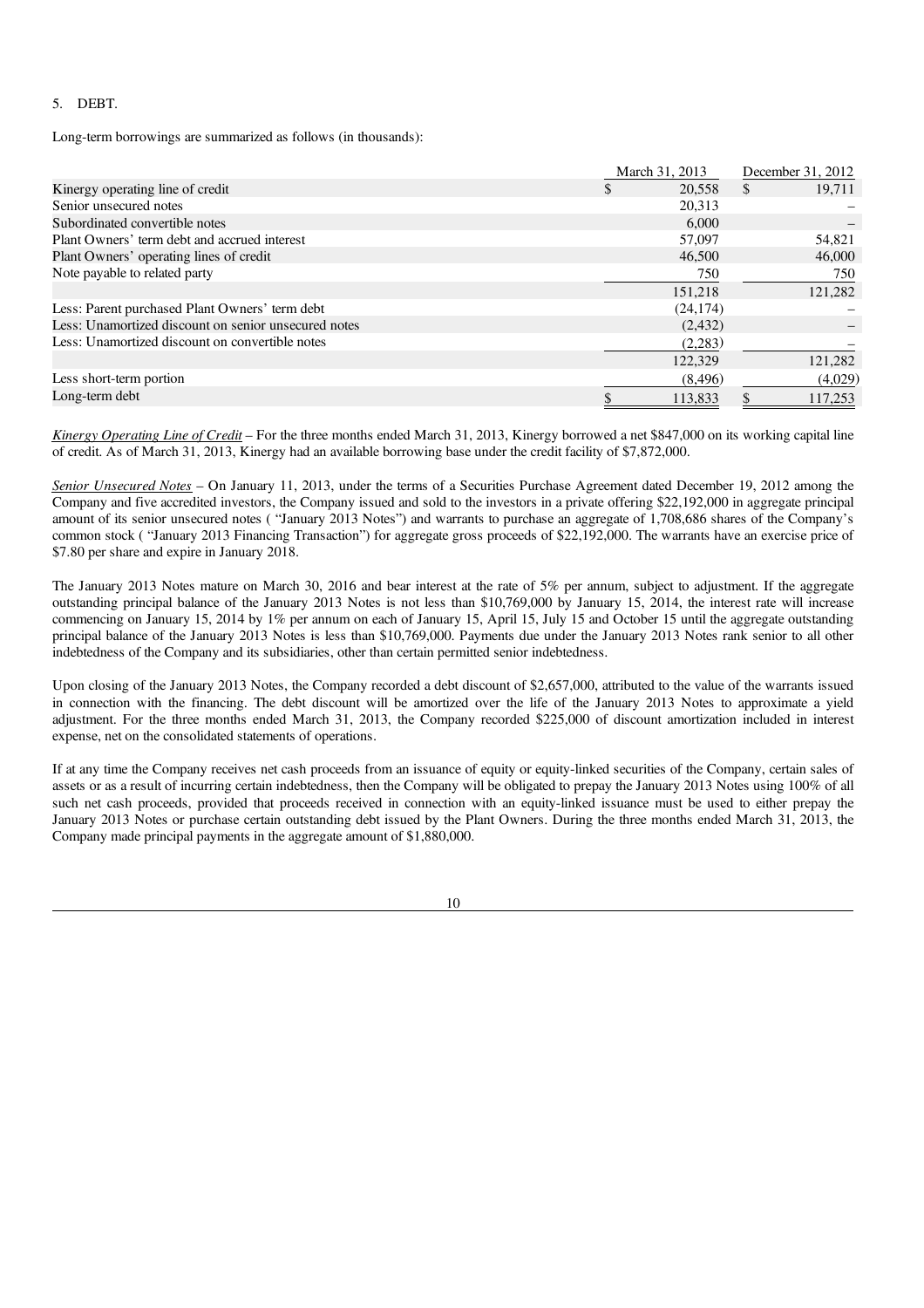Interest on the January 2013 Notes is payable in cash in arrears on the fifteenth calendar day of each month beginning on March 15, 2013 (each, an "Interest Payment Date"). Subject to the satisfaction of certain equity conditions, at the option of the Company, the Company may elect to pay interest due and payable in shares of common stock, provided that the interest rate applicable to any outstanding amounts the Company pays in shares shall increase by 2% per annum from the then applicable interest rate for the period for which such interest is paid. The number of shares to be issued on any particular Interest Payment Date shall equal to the quotient of  $(x)$  the amount of interest payable (assuming payment in shares) on such Interest Payment Date, divided by (y) the product of (i) the weighted average price of the Company's common stock for the thirty trading days immediately preceding (but excluding) the Interest Payment Date, and (ii) 0.95. As of March 31, 2013, the Company has not made any interest payments in shares of its common stock.

#### *Restrictive Covenants*

The January 2013 Notes prohibit the Company from engaging in various activities, including (i) the Company and its subsidiaries will not incur other indebtedness, except for certain permitted indebtedness; (ii) the Company and its subsidiaries will not incur any liens, except for certain permitted liens; (iii) the Company and its subsidiaries will not, directly or indirectly, redeem or repay all or any portion of any indebtedness (except for certain permitted indebtedness) if at the time such payment is due or is made or, after giving effect to such payment, an event constituting, or that with the passage of time and without being cured would constitute, an event of default has occurred and is continuing; (iv) the Company and its subsidiaries will not redeem, repurchase or pay any dividend or distribution on its respective capital stock without the prior consent of the holders of the January 2013 Notes, other than certain permitted distributions; and (v) the Company and its subsidiaries will not sell, lease, assign, transfer or otherwise dispose of any assets of the Company or any subsidiary, except for certain permitted dispositions (including the sales of inventory or receivables in the ordinary course of business).

#### *Registration Rights Agreement*

The January 2013 Notes include registration rights which required that the Company file a registration statement with the Securities and Exchange Commission within 30 days of the closing date for the resale by the January 2013 Note holders of up to 2,200,000 shares of common stock underlying the warrants and 491,286 shares of common stock that may be issued as interest shares under the January 2013 Notes. The Company filed the initial registration statement by the 30 day deadline. As part of the Company's issuance of subordinated convertible notes in March 2013, the initial registration statement was withdrawn with the permission of the January 2013 Note holders. The Company is obligated to file another registration statement with the Securities and Exchange Commission covering the warrant shares and interest shares by no later than June 30, 2013.

*Subordinated Convertible Notes* – On March 28, 2013, the Company issued \$6,000,000 in aggregate principal amount of its Series A Subordinated Convertible Notes ("Series A Notes"), and warrants to purchase an aggregate of 1,839,600 shares of common stock for aggregate gross proceeds of \$6,000,000. The warrants have an exercise price of \$7.80 per share. Of the warrants issued in the transaction, warrants to purchase 788,400 shares of common stock expire in March 2015 and warrants to purchase 1,051,200 shares of common stock expire two years after the closing of the issuance of an \$8,000,000 tranche of Series B Subordinated Convertible Notes, which is anticipated to close, subject to stockholder approval, in June 2013. The net proceeds of the offering were used to (i) purchase \$2,636,000 of Plant Owners' debt maturing in June 2013, the maturity of which was also extended at the time from June 2013 to June 2016; (ii) acquire a 3% ownership interest in New PE Holdco; and (iii) purchase and immediately retire \$3,500,000 of the Plant Owners' term debt.

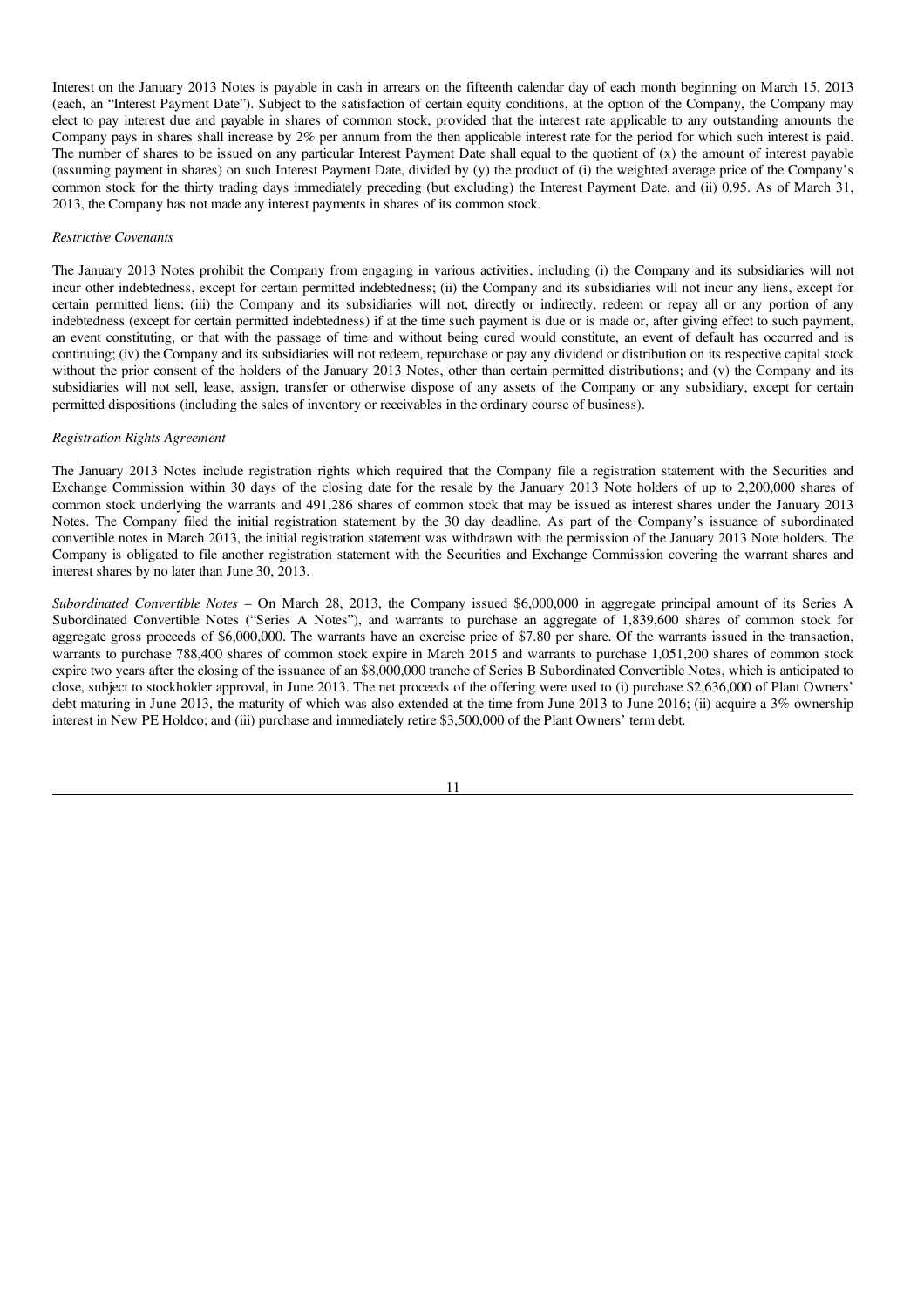Unless converted or redeemed earlier, the Series A Notes will mature on March 28, 2014. The Series A Notes bear interest at 5% per annum, compounded monthly. All amounts due under the Series A Notes are convertible at any time, in whole or in part, at the option of the holders into shares of the Company's common stock at a conversion price ( "Fixed Conversion Price"), which is subject to adjustment as described below.

The Series A Notes are initially convertible into shares of the Company's common stock at the initial Fixed Conversion Price of \$15.00 per share. If the Company sells or issues any securities with "floating" conversion prices based on the market price of its common stock, the holder of a Series A Note will have the right thereafter to substitute the "floating" conversion price for the Fixed Conversion Price upon conversion of all or part of the Series A Note.

Amortization payments, together with accrued and unpaid interest on the Series A Notes, will be payable on monthly installment dates. On or prior to the tenth calendar day before each installment date, the Company is required to deliver a notice electing to effect a redemption in cash or a conversion of the installment amount due on the installment date into shares of its common stock. The Company's ability to pay an installment amount in shares of its common stock is subject to numerous equity conditions, the failure of any of which, unless waived, will require that the Company pay an installment amount solely in cash. On the applicable installment date, the Company is required to deliver to the holders of Series A Notes an amount of shares of common stock equal to that portion of the installment amount being converted divided by the lesser of the then existing Fixed Conversion Price and 85% of the Market Price on the installment date ( "Company Conversion Price"). The "Market Price" on any given date is equal to the lesser of (i) the volume weighted average price on the trading day immediately preceding the date of determination, and (ii) the average of the three lowest volume weighted average prices during the ten trading day period ending on the trading day immediately prior to the date of determination.

The holder of a Series A Note may, at the holder's election by giving notice to the Company, defer the payment of the installment amount due on any installment date to another installment date, in which case the amount deferred will become part of the subsequent installment date and will continue to accrue interest.

On any day during the period commencing on an installment date and ending on the trading day prior to the next installment date, the holder of a Series A Note may, at its election, convert the installment amounts due on up to four future installment dates at the Company Conversion Price in effect on the current installment date, provided that if the Company had elected to convert the installment amount due on the current installment date, the holder may only convert up to three future installment amounts. Upon the occurrence of certain events of default, there will be no limitation on the number of installment amounts that the holder may accelerate and the Company Conversion Price applicable to conversions made pursuant to this acceleration feature will equal the lesser of (i) the Company Conversion Price on the current installment date, (ii) 85% of the Market Price, and (iii) the Fixed Conversion Price then in effect. At March 31, 2013, based on the Company's most recent conversion price of \$3.60, the Series A Notes were convertible into 1,688,300 shares of the Company's common stock.

The Company has determined that the conversion feature in the Series A Notes and the related warrants require bifurcation and liability classification and measurement, at fair value, and require evaluation at each reporting period. The initial fair values of the conversion feature of \$1,400,800 and the warrants of \$882,500 are accounted for as a debt discount and will be amortized into interest expense as a yield adjustment over the term of the Series A Notes.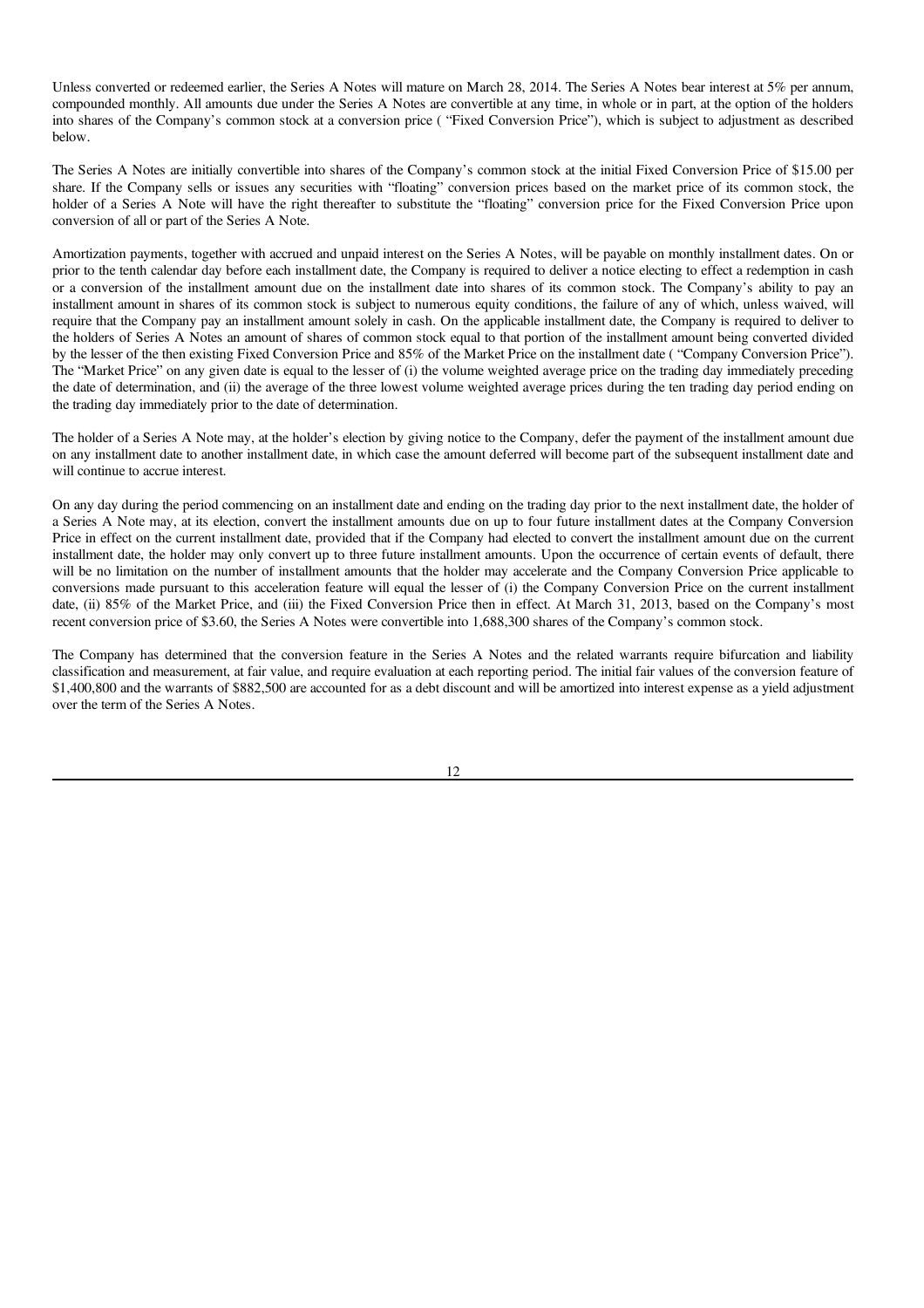From April 1, 2013 through May 14, 2013, the Company made two installment payments and received various holder conversion notices. In the aggregate, the Company issued 386,000 shares of its common stock in payment of principal and interest in an aggregate amount of \$1,447,000 in respect of the Series A Notes.

*Plant Owners' Term Debt and Operating Lines of Credit* – The Plant Owners' debt, prior to any of the amendments discussed below, consisted of a \$25,000,000 tranche A-1 term loan, a \$26,279,000 tranche A-2 term loan and a \$35,000,000 revolving credit facility. Except as noted below, the term and revolving debt require monthly interest payments at a floating rate equal to the three-month LIBOR or the Prime Rate of interest, at the Plant Owners' election, plus 10.0%. At March 31, 2013, the interest rate was approximately 13.25%. Repayments of principal are based on available free cash flow of the borrower, until maturity, when all principal amounts are due.

From July 13, 2012 through March 31, 2013, the Plant Owners entered into transactions which amended the term and revolving debt and extended the maturity dates in respect of \$48,372,000 of the combined term loans and \$38,878,000 of the \$40,000,000 in revolving debt from June 25, 2013 to June 30, 2016, of which Pacific Ethanol owns \$24,174,000.

Further, monthly interest payments due to certain lenders on both the amended term and revolving debt, at the option of the Plant Owners, may, through June 30, 2013, be deferred and added to the principal amount of the loans maturing on the extended maturity date of June 30, 2016. As of March 31, 2013, the extended principal balances include \$5,818,000 of accrued interest that was deferred by the Plant Owners. The amendments also provide the Plant Owners with the ability to repay amounts owed to the lenders who have not extended their loans without penalty while keeping the extended loans in place.

*Acquisitions of Plant Debt* – On January 11, 2013, the Company used \$21,500,000 of the gross proceeds of the January 2013 Financing Transaction to purchase from certain lenders an aggregate amount of \$21,500,000 of the Plant Owners' tranche A-2 term loans. The Company reviewed the acquisition of the plant debt as a modification of terms as the lenders who held the acquired plant debt were the same parties as those lenders under the January 2013 Notes. Based on the Company's review of the present value of cash flows of the January 2013 Notes compared to the older plant debt, which resulted in a less than 10% change, the modification was not significant and the Company did not record a gain or loss associated with the modification. The Company did however, record as expenses as incurred certain legal costs associated with the debt modification of approximately \$408,000, rather than amortizing those expenses over the life of the debt. Because the plant debt acquired is now held by Pacific Ethanol, this specific debt is eliminated in consolidation.

On March 28, 2013, the Company used proceeds from the issuance of its Series A Notes and warrants to purchase \$3,500,000 of revolving credit facility debt, at par, from a lender. In accordance with the terms of the amended credit facility, the Company was obligated to immediately forgive the purchased amount of revolving credit facility debt and has permanently reduced the maximum commitment on this facility to \$36,500,000.

On March 28, 2013, the Company also used proceeds from the issuance of its Series A Notes and warrants to purchase \$2,636,000 of tranche A-2 term loans and an additional 3% ownership interest in New PE Holdco for a combined purchase price of \$2,150,000. The Company first allocated \$331,000 of this payment to the New PE Holdco ownership interest and the remainder was allocated to the tranche A-2 term debt. The \$817,000 difference between the amount the Company allocated to the term loans and the face amount of \$2,636,000 was recorded as a gain on debt extinguishment.

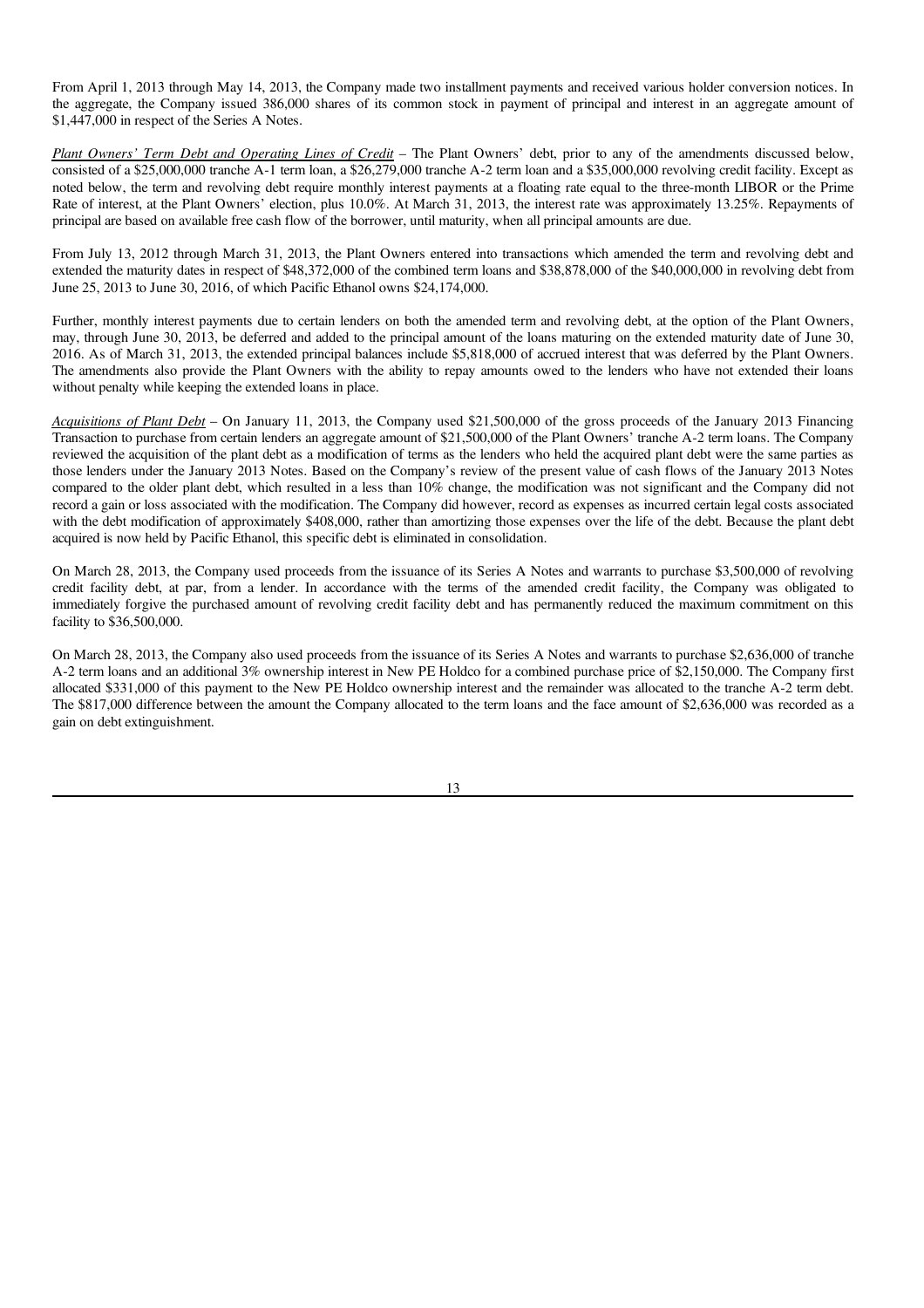#### *New Operating Line of Credit*

On October 29, 2012, the Plant Owners entered into a new revolving credit facility that provides for up to an additional \$10,000,000. The Plant Owners may request increases in the amount of the facility in increments of not less than \$1,000,000, up to a maximum additional credit limit of \$5,000,000. The Plant Owners have the right at any time, and from time to time, but subject to limitations imposed by an intercreditor agreement, to prepay in whole or in part the revolving loans and tranche A-1 loans (and the tranche A-2 loans following the payment in full of the revolving loans and tranche A-1 loans). However, in the event of any prepayment of the tranche A-1 loans that have a maturity date of June 30, 2016, the Plant Owners must pay a premium equal to the present value of all interest payments that would have accrued from the date of such payment through June 30, 2016, calculated using a discount rate, applied quarterly, equal to the Treasury Rate as of such prepayment date plus 50 basis points. The credit agreement also provides for mandatory prepayments in connection with certain customary events, including any sale of material assets; however, certain mandatory prepayments are not subject to the prepayment premium. On January 4, 2013, the Plant Owners entered into an amendment to the new revolving credit facility and extended the maturity date of the facility from June 25, 2013 to June 25, 2015. On March 28, 2013, the lenders approved \$5,000,000 in additional availability for a maximum total credit limit of \$15,000,000 under the facility. As of March 31, 2013, the Plant Owners had unused availability under the new revolving credit facility of \$5,000,000.

All of the term loans and revolving credit facilities represent permanent financing and are secured by a perfected, first-priority security interest in all of the assets, including inventories and all rights, title and interest in all tangible and intangible assets, of the Plant Owners. The Plant Owners' creditors do not have recourse to Pacific Ethanol, Inc.

#### *Debt due June 2013*

The Company is in discussions with the holder of the remaining \$4,029,000 of combined term and revolving debt due June 25, 2013. The Company believes that it will be able to successfully extend, restructure or repay the loans prior to the June 25, 2013 maturity date. However, the Company cannot provide any assurance that it will be able to do so, or what the terms of any such arrangement might be.

If the Plant Owners are unable to timely restructure the \$4,029,000 in debt due June 25, 2013 or repay the debt, the Plant Owners will be in default on that debt and in cross-default on all term loans and lines of credit previously extended to June 30, 2016, all of which will be accelerated and immediately due and payable on June 25, 2013. If such a default occurs, the Company and its direct and indirect subsidiaries, including Kinergy and the Plant Owners, will likely experience material adverse effects.

*Note Payable to Related Party* – The Company had a note payable to its Chief Executive Officer totaling \$750,000 as of March 31, 2013 and December 31, 2012. On February 7, 2013, the maturity date was extended to March 31, 2014.

## 6. COMMON STOCK AND WARRANTS.

*Grants of stock* – In January 2013, the Company granted 63,333 shares of restricted stock to members of the Company's Board of Directors, with the exception of its Chief Executive Officer, that vest on the earlier of (i) the date of the Company's 2013 annual meeting of stockholders, or (ii) July 31, 2013, and had a grant date fair value of \$5.25 per share. In January 2013, the Company granted an additional 94,167 shares of restricted stock to the Company's non-executive employees that vest in equal amounts on each of April 1, 2013, 2014 and 2015 and had a grant date fair value of \$5.25 per share. In March 2013, the Company granted an additional 113,333 shares of restricted common stock to its executive employees that vest in equal installments on each of April 1, 2013, 2014 and 2015 and had a grant date fair value of \$5.70 per share.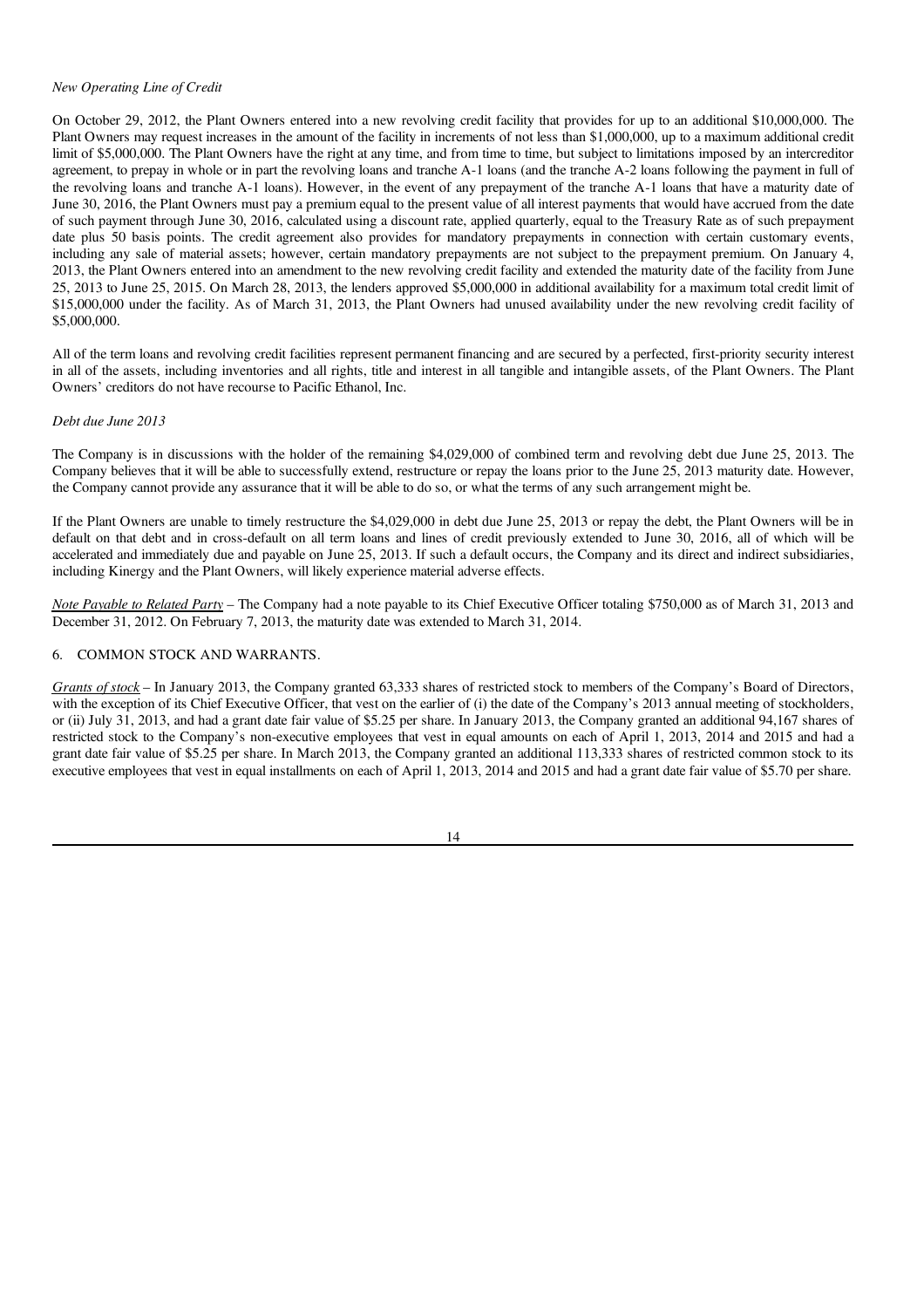*Warrant issuances* – In connection with the January 2013 Financing Transaction, the Company issued warrants to purchase an aggregate of 1,708,686 shares of the Company's common stock. The warrants have an exercise price of \$7.80 per share and expire in January 2018.

In connection with the Company's issuance of its Series A Notes, the Company issued warrants to purchase up to 788,400 shares of common stock at an exercise price of \$7.80 per share that expire in March 2015.

The Company has determined that the warrants issued in the above transactions did not meet the conditions for classification in stockholders' equity and as such, the Company has recorded them as a liability at fair value. The Company will revalue them at each reporting period.

*Warrant exercises* – During February 2013, certain holders exercised warrants and received 267,733 shares of the Company's common stock upon payment of an aggregate of \$2,064,000 in cash. The Company paid \$785,800 in cash to the warrant holders as an inducement for such exercises and recorded an expense of approximately \$785,800. In March 2013, a holder exercised warrants on a cashless basis and received 11,356 shares of the Company's common stock.

## 7. COMMITMENTS AND CONTINGENCIES.

*Sales Commitments* – At March 31, 2013, the Company had entered into sales contracts with its major customers to sell certain quantities of ethanol, WDG and syrup. The Company had open ethanol indexed-price contracts for 95,109,000 gallons of ethanol as of March 31, 2013. The Company had open WDG and syrup fixed-price sales contracts valued at \$552,000 and open indexed-price sales contracts for 27,000 tons of WDG and syrup as of March 31, 2013. These sales contracts will be completed throughout 2013.

*Purchase Commitments* – At March 31, 2013, the Company had fixed-price purchase contracts with its suppliers to purchase \$12,143,000 of ethanol and indexed-price contracts to purchase 113,000 gallons of ethanol. These contracts will be satisfied throughout the remainder of 2013.

*Litigation* – *General* – The Company is subject to various claims and contingencies in the ordinary course of its business, including those related to litigation, business transactions, employee-related matters, and others. When the Company is aware of a claim or potential claim, it assesses the likelihood of any loss or exposure. If it is probable that a loss will result and the amount of the loss can be reasonably estimated, the Company will record a liability for the loss. If the loss is not probable or the amount of the loss cannot be reasonably estimated, the Company discloses the claim if the likelihood of a potential loss is reasonably possible and the amount involved could be material. While there can be no assurances, the Company does not expect that any of its pending legal proceedings will have a material financial impact on the Company's operating results.

### 8. FAIR VALUE MEASUREMENTS.

The fair value hierarchy prioritizes the inputs used in valuation techniques into three levels as follows:

- Level 1 Observable inputs unadjusted quoted prices in active markets for identical assets and liabilities;
- Level 2 Observable inputs other than quoted prices included in Level 1 that are observable for the asset or liability through corroboration with market data; and
- Level 3 Unobservable inputs includes amounts derived from valuation models where one or more significant inputs are unobservable. For fair value measurements using significant unobservable inputs, a description of the inputs and the information used to develop the inputs is required along with a reconciliation of Level 3 values from the prior reporting period.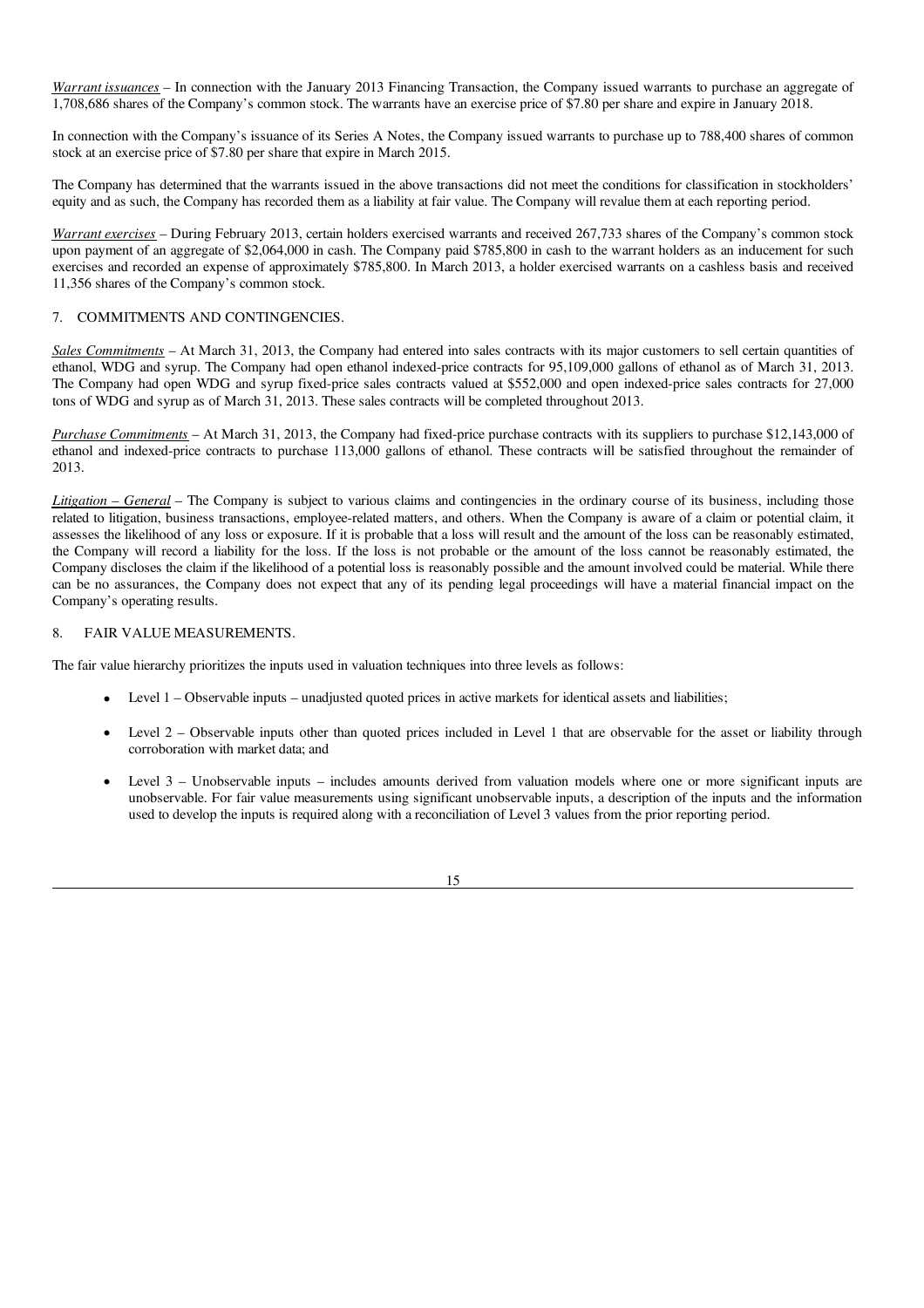The Company recorded its warrants issued from 2010 through 2013 at fair value and designated them as Level 3 on their issuance dates.

*Warrants* – Except for the warrants issued September 26, 2012, the warrants were valued using a Monte Carlo Binomial Lattice-Based valuation methodology, adjusted for marketability restrictions. The warrants issued September 26, 2012, did not contain any anti-dilution protection features. As a result, the warrants were valued using the Black-Scholes Valuation Model. Of the various inputs used, the volatility and the current price of the Company's common stock most significantly impact the fair value adjustments of the warrants. As the Company's common stock increases or decreases, the valuation of the warrants will increase or decrease, respectively. As the estimated volatility of the Company's common stock increases or decreases, the valuation of the warrants will increase or decrease, respectively. These changes may result in significantly higher or lower fair value measurements from period to period.

Significant assumptions used and related fair values for the warrants as of March 31, 2013 were as follows:

|                   |    |          |            |                      |              | Discount for  |             |            |
|-------------------|----|----------|------------|----------------------|--------------|---------------|-------------|------------|
|                   |    | Exercise |            | Risk-Free            |              | marketability | Warrants    |            |
| Original Issuance |    | Price    | Volatility | <b>Interest Rate</b> | Term (years) | restrictions  | Outstanding | Fair Value |
| 03/28/2013        | D  | 7.80     | 71.1%      | $0.24\%$             | 2.00         | 38.2%         | 788,000     | 882,000    |
| 01/11/2013        | \$ | 7.80     | 72.5%      | $0.77\%$             | 4.79         | 54.4%         | 1.709.000   | 2,728,000  |
| 09/26/2012        | \$ | 8.85     | 84.2%      | $0.31\%$             | 2.49         | 75.9%         | 1,771,000   | 776,000    |
| 07/3/2012         | \$ | 7.50     | 71.1%      | $0.57\%$             | 4.26         | 51.8%         | 1,812,000   | 2,880,000  |
| 07/3/2012         | \$ | 6.45     | 63.7%      | $0.14\%$             | 0.76         | 57.6%         | 804,000     | 335,000    |
| 12/13/2011        | Φ  | 1.25     | 68.1%      | $0.57\%$             | 3.71         | 47.1%         | 306,000     | 478,000    |
|                   |    |          |            |                      |              |               |             | 8.079.000  |

Significant assumptions used and related fair values for the warrants as of December 31, 2012 were as follows:

|                   |    |          |            |                      |              | Discount for  |             |            |
|-------------------|----|----------|------------|----------------------|--------------|---------------|-------------|------------|
|                   |    | Exercise |            | Risk-Free            |              | marketability | Warrants    |            |
| Original Issuance |    | Price    | Volatilitv | <b>Interest Rate</b> | Term (years) | restrictions  | Outstanding | Fair Value |
| 09/26/2012        | Φ  | 8.85     | 70.2%      | $0.36\%$             | 2.74         | 53.9%         | 1,833,000   | 1,112,000  |
| 07/3/2012         | \$ | 7.50     | 76.1%      | $0.72\%$             | 4.51         | 55.5%         | 1,867,000   | 2,756,000  |
| 07/3/2012         | \$ | 6.45     | 69.3%      | $0.16\%$             | 1.01         | 55.5%         | 930,000     | 509,000    |
| 12/13/2011        | \$ | 12.45    | 74.4%      | $0.54\%$             | 3.95         | 52.3%         | 330,000     | 480,000    |
| 10/6/2010         | \$ | 1.80     | 76.0%      | $0.72\%$             | 4.80         | 46.4%         | 17,000      | 35,000     |
|                   |    |          |            |                      |              |               |             | 4,892,000  |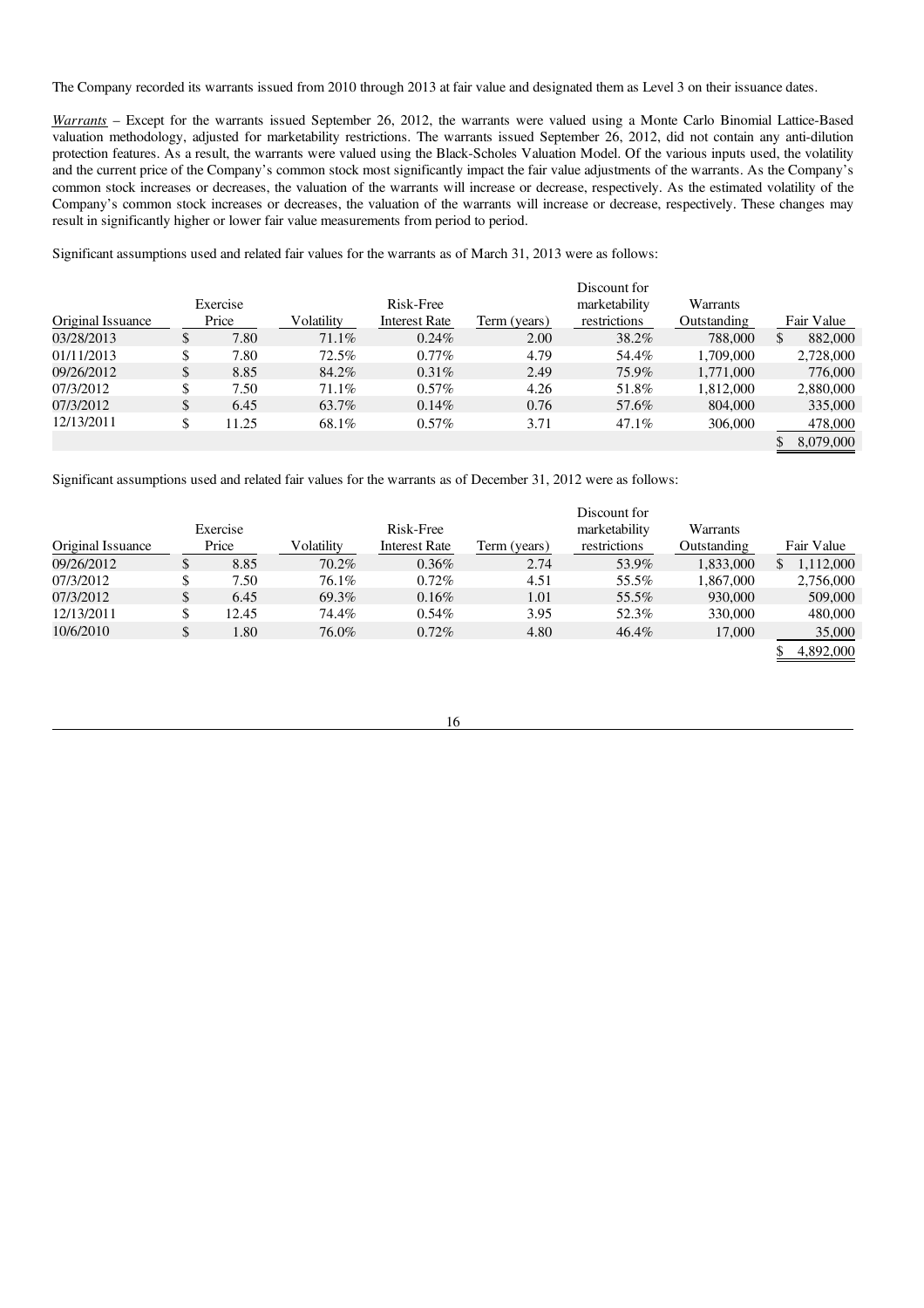*Convertible Notes* – The conversion feature imbedded in the convertible notes was valued using a combination of a Monte Carlo Binomial Lattice-Based valuation methodology, adjusted for marketability restrictions. Significant assumptions used and related fair value for the conversion feature as of March 31, 2013 were as follows:

|                   |       |            |            |           |  | Discount for  |              |              |            |  |
|-------------------|-------|------------|------------|-----------|--|---------------|--------------|--------------|------------|--|
|                   |       | Conversion |            | Risk-Free |  | marketability |              |              |            |  |
| Original Issuance | Price |            | Volatilitv |           |  | Interest Rate | Term (years) | restrictions | Fair Value |  |
| 3/28/13           |       | 5.00       | 62.2%      | $0.14\%$  |  | 24.5%         | .400.800     |              |            |  |

*Other Derivative Instruments* – The Company's other derivative instruments consist of commodity positions. The fair value of the commodity positions are based on quoted prices on the commodity exchanges and are designated as Level 1.

The following table summarizes fair value measurements by level at March 31, 2013 (in thousands):

|                                    | Level 1 |     | Level 2 |  |  | Level 3 |    | <b>Total</b> |  |
|------------------------------------|---------|-----|---------|--|--|---------|----|--------------|--|
| <b>Assets:</b>                     |         |     |         |  |  |         |    |              |  |
| Commodity contracts <sup>(1)</sup> |         | 205 |         |  |  |         |    | 205          |  |
| <b>Total Assets</b>                |         | 205 |         |  |  |         |    | 205          |  |
|                                    |         |     |         |  |  |         |    |              |  |
| <b>Liabilities:</b>                |         |     |         |  |  |         |    |              |  |
| $\text{Warrants}^{(2)}$            |         |     |         |  |  | 8,079   | \$ | 8,079        |  |
| Conversion feature <sup>(2)</sup>  |         |     |         |  |  | 1,401   |    | 1,401        |  |
| Commodity contracts <sup>(3)</sup> |         | 115 |         |  |  |         |    | 115          |  |
| <b>Total Liabilities</b>           |         | 115 |         |  |  | 9.480   |    | 9,595        |  |

(1) Included in other current assets in the consolidated balance sheets.

(2) Included in warrant liabilities and conversion feature at fair value in the consolidated balance sheets.

(3) Included in accrued liabilities in the consolidated balance sheets.

The following table summarizes fair value measurements by level at December 31, 2012 (in thousands):

|                                    | <b>Level 1</b> |                          | Level 2 |                          | Level 3 |                          | <b>Total</b> |       |
|------------------------------------|----------------|--------------------------|---------|--------------------------|---------|--------------------------|--------------|-------|
| Assets:                            |                |                          |         |                          |         |                          |              |       |
| Commodity contracts <sup>(1)</sup> |                | 189                      |         | $\overline{\phantom{0}}$ |         | $\overline{\phantom{0}}$ |              | 189   |
| <b>Total Assets</b>                |                | 189                      |         |                          |         |                          |              | 189   |
| <b>Liabilities:</b>                |                |                          |         |                          |         |                          |              |       |
| Warrants                           |                | $\overline{\phantom{m}}$ |         |                          |         | 4,892                    | \$           | 4,892 |
| Commodity contracts <sup>(2)</sup> |                | 167                      |         |                          |         |                          |              | 167   |
| <b>Total Liabilities</b>           |                | 167                      |         |                          |         | 4,892                    |              | 5,059 |

(1) Included in other current assets in the consolidated balance sheets.

(2) Included in accrued liabilities in the consolidated balance sheets.

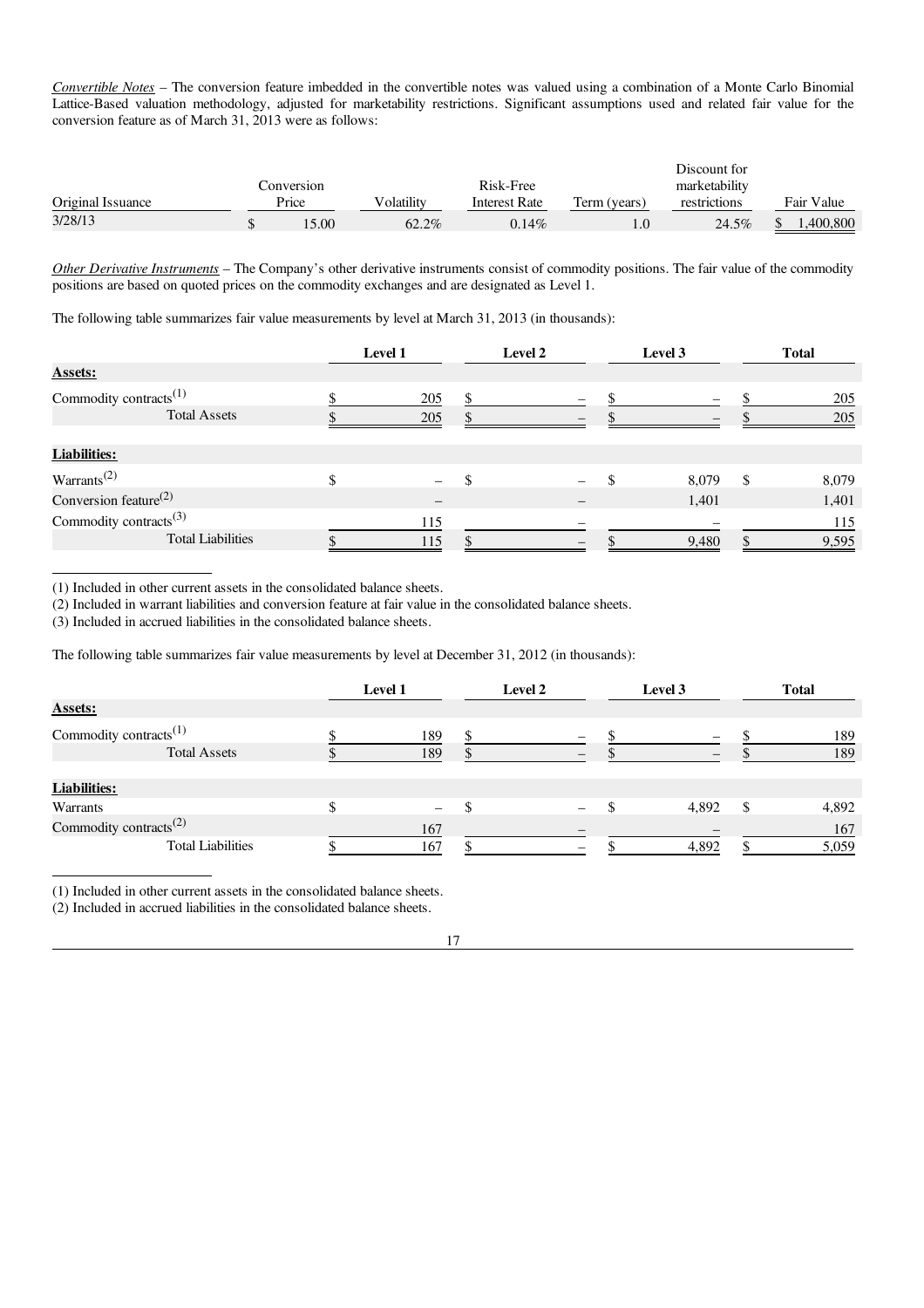For fair value measurements using significant unobservable inputs (Level 3), a description of the inputs and the information used to develop the inputs is required along with a reconciliation of Level 3 values from the prior reporting period. The changes in the Company's fair value of its Level 3 inputs were as follows (in thousands):

|                                                  |                 |         | Conversion |
|--------------------------------------------------|-----------------|---------|------------|
|                                                  | <b>Warrants</b> | Feature |            |
| Balance, December 31, 2012                       | 4.892           |         |            |
| Issuance of warrants in January offering         | 2,657           |         |            |
| Issuance of notes and warrants in March offering | 883             |         | 1,401      |
| Exercises of warrants                            | (260)           |         |            |
| Adjustments to fair value for the period         | (93)            |         |            |
| Balance, March 31, 2013                          | 8,079           |         | .401       |

## 9. EARNINGS PER SHARE.

The following tables compute basic and diluted earnings per share (in thousands, except per share data):

|                                              |                                   | Three Months Ended March 31, 2013 |               |                  |                  |  |  |  |  |
|----------------------------------------------|-----------------------------------|-----------------------------------|---------------|------------------|------------------|--|--|--|--|
|                                              |                                   | Loss                              | <b>Shares</b> |                  |                  |  |  |  |  |
|                                              |                                   | Numerator                         | Denominator   | Per-Share Amount |                  |  |  |  |  |
| Net loss attributed to Pacific Ethanol, Inc. |                                   | (5,454)                           |               |                  |                  |  |  |  |  |
| Less: Preferred stock dividends              |                                   | (312)                             |               |                  |                  |  |  |  |  |
| Basic and diluted loss per share:            |                                   |                                   |               |                  |                  |  |  |  |  |
| Loss available to common stockholders        |                                   | (5,766)                           | 10,060        |                  | (0.57)           |  |  |  |  |
|                                              | Three Months Ended March 31, 2012 |                                   |               |                  |                  |  |  |  |  |
|                                              |                                   | Loss                              | <b>Shares</b> |                  |                  |  |  |  |  |
|                                              |                                   | Numerator                         | Denominator   |                  | Per-Share Amount |  |  |  |  |
| Net loss attributed to Pacific Ethanol, Inc. | \$                                | (4.953)                           |               |                  |                  |  |  |  |  |
| Less: Preferred stock dividends              |                                   | (315)                             |               |                  |                  |  |  |  |  |
| <b>Basic and diluted loss per share:</b>     |                                   |                                   |               |                  |                  |  |  |  |  |
| Loss available to common stockholders        | \$                                | (5.268)                           | 5.748         |                  | (0.92)           |  |  |  |  |

There were an aggregate of 427,000 and 214,000 potentially dilutive weighted-average shares from convertible securities outstanding as of March 31, 2013 and 2012, respectively. These convertible securities were not considered in calculating diluted net loss per share for the three months ended March 31, 2013 and 2012, as their effect would have been anti-dilutive.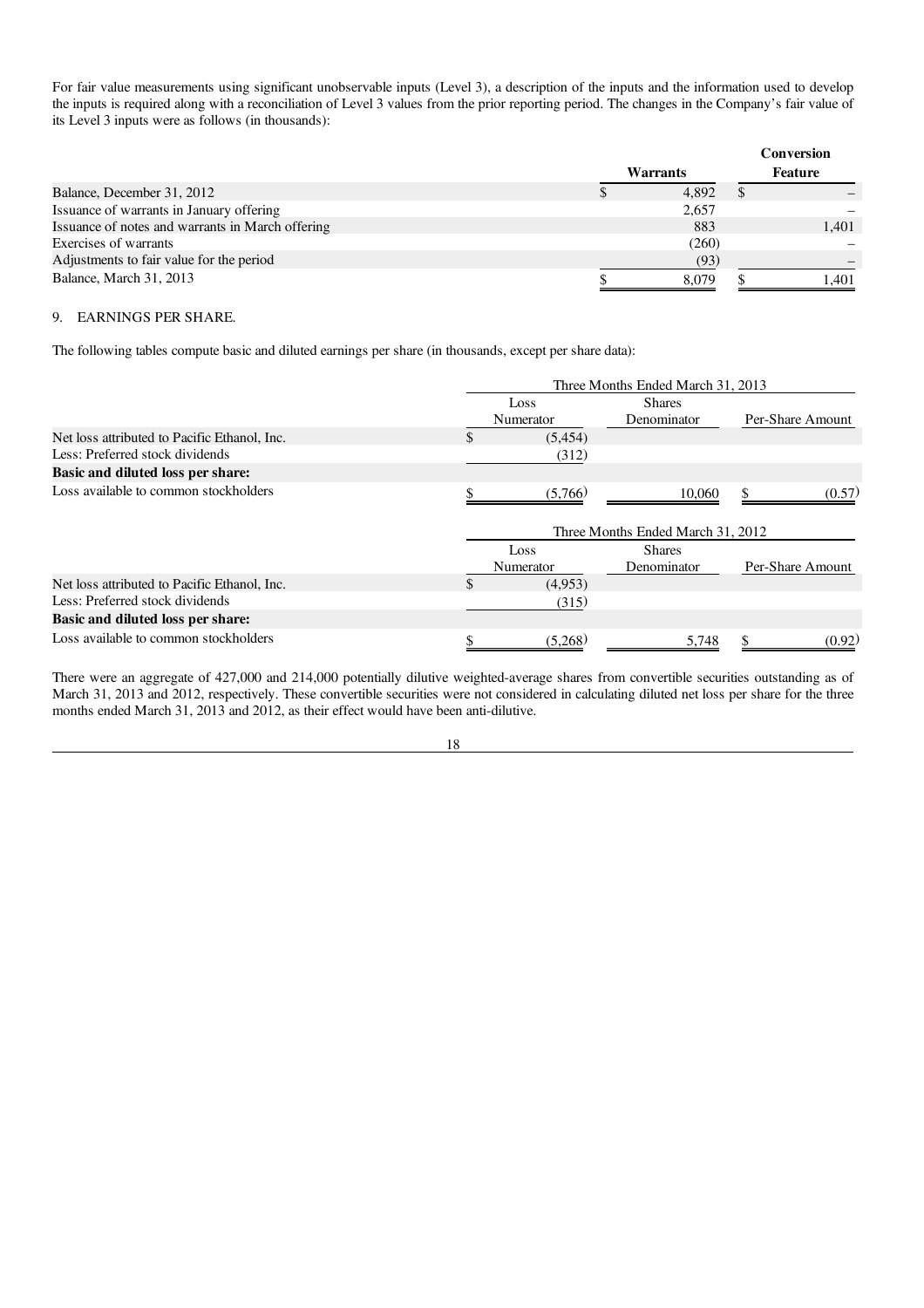## 10. RELATED PARTY TRANSACTIONS.

*Preferred Dividends* – The Company had accrued and unpaid dividends in respect of its Series B Preferred Stock of \$5,120,000 and \$5,852,000 as of March 31, 2013 and December 31, 2012, respectively. On March 27, 2013, the Company entered into an agreement with the holders of its Series B Preferred Stock under which the Company issued approximately 139,000 shares of its common stock in payment of \$732,000 of the total \$5,852,000 of accrued and unpaid dividends in respect of the Series B Preferred Stock. In addition, the holders of the Series B Preferred Stock agreed to forebear from exercising any rights they may have with respect to accrued unpaid dividends until September 30, 2014.

*Note Payable to Related Party* – The Company had a note payable to its Chief Executive Officer totaling \$750,000 as of March 31, 2013 and December 31, 2012. On February 7, 2013, the maturity date was extended to March 31, 2014.

#### 11. SUBSEQUENT EVENTS.

*Grant of stock* – In April 2013, the Company granted 16,667 shares of restricted common stock that vest in equal installments on each of April 1, 2014 and 2015 and had a grant date fair value of \$4.65 per share.

*Reverse Stock Split* – On May 14, 2013, the Company effected a one-for-fifteen reverse stock split. All share and per share information has been restated to retroactively show the effect of this stock split.

*Payments on Series A Notes* – From April 1, 2013 through May 14, 2013, the Company made two installment payments and received various holder conversion notices. In the aggregate, the Company issued 386,000 shares of its common stock in payment of principal and interest in an aggregate amount of \$1,447,000 in respect of the Series A Notes.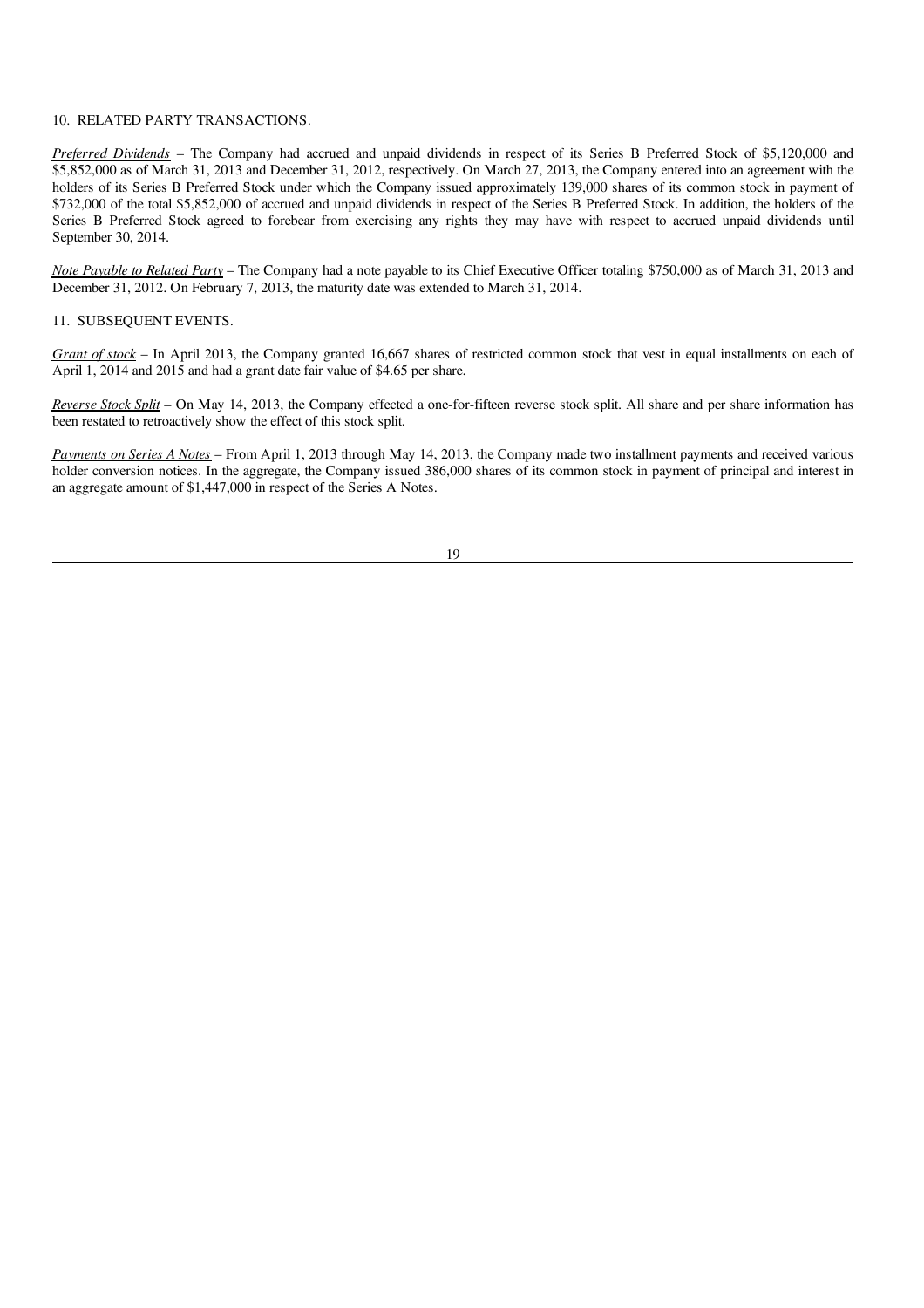## ITEM 2. MANAGEMENT'S DISCUSSION AND ANALYSIS OF FINANCIAL CONDITION AND RESULTS OF OPERATIONS.

The following discussion and analysis should be read in conjunction with our consolidated financial statements and notes to consolidated financial statements included elsewhere in this report. This report and our consolidated financial statements and notes to consolidated financial statements contain forward-looking statements, which generally include the plans and objectives of management for future operations, including plans and objectives relating to our future economic performance and our current beliefs regarding revenues we might generate and profits we might earn if we are successful in implementing our business and growth strategies. The forward-looking statements and associated risks may include, relate to or be qualified by other important factors, including:

- fluctuations in the market price of ethanol and its co-products;
- the projected growth or contraction in the ethanol and co-product markets in which we operate;
- our strategies for expanding, maintaining or contracting our presence in these markets;
- our ability to successfully manage and operate third party ethanol production facilities;
- anticipated trends in our financial condition and results of operations; and
- · our ability to distinguish ourselves from our current and future competitors.

You are cautioned not to place undue reliance on any forward-looking statements, which speak only as of the date of this report, or in the case of a document incorporated by reference, as of the date of that document. We do not undertake to update, revise or correct any forward-looking statements, except as required by law.

Any of the factors described immediately above, or referenced from time to time in our filings with the Securities and Exchange Commission or in the "Risk Factors" section of our Annual Report on Form 10-K for the year ended December 31, 2012 could cause our financial results, including our net income or loss or growth in net income or loss to differ materially from prior results, which in turn could, among other things, cause the price of our common stock to fluctuate substantially.

## **Overview**

We are the leading marketer and producer of low-carbon renewable fuels in the Western United States.

We market all the ethanol produced by the Pacific Ethanol Plants, all the ethanol produced by two other ethanol producers in the Western United States and ethanol purchased from other third-party suppliers throughout the United States. We also market ethanol coproducts for the Pacific Ethanol Plants, including WDG.

We have extensive customer relationships throughout the Western United States. Our ethanol customers are integrated oil companies and gasoline marketers who blend ethanol into gasoline. We arrange for transportation, storage and delivery of ethanol purchased by our customers through our agreements with third-party service providers in the Western United States, primarily in California, Arizona, Nevada, Utah, Oregon, Colorado, Idaho and Washington. Our WDG customers are dairies and feedlots located near the Pacific Ethanol Plants.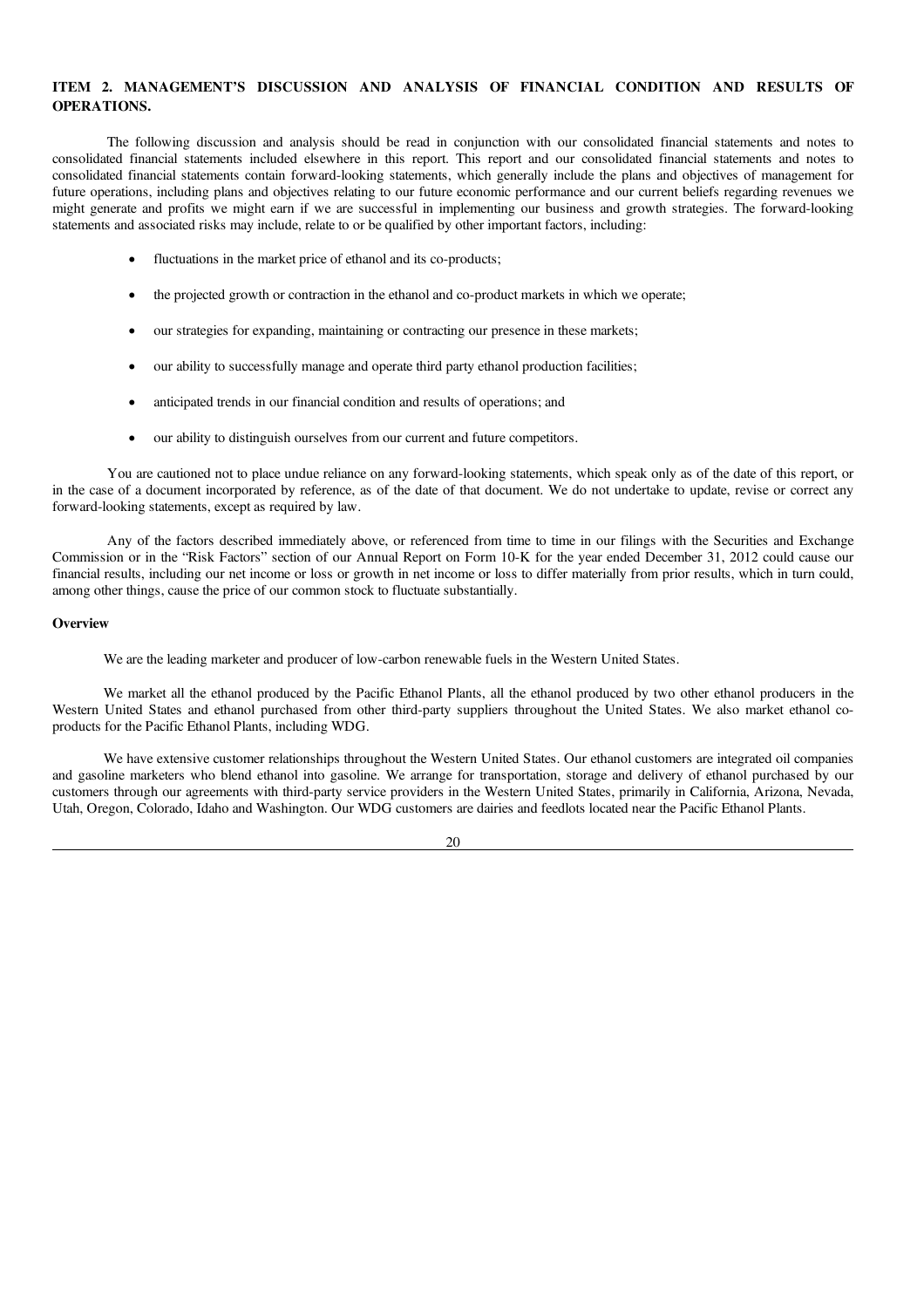We have extensive supplier relationships throughout the Western and Midwestern United States. In some cases, we have marketing agreements with suppliers to market all of the output of their facilities.

We hold an 83% ownership interest in New PE Holdco which indirectly owns the Pacific Ethanol Plants through its ownership of the Plant Owners. We operate and maintain the Pacific Ethanol Plants under the terms of an asset management agreement with New PE Holdco and the Plant Owners. We also market ethanol and WDG produced by the Pacific Ethanol Plants under the terms of separate marketing agreements with the Plant Owners whose facilities are operational. In addition, we provide operations, maintenance and accounting services for a 250,000 gallon per year cellulosic integrated biorefinery owned by ZeaChem Inc. in Boardman, Oregon, which is adjacent to the Pacific Ethanol Columbia plant.

The Pacific Ethanol Plants are comprised of the four facilities described immediately below and have an aggregate annual production capacity of up to 200 million gallons. Three of the facilities are currently operational and one of the facilities is currently idled. As market conditions change, we may increase, decrease or idle production at one or more operational facilities or resume operations at any idled facility.

|                      | <b>Estimated Annual Capacity</b> |            |                                 |  |  |  |  |  |  |
|----------------------|----------------------------------|------------|---------------------------------|--|--|--|--|--|--|
| <b>Facility Name</b> | <b>Facility Location</b>         | (gallons)  | <b>Current Operating Status</b> |  |  |  |  |  |  |
| Magic Valley         | Burley, ID                       | 60,000,000 | Operating                       |  |  |  |  |  |  |
| Columbia             | Boardman, OR                     | 40,000,000 | Operating                       |  |  |  |  |  |  |
| Stockton             | Stockton, CA                     | 60,000,000 | Operating                       |  |  |  |  |  |  |
| Madera               | Madera, CA                       | 40,000,000 | Idled                           |  |  |  |  |  |  |

We earn fees as follows under our asset management and other agreements with New PE Holdco and the Plant Owners:

- ethanol marketing fees of approximately 1% of the net sales price, but not less than \$0.015 per gallon and not more than \$0.0225 per gallon;
- corn procurement and handling fees of \$0.045 per bushel:
- WDG fees of 5% of the third-party purchase price, but not less than \$2.00 per ton and not more than \$3.50 per ton; and
- asset management fees of \$75,000 per month for each operating facility and \$40,000 per month for each idled facility.

We intend to advance our position as the leading marketer and producer of low-carbon renewable fuels in the Western United States, in part by expanding our relationships with customers and third-party ethanol producers to market higher volumes of ethanol and by expanding the market for ethanol by continuing to work with state governments to encourage the adoption of policies and standards that promote ethanol as a fuel additive and transportation fuel. Further, we may seek to provide management services for other third-party ethanol production facilities in the Western United States.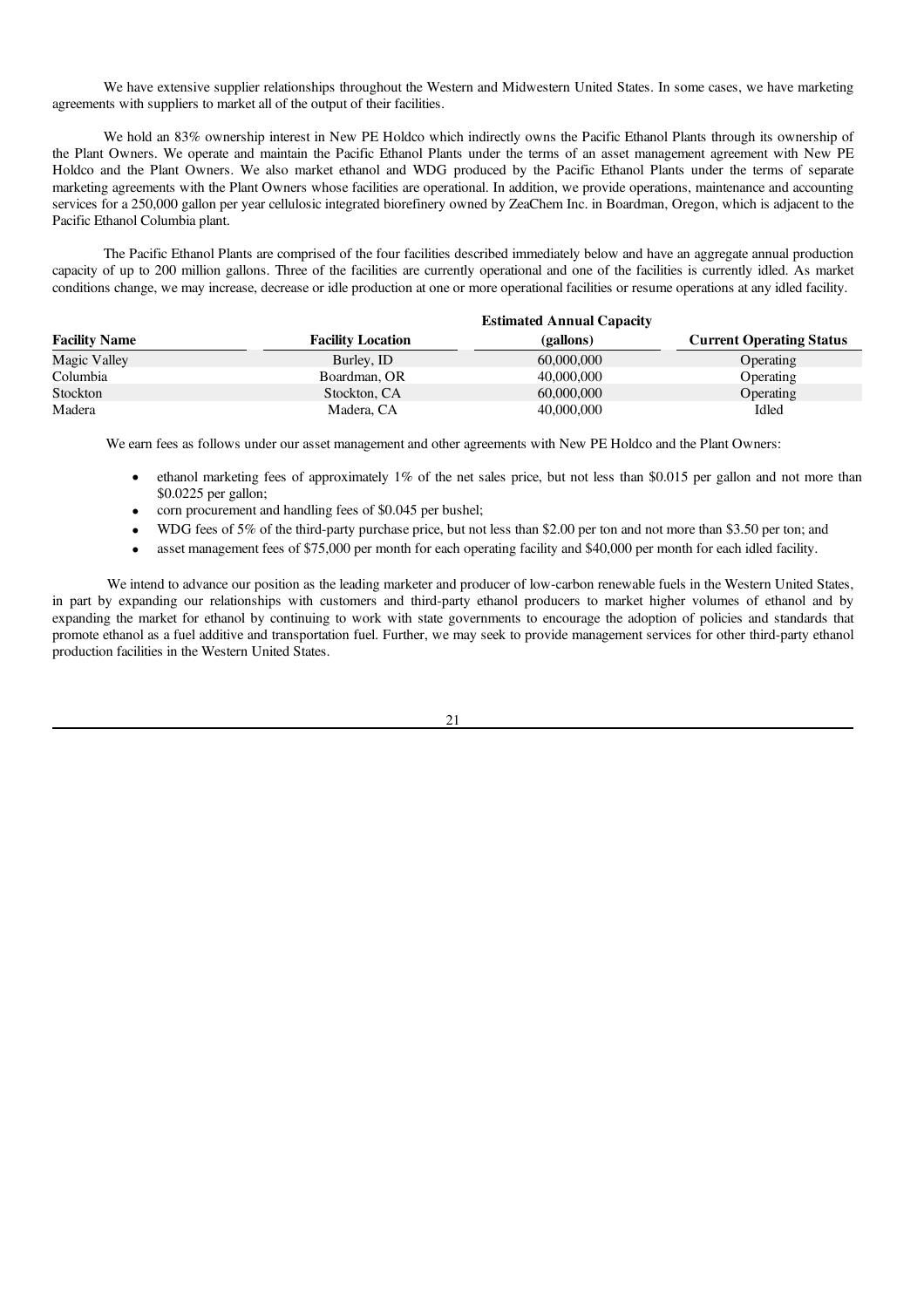#### Critical Accounting Policies

The preparation of our financial statements, which have been prepared in accordance with accounting principles generally accepted in the United States of America, requires us to make judgments and estimates that may have a significant impact upon the portrayal of our financial condition and results of operations. We believe that of our significant accounting policies, the following require estimates and assumptions that require complex, subjective judgments by management that can materially impact the portrayal of our financial condition and results of operations: revenue recognition; consolidation of variable interest entity; warrants and convertible notes carried at fair value; impairment of long-lived and intangible assets; and allowance for doubtful accounts. These significant accounting principles are more fully described in "Management's Discussion and Analysis of Financial Condition and Results of Operations—Critical Accounting Policies" in our Annual Report on Form 10-K for the year ended December 31, 2012.

#### Results of Operations

The following selected financial information should be read in conjunction with our consolidated financial statements and notes to our consolidated financial statements included elsewhere in this report, and the other sections of "Management's Discussion and Analysis of Financial Condition and Results of Operations" contained in this report.

Certain performance metrics that we believe are important indicators of our results of operations include:

|                                                    |               | <b>Three Months Ended</b><br>March 31, | Percentage<br><b>Variance</b> |       |            |
|----------------------------------------------------|---------------|----------------------------------------|-------------------------------|-------|------------|
|                                                    |               | 2013                                   |                               | 2012  |            |
| Production gallons sold (in millions)              |               | 35.3                                   |                               | 35.3  | $-\%$      |
| Third party gallons sold (in millions)             |               | 65.4                                   |                               | 79.5  | $(17.7)\%$ |
| Total gallons sold (in millions)                   |               | 100.7                                  |                               | 114.8 | $(12.3)\%$ |
| Average sales price per gallon                     | $\mathcal{S}$ | 2.60                                   | $\mathcal{S}$                 | 2.34  | $11.1\%$   |
| Corn cost per bushel—CBOT equivalent (1)           | $\mathcal{S}$ | 7.16                                   | $\mathcal{S}$                 | 6.47  | $10.7\%$   |
| Co-product revenues as % of delivered cost of corn |               | 28.1%                                  |                               | 24.5% | 14.7%      |
| Average CBOT ethanol price per gallon              | \$            | 2.41                                   | $\mathcal{S}$                 | 2.22  | 8.6%       |
| Average CBOT corn price per bushel                 | $\mathcal{S}$ | 7.16                                   | \$                            | 6.41  | 11.7%      |

(1) We exclude transportation—or "basis"—costs in our corn costs to calculate a Chicago Board of Trade, or CBOT, equivalent price to compare our corn costs to average CBOT corn prices.

### *Net Sales, Cost of Goods Sold and Gross Profit (Loss)*

The following table presents our net sales, cost of goods sold and gross profit (loss) in dollars and gross profit (loss) as a percentage of net sales (in thousands, except percentages):

|                         | <b>Three Months Ended</b> |      |           |                |             |         |  |  |
|-------------------------|---------------------------|------|-----------|----------------|-------------|---------|--|--|
|                         | March 31,                 |      |           |                | Variance in |         |  |  |
|                         | 2013                      | 2012 |           | <b>Dollars</b> |             | Percent |  |  |
| Net sales               | 225,459                   |      | 197,719   |                | 27,740      | 14.0%   |  |  |
| Cost of goods sold      | 224,613                   |      | 205,196   |                | 19,417      | 9.5%    |  |  |
| Gross profit (loss)     | 846                       |      | (7, 477)  |                | 8,323       | NM      |  |  |
| Percentage of net sales | $0.0\%$                   |      | $(3.8)\%$ |                |             |         |  |  |

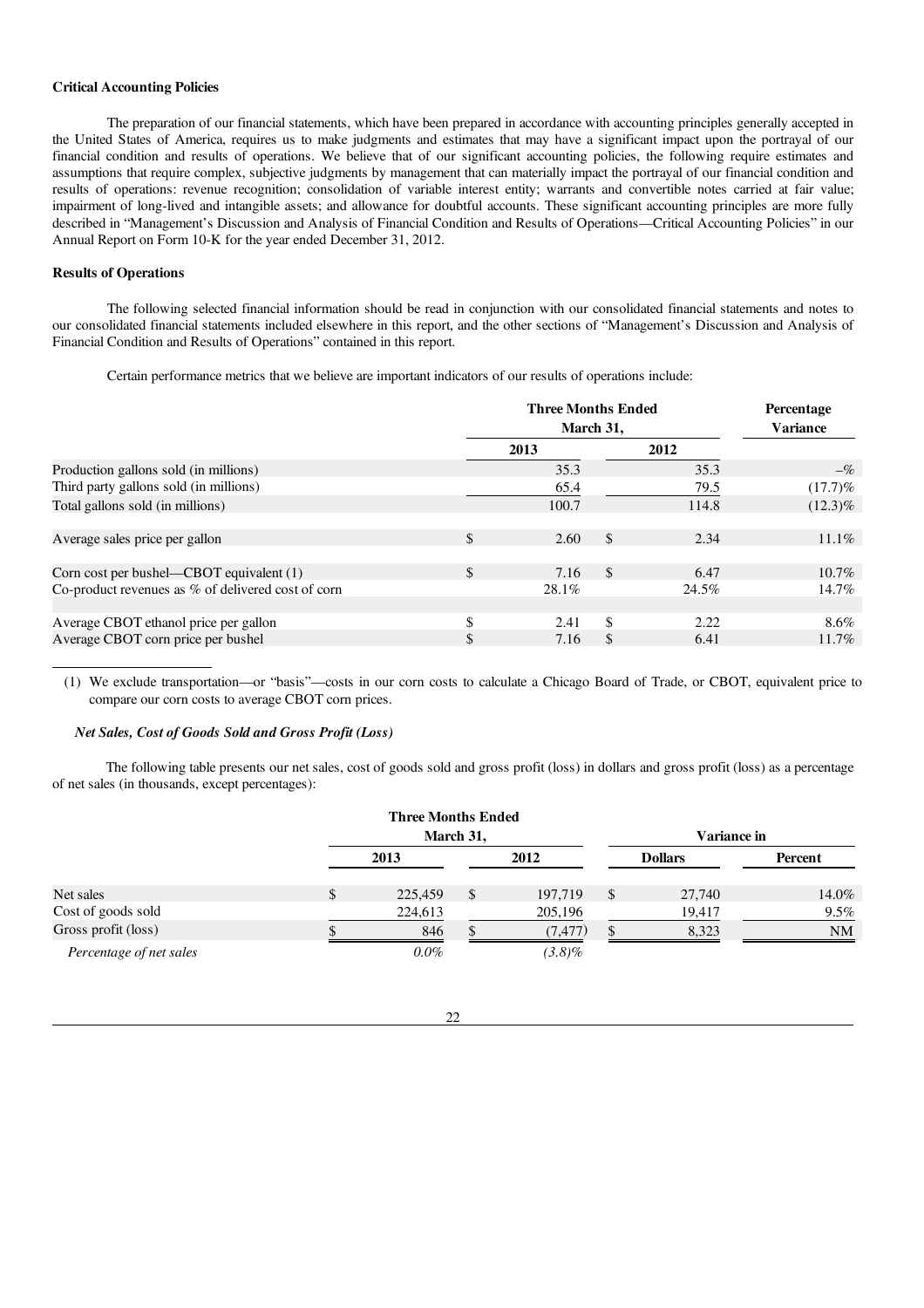#### *Net Sales*

The increase in our net sales for the three months ended March 31, 2013 as compared to the same period in 2012 was due to an increase in our average sales price per gallon sold, partially offset by a decrease in total gallons sold.

Our average sales price per gallon increased 11.1% to \$2.60 for the three months ended March 31, 2013 from an average sales price per gallon of \$2.34 for the same period in 2012. The average CBOT price per gallon increased 8.6% to \$2.41 for the three months ended March 31, 2013 from an average CBOT price per gallon of \$2.22 for the same period in 2012.

Total volume of ethanol gallons sold decreased by 14.1 million gallons, or 12.3%, to 100.7 million gallons for the three months ended March 31, 2013 as compared to 114.8 million gallons for the same period in 2012. The decrease in total gallons sold is due to a decrease in third party gallons sold. The decrease in third party sales volume is primarily due to fewer gallons sold through third-party ethanol marketing arrangements as other producers adjusted production levels, due to the unfavorable margin environment in the early part of the quarter.

#### *Cost of Goods Sold and Gross Profit (Loss)*

Our gross margin increased to flat for the three months ended March 31, 2013 from negative 3.8% for the same period in 2012 primarily due to improved crush and commodity margins. Crush and commodity margins reflect ethanol and co-product sales prices relative to ethanol production inputs such as corn and natural gas.

#### *Selling, General and Administrative Expenses*

The following table presents our selling, general and administrative expenses, or SG&A, in dollars and as a percentage of net sales (in thousands, except percentages):

|                                              |           | <b>Three Months Ended</b> |  |       |             |                |         |
|----------------------------------------------|-----------|---------------------------|--|-------|-------------|----------------|---------|
|                                              | March 31, |                           |  |       | Variance in |                |         |
|                                              |           | 2013                      |  | 2012  |             | <b>Dollars</b> | Percent |
| Selling, general and administrative expenses |           | 4.005                     |  | 3.378 |             | 627            | 18.6%   |
| Percentage of net sales                      |           | 1.8%                      |  | .7%   |             |                |         |

Our SG&A increased in both absolute dollars and as a percentage of net sales for the three months ended March 31, 2013. The \$0.6 million increase in SG&A for the three months ended March 31, 2013 as compared to the same period in 2012 is primarily due to the following factors:

- an increase in professional fees of \$0.5 million due to non-capitalized expenses associated with the issuance of our senior unsecured notes in January 2013; and
- an increase in noncash compensation expenses of \$0.3 million due to increased grants of restricted stock awards to our employees and members of our board of directors during the quarter.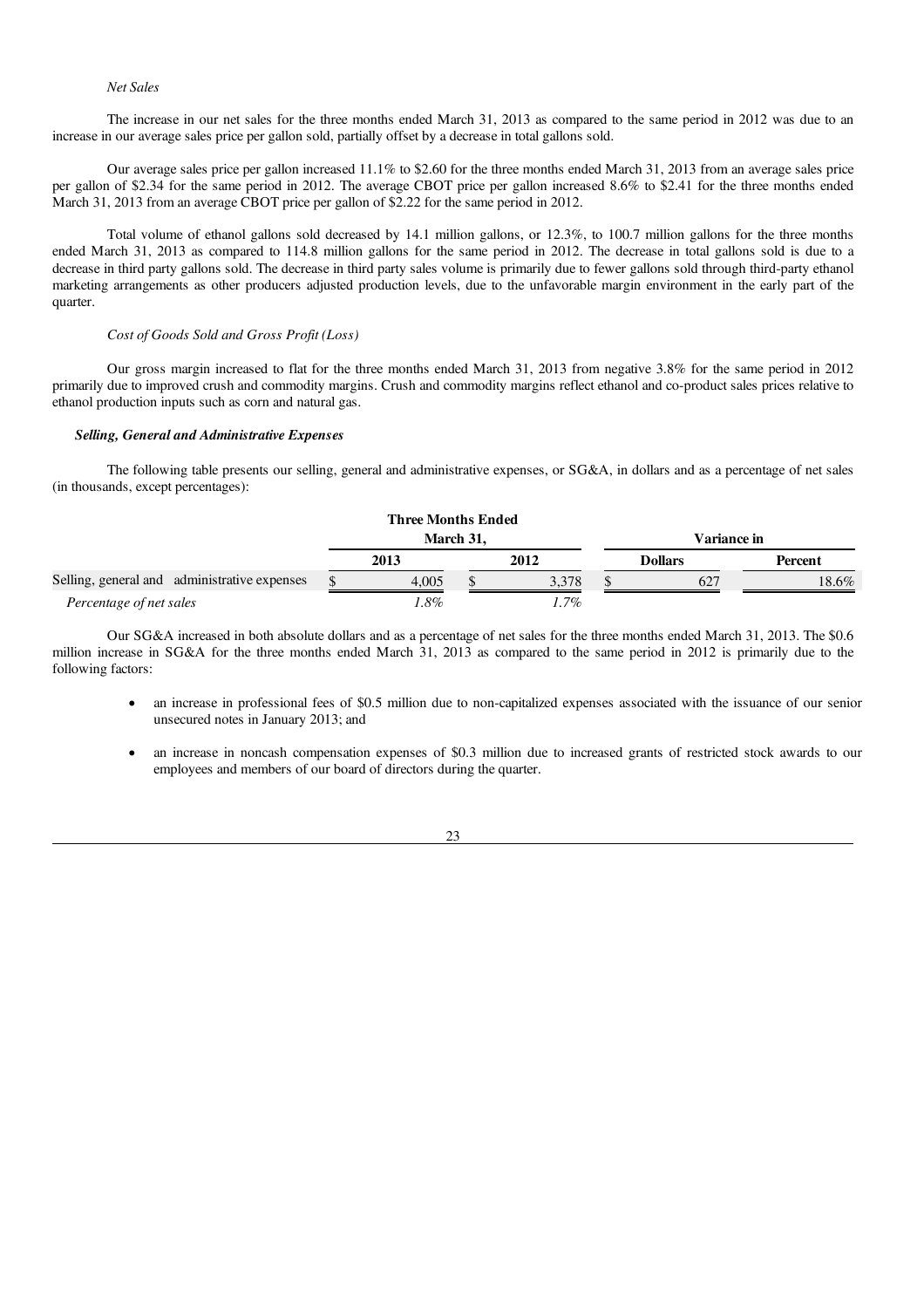## *Warrant Inducements and Fair Value Adjustments*

The following table presents our warrant inducements and fair value adjustments in dollars and as a percentage of net sales (in thousands, except percentages):

|                                                   | <b>Three Months Ended</b><br>March 31, |  |           | Variance in |                |         |  |
|---------------------------------------------------|----------------------------------------|--|-----------|-------------|----------------|---------|--|
|                                                   | 2013                                   |  | 2012      |             | <b>Dollars</b> | Percent |  |
| Warrant inducements and fair value<br>adjustments | (692)                                  |  | (33)      |             | (659)          | NΜ      |  |
| Percentage of net sales                           | $(0.3)\%$                              |  | $(0.0)\%$ |             |                |         |  |

We have issued warrants in various financing transactions since 2010. These warrants were recorded at fair value. We adjusted the warrants' fair values and recorded aggregate adjustments reflecting a \$0.1 million gain and a \$0.1 million loss for the three months ended March 31, 2013 and 2012, respectively, due to minor changes in our stock price as compared to the beginning of those periods. In addition, in the three months ended March 31, 2013, we paid \$0.8 million in cash to holders of certain warrants to induce them to exercise their warrants. The warrants had higher exercise prices than our stock price at the time. We recorded the \$0.8 million payment as an additional expense.

#### *Interest Expense, net*

The following table presents our interest expense, net in dollars and as a percentage of net sales (in thousands, except percentages):

|                         | <b>Three Months Ended</b> |  |        |  |                |         |  |
|-------------------------|---------------------------|--|--------|--|----------------|---------|--|
|                         | March 31.                 |  |        |  | Variance in    |         |  |
|                         | 2013                      |  | 2012   |  | <b>Dollars</b> | Percent |  |
| Interest expense, net   | 3.481                     |  | 2.909  |  | 572            | 19.7%   |  |
| Percentage of net sales | 1.5%                      |  | $.5\%$ |  |                |         |  |

Interest expense, net increased \$0.6 million to \$3.5 million for the three months ended March 31, 2013 from \$2.9 million for the same period in 2012. The \$0.6 million increase in interest expense, net is primarily due to increased average debt balances, in part resulting from the issuance of our senior unsecured notes in January 2013.

## *Gain on Extinguishment of Debt*

The following table presents our gain on extinguishment of debt, net in dollars and as a percentage of net sales (in thousands, except percentages):

|                                | <b>Three Months Ended</b> |  |                          |  |             |         |  |
|--------------------------------|---------------------------|--|--------------------------|--|-------------|---------|--|
|                                | March 31,                 |  |                          |  | Variance in |         |  |
|                                | 2013                      |  | 2012                     |  | Dollars     | Percent |  |
| Gain on extinguishment of debt | 817                       |  | $\overline{\phantom{m}}$ |  | 817         | NΜ      |  |
| Percentage of net sales        | $0.4\%$                   |  | $-\%$                    |  |             |         |  |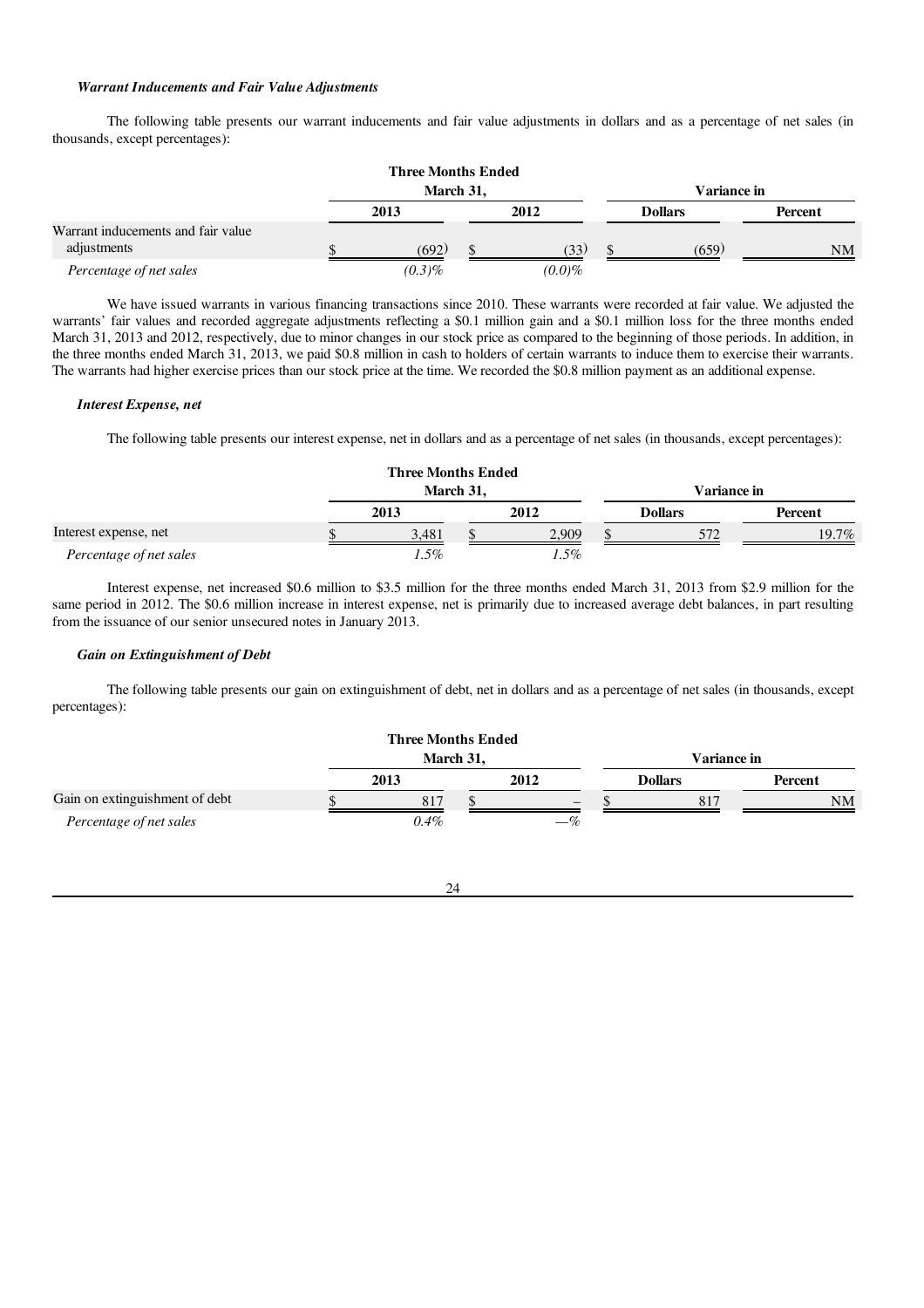In March 2013, we extinguished New PE Holdco debt by paying cash in an amount equal to \$0.8 million less than the amount of the debt and as such, recorded a gain on extinguishment of debt.

### *Other Expense, net*

The following table presents our other expense, net in dollars and as a percentage of net sales (in thousands, except percentages):

|                         | <b>Three Months Ended</b> |  |      |  |                |            |  |
|-------------------------|---------------------------|--|------|--|----------------|------------|--|
|                         | March 31.                 |  |      |  | Variance in    |            |  |
|                         | 2013                      |  | 2012 |  | <b>Dollars</b> | Percent    |  |
| Other expense, net      | 87                        |  | 194  |  | (107)          | $(55.2\%)$ |  |
| Percentage of net sales | $0.0\%$                   |  | 0.1% |  |                |            |  |

Other expense, net decreased by \$0.1 million to \$0.1 million for the three months ended March 31, 2013 from \$0.2 million for the same period in 2012. The \$0.1 million decrease in other expense, net is primarily due to a decrease in bank fees.

## *Net Loss Attributed to Noncontrolling Interest in Variable Interest Entity*

The following table presents the portion of our net loss attributed to noncontrolling interest in variable interest entity in dollars and as a percentage of net sales (in thousands, except percentages):

|                                                                               |           | <b>Three Months Ended</b> |  |         |             |                |         |
|-------------------------------------------------------------------------------|-----------|---------------------------|--|---------|-------------|----------------|---------|
|                                                                               | March 31, |                           |  |         | Variance in |                |         |
|                                                                               |           | 2013                      |  | 2012    |             | <b>Dollars</b> | Percent |
| Net loss attributed to noncontrolling interest<br>in variable interest entity |           | l.148                     |  | 9.038   |             | (7.890)        | (87.3%) |
| Percentage of net sales                                                       |           | $0.5\%$                   |  | $4.6\%$ |             |                |         |

Net loss attributed to noncontrolling interest in variable interest entity relates to our consolidated treatment of New PE Holdco, a variable interest entity. For the three months ended March 31, 2013 and 2012, we consolidated the entire income statement of New PE Holdco. However, because we owned only 83% and 34% of New PE Holdco for the three months ended March 31, 2013 and 2012, respectively, we reduced our consolidated net loss for the noncontrolling interest, which was the ownership interest that we did not own.

## *Net Loss Attributed to Pacific Ethanol, Inc.*

The following table presents our net loss attributed to Pacific Ethanol, Inc. in dollars and as a percentage of net sales (in thousands, except percentages):

|                                              |           | <b>Three Months Ended</b> |  |           |  |                |          |
|----------------------------------------------|-----------|---------------------------|--|-----------|--|----------------|----------|
|                                              | March 31. |                           |  |           |  | Variance in    |          |
|                                              |           | 2013                      |  | 2012      |  | <b>Dollars</b> | Percent  |
| Net loss attributed to Pacific Ethanol, Inc. |           | (5.454)                   |  | (4.953)   |  | 501            | $10.1\%$ |
| Percentage of net sales                      |           | $(2.4)\%$                 |  | $(2.5)\%$ |  |                |          |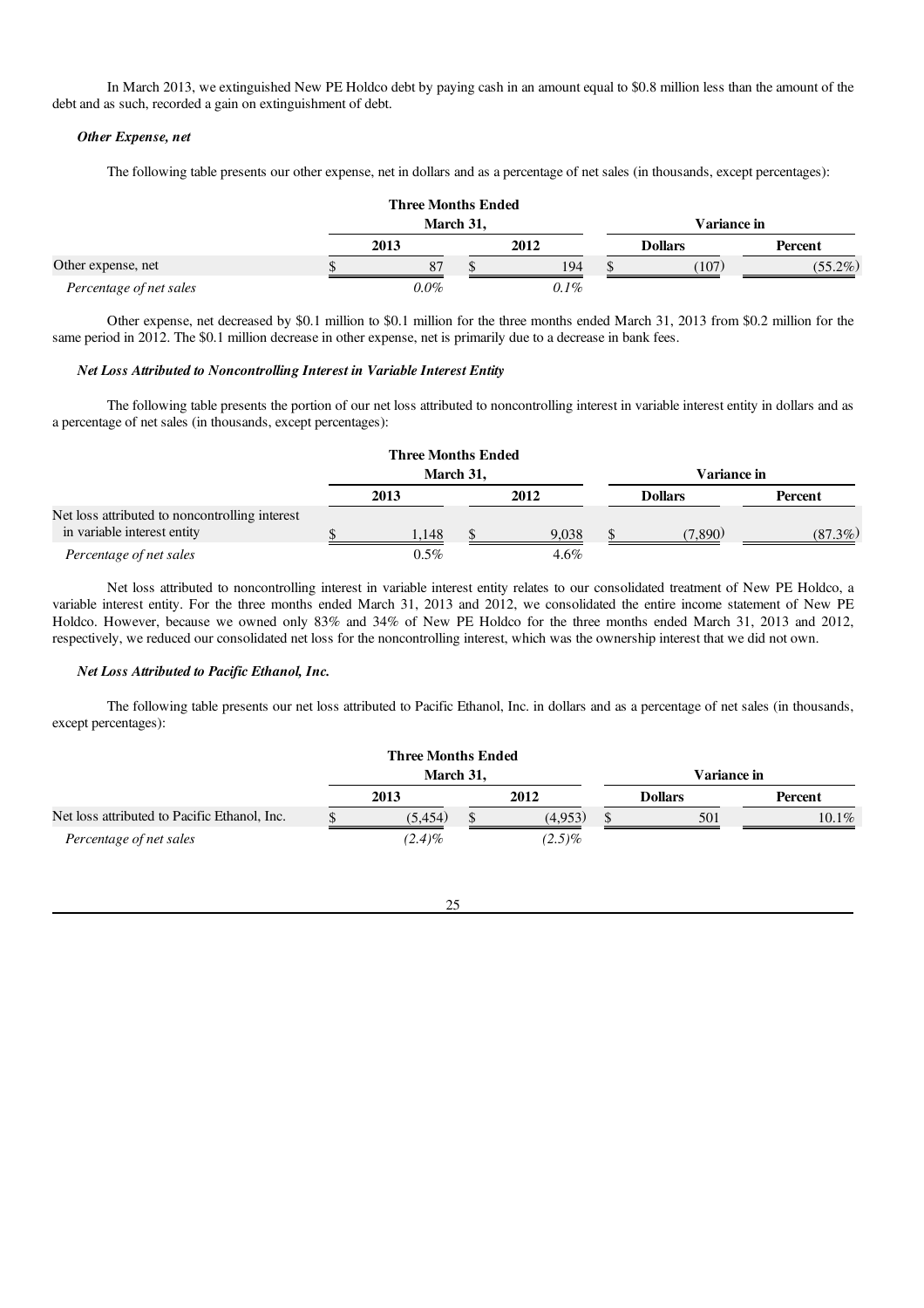The increase in net loss attributed to Pacific Ethanol, Inc. was primarily due to our increased ownership interest in New PE Holdco, despite the fact that consolidated net loss decreased 53% due to improved commodity margins.

#### *Preferred Stock Dividends and Net Loss Available to Common Stockholders*

The following table presents our preferred stock dividends for our Series B Cumulative Convertible Preferred Stock, or Series B Preferred Stock, in dollars and as a percentage of net sales, and our net loss available to common stockholders in dollars and as a percentage of net sales (in thousands, except percentages):

|                                           |           | <b>Three Months Ended</b> |  |             |  |                |           |
|-------------------------------------------|-----------|---------------------------|--|-------------|--|----------------|-----------|
|                                           | March 31, |                           |  | Variance in |  |                |           |
|                                           |           | 2013                      |  | 2012        |  | <b>Dollars</b> | Percent   |
| Preferred stock dividends                 |           | 312                       |  | 315         |  | 3.             | $(1.0)\%$ |
| Percentage of net sales                   |           | $0.1\%$                   |  | $0.2\%$     |  |                |           |
| Net loss available to common stockholders |           | 5,766                     |  | 5,268       |  | 498            | $9.5\%$   |
| Percentage of net sales                   |           | 2.6%                      |  | 2.7%        |  |                |           |

Shares of our Series B Preferred Stock are entitled to quarterly cumulative dividends payable in arrears in an amount equal to 7% per annum of the purchase price per share of the Series B Preferred Stock. We accrued and paid cash dividends on our Series B Preferred Stock in the aggregate amount of \$0.3 million for the three months ended March 31, 2013 and 2012.

#### Liquidity and Capital Resources

During the three months ended March 31, 2013, we funded our operations primarily from cash on hand, borrowings under our credit facilities and various capital raising transactions in which we raised gross proceeds of \$31.0 million through the issuance of senior unsecured notes and unsecured subordinated convertible notes and in connection with the exercise of warrants. These funds were used to fund our operations, purchase Pacific Ethanol Plant debt of \$24.2 million, make other debt related payments of \$5.4 million and purchase additional ownership interests in New PE Holdco for \$1.6 million.

As of March 31, 2013, the Plant Owners had up to \$103.6 million in combined term and revolving debt, of which \$4.0 million is due on June 25, 2013, up to \$15.0 million in revolving debt is due on June 25, 2015 and \$89.6 million in combined term and revolving debt is due on June, 30, 2016, of which Pacific Ethanol owns \$24.2 million. See "---Plant Owners' Term Debt and Operating Lines of Credit" below. The Plant Owners do not and may not have sufficient funds to repay the \$4.0 million in debt on or prior to its maturity on June 25, 2013. We have entered into agreements to raise capital to repay the debt, but the closing under the agreements requires stockholder approval which we are seeking at our 2013 annual meeting of stockholders scheduled for June 18, 2013. If we are unable to timely restructure the debt or raise sufficient capital to repay the debt, the Plant Owners will be in default on that debt and in cross-default on the \$89.6 million in revolving and term debt due on June 30, 2016 plus up to an additional \$15.0 million in revolving debt due June 25, 2015, all of which may be accelerated and become immediately due and payable on June 25, 2013. The Plants Owners' inability to restructure or repay the \$4.0 million of debt due on June 25, 2013 prior to its maturity will likely have a material adverse effect on us and our direct and indirect subsidiaries, including Kinergy and the Plant Owners.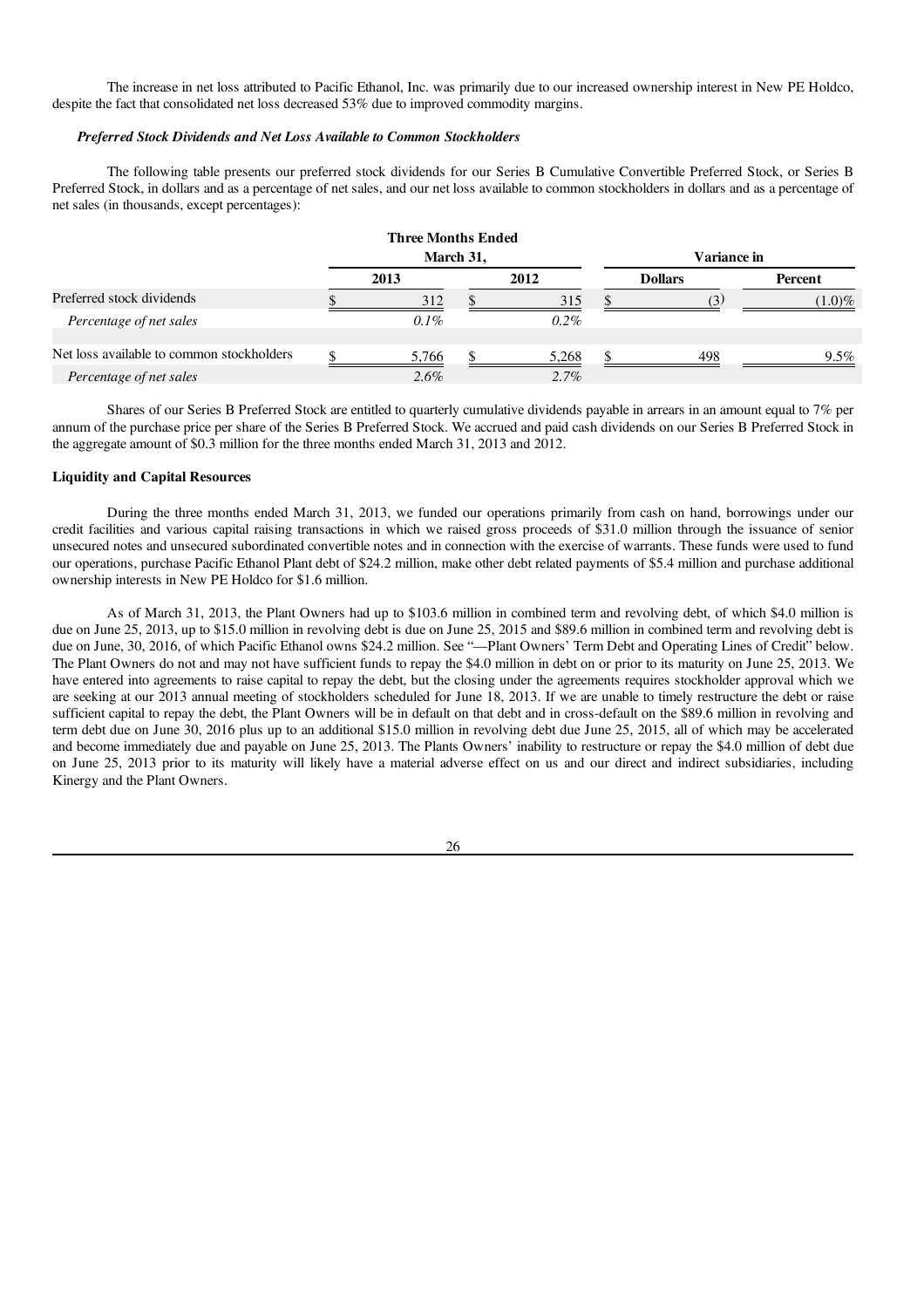Our current available capital resources consist of cash on hand and amounts available for borrowing under Kinergy's credit facility. In addition, the Plant Owners have credit facilities for use in the operations of the Pacific Ethanol Plants. We expect that our future available capital resources will consist primarily of our remaining cash balances, amounts available for borrowing, if any, under Kinergy's credit facility, cash generated from Kinergy's ethanol marketing business, fees paid under our asset management agreement relating to our operation of the Pacific Ethanol Plants, distributions, if any, in respect of our ownership interest in New PE Holdco, and the remaining proceeds of any future debt and/or equity financings.

Subject to closing under our existing agreements to raise capital to repay the \$4.0 million in debt due June 25, 2013, which requires stockholder approval of the transaction, we believe that current and future available capital resources, revenues generated from operations, and other existing sources of liquidity, including our credit facilities, will be adequate to meet our anticipated working capital and capital expenditure requirements for at least the next twelve months. If, however, our capital requirements or cash flow vary materially from our current projections, if unforeseen circumstances occur, or if we require a significant amount of cash to fund future acquisitions, we may require additional financing. Our failure to raise capital, if needed, could restrict its growth, or hinder our ability to compete.

#### *Quantitative Quarter-End Liquidity Status*

We believe that the following amounts provide insight into our liquidity and capital resources. The following selected financial information should be read in conjunction with our consolidated financial statements and notes to consolidated financial statements included elsewhere in this report, and the other sections of "Management's Discussion and Analysis of Financial Condition and Results of Operations" contained in this report (dollars in thousands):

|                                               | March 31, 2013 |     | December 31, 2012 | <b>Variance</b> |
|-----------------------------------------------|----------------|-----|-------------------|-----------------|
| Cash and cash equivalents                     | 4.194          | \$. | 7.586             | $(44.7)\%$      |
| Current assets                                | 65,521         | S   | 57,432            | 14.1%           |
| Current liabilities                           | \$<br>23,255   |     | 12.415            | 87.3%           |
| Current portion – long-term debt              | 8.496          | \$. | 4.029             | 110.9%          |
| Notes payable, noncurrent portion             | \$<br>113,833  |     | 117,253           | $(2.9)\%$       |
| Total liabilities of variable interest entity | 110.415        |     | 105,315           | $4.8\%$         |
| Working capital                               | 42,266         |     | 45,017            | $(6.1)\%$       |
| Working capital ratio                         | 2.82           |     | 4.63              | $(39.1)\%$      |

#### *Change in Working Capital and Cash Flows*

Working capital decreased to \$42.3 million at March 31, 2013 from \$45.0 million at December 31, 2012 as a result of an increase in current liabilities of \$10.8 million, which was partially offset by an increase in current assets of \$8.1 million.

Current assets increased primarily due to increases in accounts receivable of \$6.1 million, prepaid inventory of \$4.2 million and inventories of \$1.3 million, partially offset by decreases in cash and cash equivalents of \$3.4 million. Current liabilities increased primarily due to increases in trade accounts payable of \$4.6 million, current portion of long-term debt of \$4.5 million and accrued liabilities of \$1.7 million.

Cash used in operating activities of \$6.5 million resulted primarily from a consolidated net loss of \$6.6 million and increases in accounts receivable of \$6.3 million, prepaid inventories of \$4.2 million and inventories of \$1.3 million, partially offset by increases in accounts payable and accrued expenses of \$6.4 million, depreciation and amortization of \$3.0 million and interest expense added to the Plant Owners' debt of \$2.3 million.

Cash used in investing activities of \$1.9 million resulted from a purchase of additional New PE Holdco ownership interests for \$1.6 million and additions to property and equipment of \$0.3 million.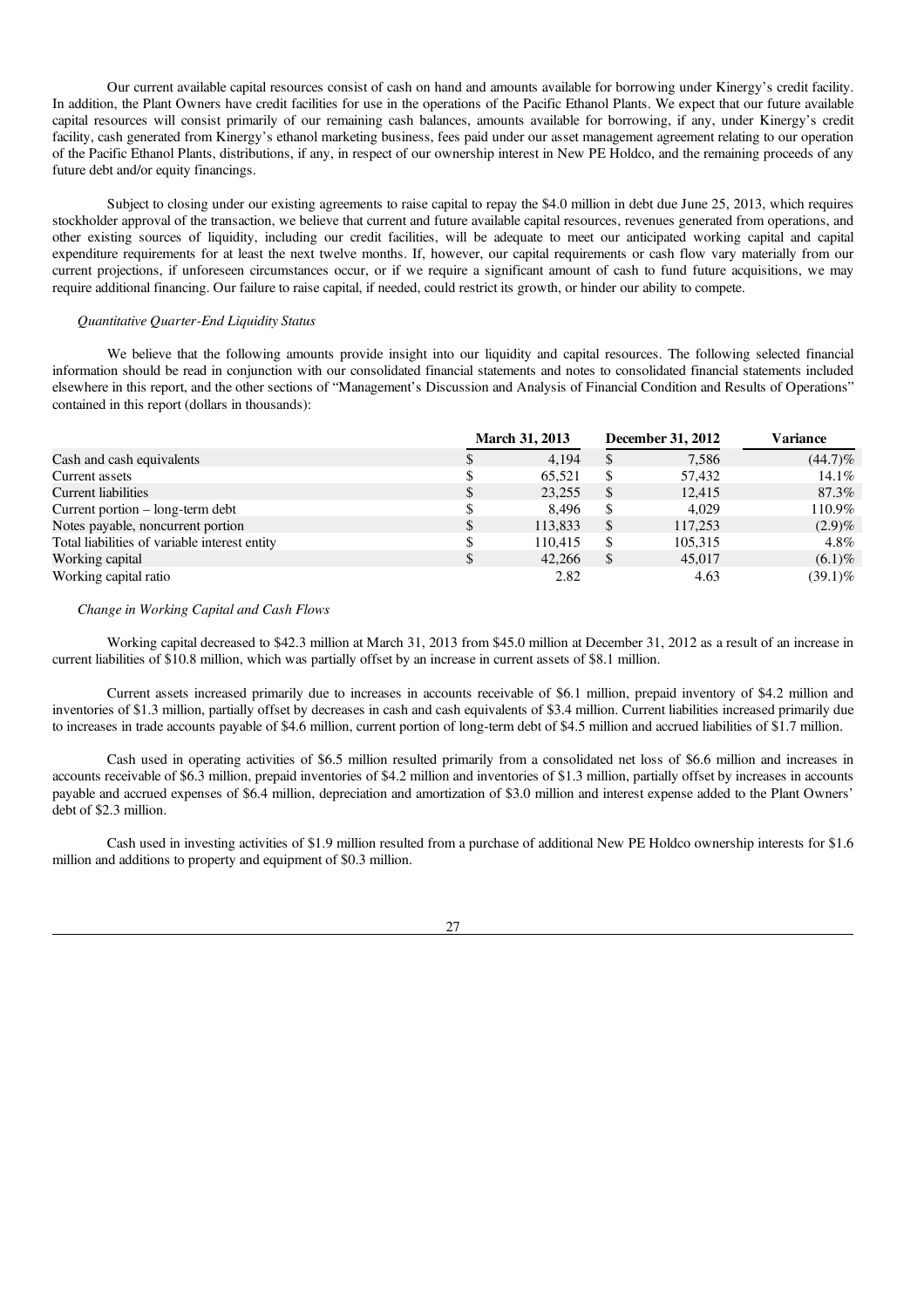Cash provided by financing activities of \$5.0 million resulted from proceeds from the issuance of senior unsecured notes and convertible notes in the aggregate of \$28.2 million, proceeds from exercises of warrants of \$2.1 million and proceeds from borrowings of \$4.8 million, partially offset by purchases of the Plant Owners' debt of \$23.4 million, principal payments on senior notes and Plant Owners' borrowings of \$5.4 million, debt issuance costs of \$1.0 million and cash payment of dividends in respect of our Series B Preferred Stock of \$0.3 million.

### *Kinergy Operating Line of Credit*

Kinergy maintains an operating line of credit for an aggregate amount of up to \$30.0 million, with an optional accordion feature for up to an additional \$10.0 million. The credit facility expires on December 31, 2015. Interest accrues under the credit facility at a rate equal to (i) the three-month London Interbank Offered Rate ("LIBOR"), plus (ii) a specified applicable margin ranging between 2.50% and 3.50%. The credit facility's monthly unused line fee is 0.50% of the amount by which the maximum credit under the facility exceeds the average daily principal balance. Payments that may be made by Kinergy to Pacific Ethanol as reimbursement for management and other services provided by Pacific Ethanol to Kinergy are limited under the terms of the credit facility to \$0.9 million per fiscal quarter in 2013, \$1.0 million per fiscal quarter in 2014 and \$1.1 million per fiscal quarter in 2015.

The credit facility also includes the accounts receivable of Pacific Ag. Products, LLC, one of our indirect wholly-owned subsidiaries, or PAP, as additional collateral. Payments that may be made by PAP to Pacific Ethanol as reimbursement for management and other services provided by Pacific Ethanol to PAP are limited under the terms of the credit facility to the extent that quarterly payments would result in PAP recording less than \$0.1 million of net income in the quarter.

For the quarter ending June 30, 2012 and each quarter thereafter, Kinergy and PAP are collectively required to generate aggregate earnings before interest, taxes, depreciation and amortization, or EBITDA, of \$450,000 for the quarter and aggregate EBITDA of \$1.1 million for each two consecutive quarters. These amounts are required through December 31, 2013. In 2014, the required EBITDA amounts increase to \$0.5 million per quarter and \$1.3 million for each two consecutive quarters. Further, for all monthly periods, Kinergy and PAP must collectively maintain a fixed charge coverage ratio (calculated as a twelve-month rolling EBITDA divided by the sum of interest expense, capital expenditures, principal payments of indebtedness, indebtedness from capital leases and taxes paid during such twelve-month rolling period) of at least 2.0 and are prohibited from incurring any additional indebtedness (other than specific intercompany indebtedness) or making any capital expenditures in excess of \$0.1 million absent the lender's prior consent. Kinergy and PAP's obligations under the credit facility are secured by a first-priority security interest in all of their assets in favor of the lender.

The following table summarizes Kinergy's financial covenants and actual results for the periods presented (dollars in thousands):

|                                         | Three Months Ended<br>March 31. |       |    |      | Years Ended<br>December 31. |    |      |
|-----------------------------------------|---------------------------------|-------|----|------|-----------------------------|----|------|
|                                         |                                 | 2013  |    | 2012 | 2012                        |    | 2011 |
| EBITDA Requirement - Three Months       | \$                              | 450   | \$ | 300  | \$<br>450                   |    | N/A  |
| Actual                                  | \$                              | 2,765 | S  | 639  | \$<br>1,165                 |    | N/A  |
| <b>Excess</b>                           | \$                              | 2,315 | \$ | 339  | \$<br>715                   |    | N/A  |
| EBITDA Requirement - Six Months         | \$                              | 1,100 |    | N/A  | \$<br>1,100                 | \$ | 800  |
| Actual                                  | \$                              | 3,930 |    | N/A  | \$<br>3,282                 | \$ | 858  |
| Excess                                  | \$                              | 2,830 |    | N/A  | \$<br>2,182                 | \$ | 58   |
| Fixed Charge Coverage Ratio Requirement |                                 | 2.00  |    | 2.00 | 2.00                        |    | 2.00 |
| Actual                                  |                                 | 17.84 |    | 2.98 | 8.84                        |    | 4.26 |
| <b>Excess</b>                           |                                 | 15.84 |    | 0.98 | 6.84                        |    | 2.26 |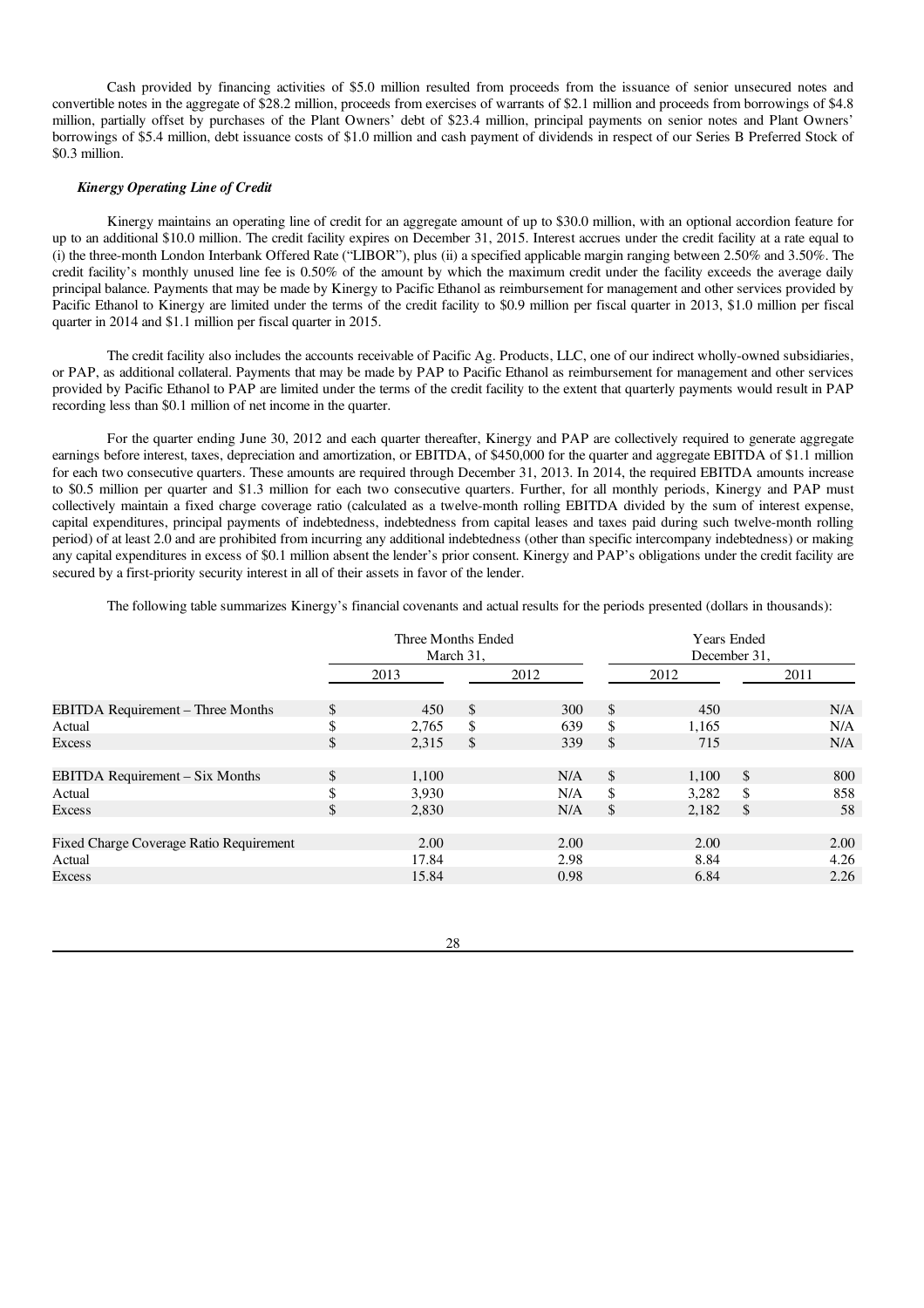Pacific Ethanol has guaranteed all of Kinergy's obligations under the credit facility. As of March 31, 2013, Kinergy had an available borrowing base under the credit facility of \$7.9 million and an outstanding balance of \$20.6 million.

#### *Plant Owners' Term Debt and Operating Lines of Credit*

The Plant Owners' debt, prior to any of the amendments discussed below, consisted of a \$25.0 million tranche A-1 term loan, a \$26.3 million tranche A-2 term loan and a \$35.0 million revolving credit facility. Except as noted below, the term and revolving debt require monthly interest payments at a floating rate equal to the three-month LIBOR or the Prime Rate of interest, at the Plant Owners' election, plus 10.0%. At March 31, 2013, the interest rate was approximately 13.25%. Repayments of principal are based on available free cash flow of the borrower, until maturity, when all principal amounts are due.

From July 13, 2012 through March 31, 2013, the Plant Owners entered into transactions which amended the term and revolving debt and extended the maturity dates in respect of \$48.4 million of the combined term loans and \$38.9 million of the original \$40.0 million in revolving debt from June 25, 2013 to June 30, 2016.

Further, monthly interest payments due to certain lenders on both the amended term and revolving debt, at the option of the Plant Owners, may, through June 30, 2013, be deferred and added to the principal amount of the loans maturing on the extended maturity date of June 30, 2016. The amendments also provide the Plant Owners with the ability to repay amounts owed to the lenders who have not extended their loans without penalty while keeping the extended loans in place.

On October 29, 2012, the Plant Owners entered into a new revolving credit facility that initially provided up to an additional \$10.0 million. The Plant Owners were able to request increases in the amount of the facility in increments of not less than \$1.0 million, up to a maximum additional credit limit of \$5.0 million. On March 28, 2013, the lenders approved \$5.0 million in additional availability for a maximum total credit limit of \$15.0 million under the facility. Loans made under the credit facility originally matured on June 25, 2013 or such later date on or prior to June 25, 2016, as may be agreed to by certain of the lenders. The Plant Owners have the right at any time, and from time to time, but subject to limitations imposed by an intercreditor agreement, to prepay in whole or in part the revolving loans and tranche A-1 loans (and the tranche A-2 loans following the payment in full of the revolving loans and tranche A-1 loans). However, in the event of any prepayment of the tranche A-1 loans that have a maturity date of June 30, 2016, the Plant Owners must pay a premium equal to the present value of all interest payments that would have accrued from the date of such payment through June 30, 2016, calculated using a discount rate, applied quarterly, equal to the Treasury Rate as of such prepayment date plus 50 basis points. The credit agreement also provides for mandatory prepayments in connection with certain customary events, including any sale of material assets; however, certain mandatory prepayments are not subject to the prepayment premium. On January 4, 2013, the Plant Owners entered into an amendment to the new revolving credit facility and extended the maturity date of the facility from June 25, 2013 to June 25, 2015. As of March 31, 2013, the Plant Owners had unused availability under the new revolving credit facility of \$5.0 million.

All of the term loans and revolving credit facilities represent permanent financing and are secured by a perfected, first-priority security interest in all of the assets, including inventories and all rights, title and interest in all tangible and intangible assets, of the Plant Owners. The Plant Owners' creditors do not have recourse to Pacific Ethanol, Inc.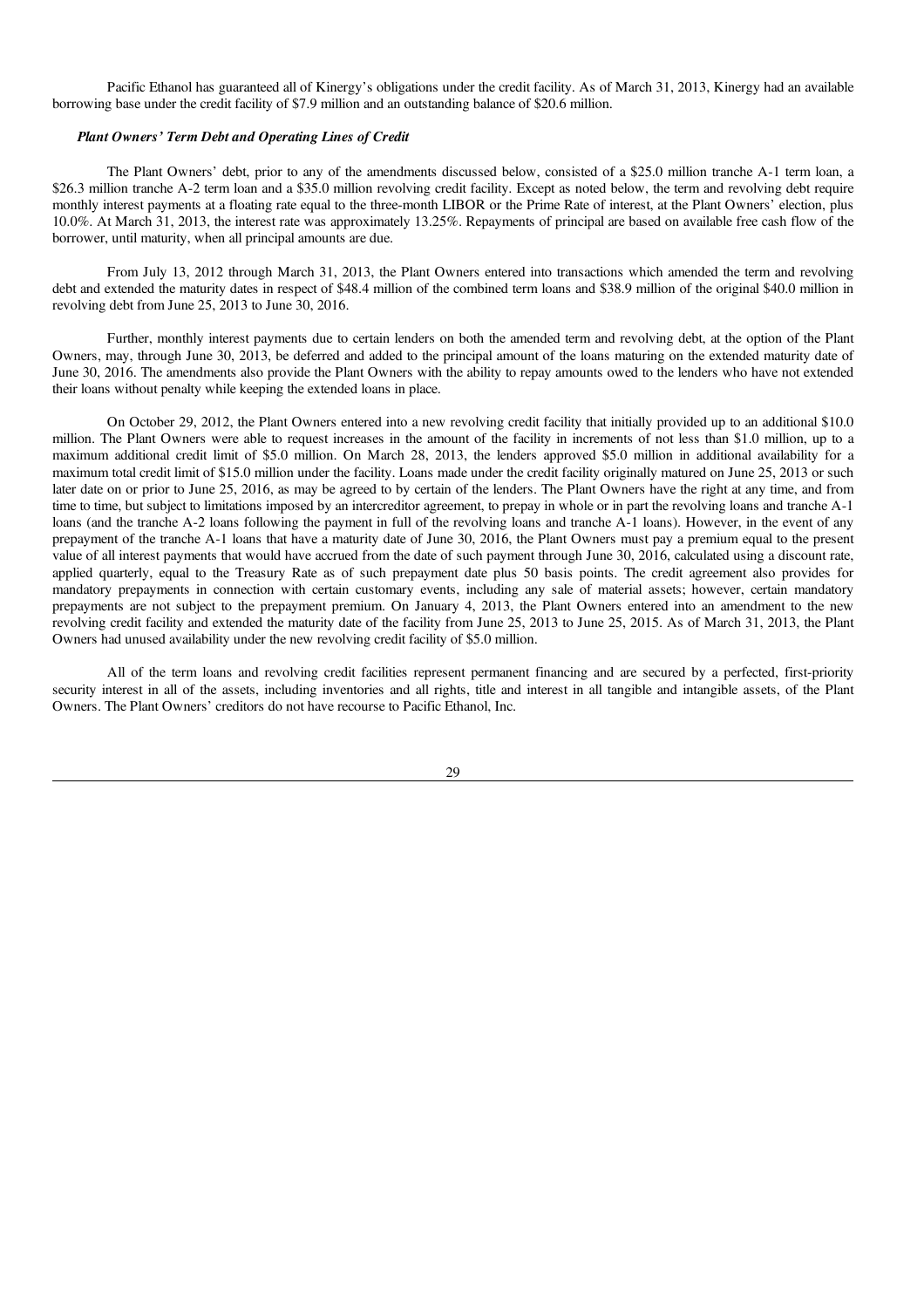## *Pacific Ethanol Debt*

#### *January 2013 Notes*

On January 11, 2013 we issued and sold \$22.2 million in aggregate principal amount of senior unsecured notes and warrants to purchase an aggregate of 1.7 million shares of our common stock for aggregate gross proceeds of \$22.2 million. The warrants have an exercise price of \$7.80 per share and expire in January 2018. The notes mature on March 30, 2016 and bear interest at the rate of 5% per annum, subject to adjustment. If the aggregate outstanding principal balance of the January 2013 Notes is not less than \$10.8 million by January 15, 2014, the interest rate will increase commencing on January 15, 2014 by 1% per annum on each of January 15, April 15, July 15 and October 15 until the aggregate outstanding principal balance of the January 2013 Notes is less than \$10.8 million. If we issue equity or equity-linked securities, conduct certain sales of assets or incur certain indebtedness, then we will be obligated to prepay the January notes using all net cash proceeds from the transaction, provided that any proceeds received in connection with an equity-linked issuance must be used to either prepay the notes or purchase certain outstanding debt issued by the Plant Owners. Interest on the notes is payable in cash in arrears on the fifteenth day of each month beginning on March 15, 2013. Subject to the satisfaction of certain equity conditions, at our option, we may elect to pay interest due and payable in shares of our common stock, provided that the interest rate applicable to any outstanding amounts we pay in shares of common stock will increase by 2% per annum from the then applicable interest rate for the period for which such interest is paid. The number of shares to be issued for any particular interest payment equals the quotient of (x) the amount of interest payable (assuming payment in shares), divided by (y) the product of (i) the weighted average price of our common stock for the thirty trading days immediately preceding (but excluding) the payment due date, and (ii) 0.95. During the three months ended March 31, 2013, we made principal payments on our January 2013 Notes of \$1.9 million.

#### *March 2013 Notes*

On March 28, 2013, we issued \$6.0 million in Series A Subordinated Convertible Notes, or Series A Notes, and warrants to purchase an aggregate of 1.8 million shares of our common stock for aggregate gross proceeds of \$6.0 million. The warrants have an exercise price of \$7.80 per share. Of the warrants issued in the transaction, warrants to purchase 0.8 million shares of common stock expire in March 2015 and warrants to purchase 1.0 million shares of common stock expire two years after the closing of the issuance of an \$8.0 million tranche of Series B Subordinated Convertible Notes, which is anticipated to close, subject to stockholder approval, in June 2013. Unless converted or redeemed earlier, the Series A Notes will mature on March 28, 2014. The Series A Notes bear interest at 5% per annum, compounded monthly. All amounts due under the Series A Notes are convertible at any time, in whole or in part, at the option of the holders into shares of our common stock at a conversion price, or Fixed Conversion Price, which is subject to adjustment as described below.

The Series A Notes are initially convertible into shares of our common stock at the initial Fixed Conversion Price of \$15.00 per share. If we sell or issue any securities with "floating" conversion prices based on the market price of our common stock, the holder of a Series A Note will have the right thereafter to substitute the "floating" conversion price for the Fixed Conversion Price upon conversion of all or part of the Series A Note.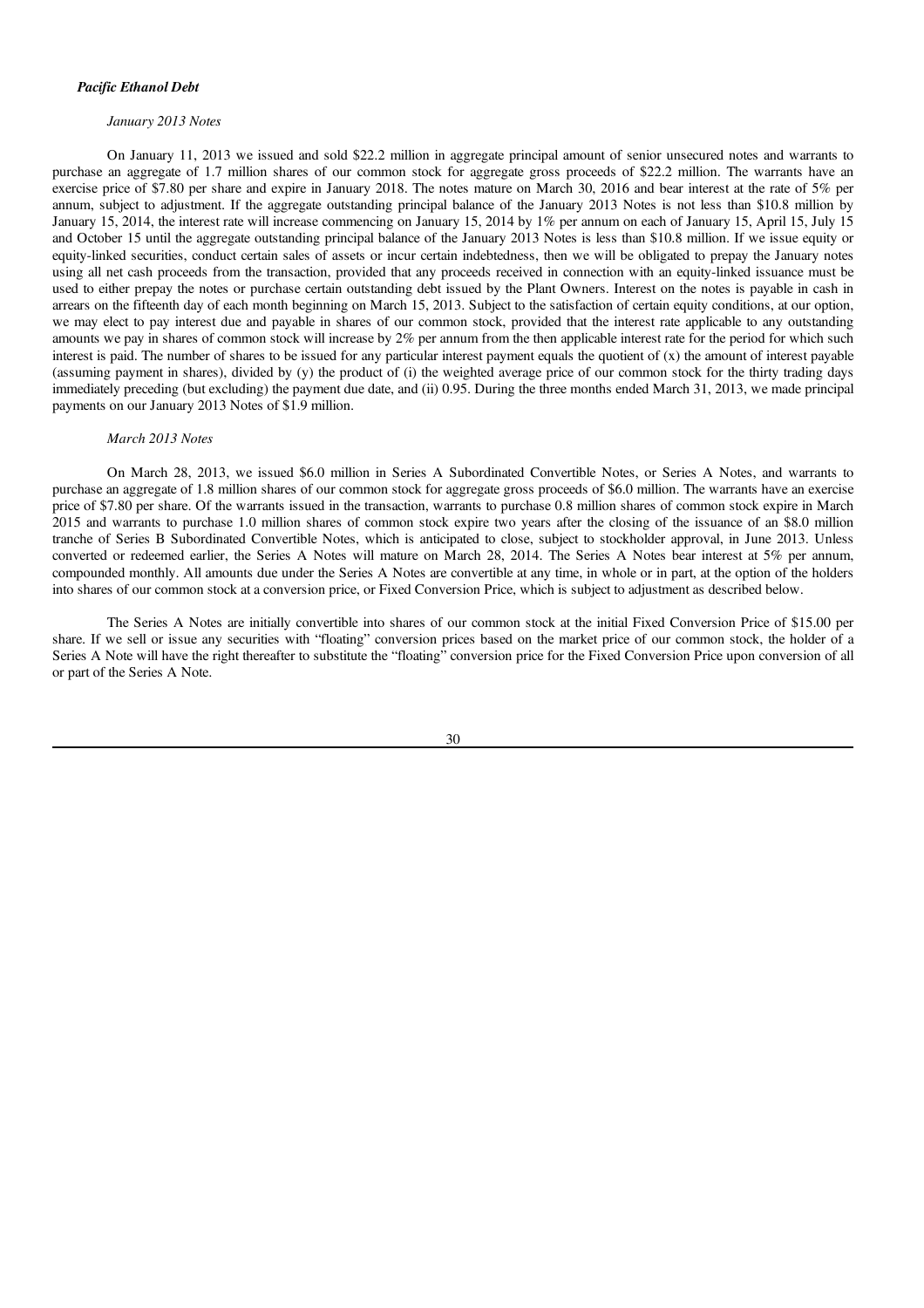Amortization payments, together with accrued and unpaid interest on the Series A Notes, will be payable on monthly installment dates. On or prior to the tenth calendar day before each installment date, we are required to deliver a notice electing to effect a redemption in cash or a conversion of the installment amount due on the installment date into shares of our common stock. Our ability to pay an installment amount in shares of our common stock is subject to numerous equity conditions, the failure of any of which, unless waived, will require that we pay an installment amount solely in cash. On the applicable installment date, we are required to deliver to the holders of Series A Notes an amount of shares of common stock equal to that portion of the installment amount being converted divided by the lesser of the then existing Fixed Conversion Price and 85% of the Market Price on the installment date, or the Company Conversion Price. The Market Price on any given date is equal to the lesser of (i) the volume weighted average price on the trading day immediately preceding the date of determination, and (ii) the average of the three lowest volume weighted average prices during the ten trading day period ending on the trading day immediately prior to the date of determination.

The holder of a Series A Note may, at the holder's election by giving notice to us, defer the payment of the installment amount due on any installment date to another installment date, in which case the amount deferred will become part of the subsequent installment date and will continue to accrue interest.

On any day during the period commencing on an installment date and ending on the trading day prior to the next installment date, the holder of a Series A Note may, at its election, convert the installment amounts due on up to four future installment dates at the Company Conversion Price in effect on the current installment date, provided that if we had elected to convert the installment amount due on the current installment date, the holder may only convert up to three future installment amounts. Upon the occurrence of certain events of default, there will be no limitation on the number of installment amounts that the holder may accelerate and the Company Conversion Price applicable to conversions made pursuant to this acceleration feature will equal the lesser of (i) the Company Conversion Price on the current installment date, (ii) 85% of the Market Price (as defined below), and (iii) the Fixed Conversion Price then in effect.

#### *Note Payable to Related Party*

We had a note payable to our Chief Executive Officer totaling \$0.8 million as of March 31, 2013. On February 7, 2013, the maturity date was extended to March 31, 2014.

## Effects of Inflation

The impact of inflation was not significant to our financial condition or results of operations for the three months ended March 31, 2013 and 2012.

### Impact of New Accounting Pronouncements

None.

### ITEM 3. QUANTITATIVE AND QUALITATIVE DISCLOSURES ABOUT MARKET RISK.

Not applicable.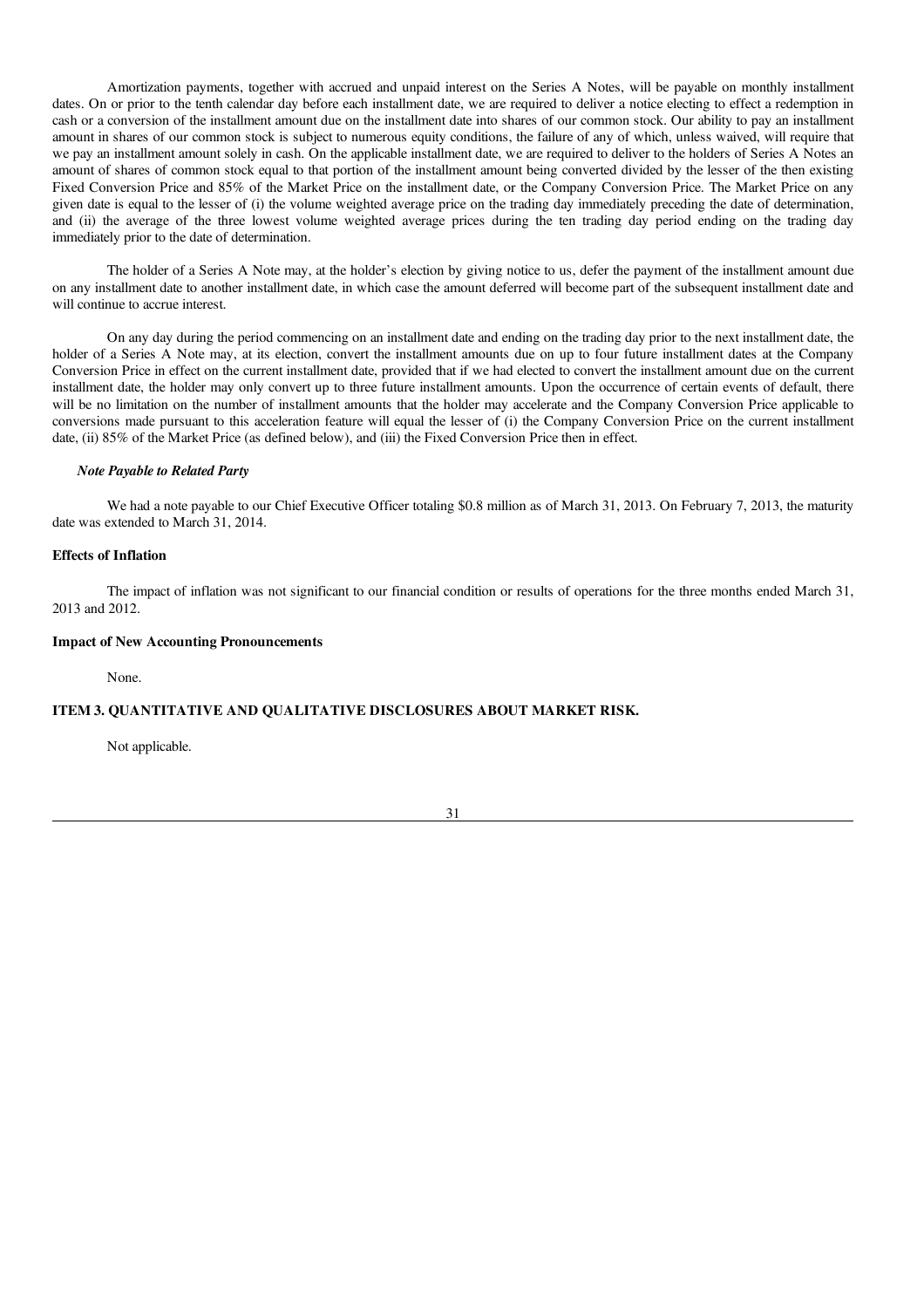#### ITEM 4. CONTROLS AND PROCEDURES.

#### *Evaluation of Disclosure Controls and Procedures*

We conducted an evaluation under the supervision and with the participation of our management, including our Chief Executive Officer and Chief Financial Officer, of the effectiveness of the design and operation of our disclosure controls and procedures. The term "disclosure controls and procedures," as defined in Rules 13a-15(e) and 15d-15(e) under the Securities Exchange Act of 1934, as amended, or Exchange Act, means controls and other procedures of a company that are designed to ensure that information required to be disclosed by the company in the reports it files or submits under the Exchange Act is recorded, processed, summarized and reported, within the time periods specified in the Securities and Exchange Commission's rules and forms. Disclosure controls and procedures also include, without limitation, controls and procedures designed to ensure that information required to be disclosed by a company in the reports that it files or submits under the Exchange Act is accumulated and communicated to the company's management, including its principal executive and principal financial officers, or persons performing similar functions, as appropriate, to allow timely decisions regarding required disclosure. Based on this evaluation, our Chief Executive Officer and Chief Financial Officer concluded as of March 31, 2013 that our disclosure controls and procedures were effective at a reasonable assurance level.

#### *Changes in Internal Control over Financial Reporting*

There were no changes during the most recently completed fiscal quarter that have materially affected or are reasonably likely to materially affect, our internal control over financial reporting, as defined in Rules 13a-15(f) and 15d-15(f) under the Exchange Act.

#### *Inherent Limitations on the Ef ectiveness of Controls*

Management does not expect that our disclosure controls and procedures or our internal control over financial reporting will prevent or detect all errors and all fraud. A control system, no matter how well conceived and operated, can provide only reasonable, not absolute, assurance that the objectives of the control systems are met. Further, the design of a control system must reflect the fact that there are resource constraints, and the benefits of controls must be considered relative to their costs. Because of the inherent limitations in a cost-effective control system, no evaluation of internal control over financial reporting can provide absolute assurance that misstatements due to error or fraud will not occur or that all control issues and instances of fraud, if any, have been or will be detected.

These inherent limitations include the realities that judgments in decision-making can be faulty and that breakdowns can occur because of a simple error or mistake. Controls can also be circumvented by the individual acts of some persons, by collusion of two or more people, or by management override of the controls. The design of any system of controls is based in part on certain assumptions about the likelihood of future events, and there can be no assurance that any design will succeed in achieving its stated goals under all potential future conditions. Projections of any evaluation of controls effectiveness to future periods are subject to risks. Over time, controls may become inadequate because of changes in conditions or deterioration in the degree of compliance with policies or procedures.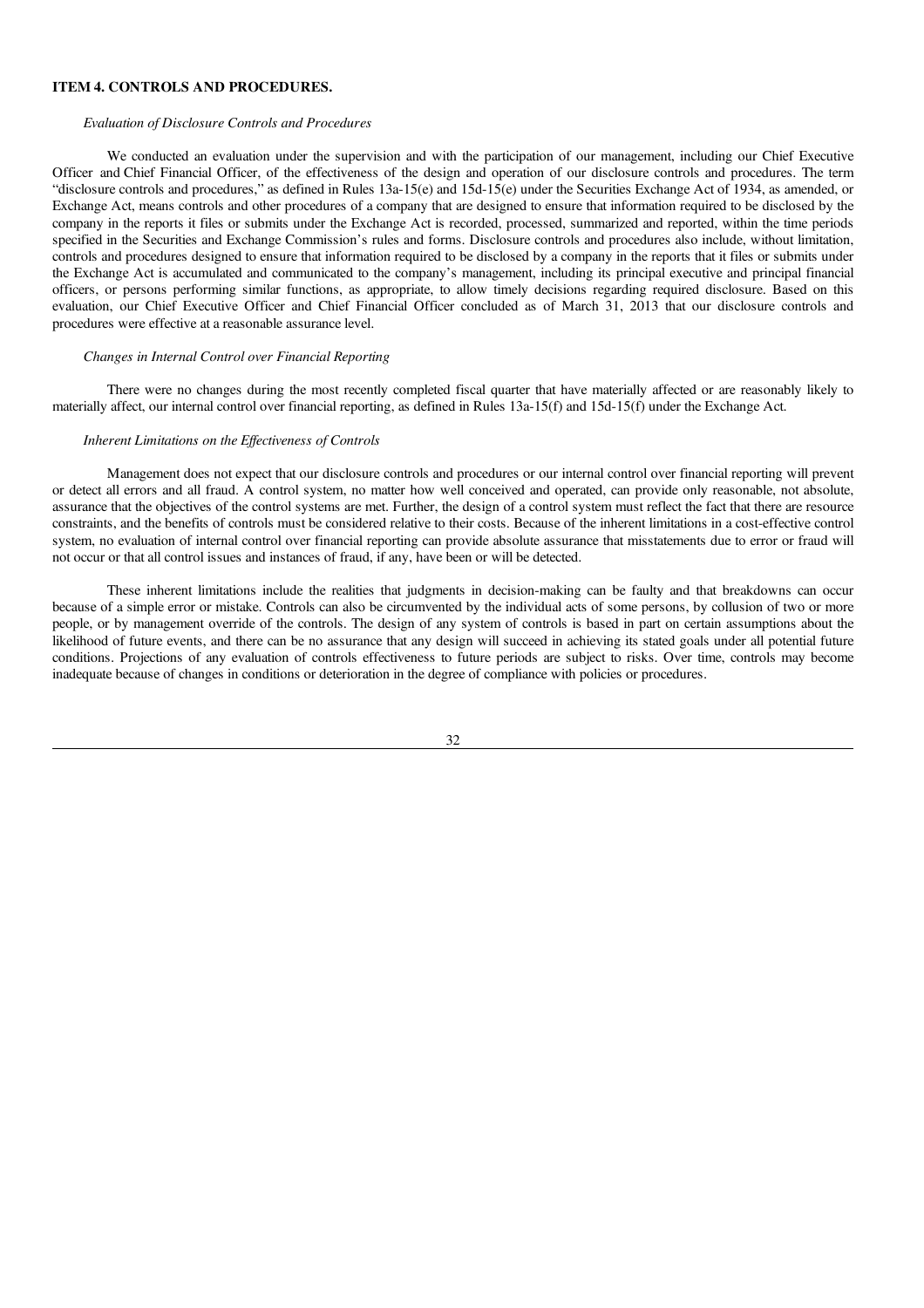## PART II - OTHER INFORMATION

#### ITEM 1. LEGAL PROCEEDINGS.

We are subject to legal proceedings, claims and litigation arising in the ordinary course of business. While the amounts claimed may be substantial, the ultimate liability cannot presently be determined because of considerable uncertainties that exist. Therefore, it is possible that the outcome of those legal proceedings, claims and litigation could adversely affect our quarterly or annual operating results or cash flows when resolved in a future period. However, based on facts currently available, management believes such matters will not adversely affect in any material respect our financial position, results of operations or cash flows.

## ITEM 1A. RISK FACTORS.

In addition to the other information set forth in this report, you should carefully consider the factors discussed under "Risk Factors" in our Annual Report on Form 10-K for the year ended December 31, 2012, which could materially affect our business, financial condition and results of operations.

## ITEM 2. UNREGISTERED SALES OF EQUITY SECURITIES AND USE OF PROCEEDS.

#### Unregistered Sales of Equity Securities

None.

## Dividends

Our current and future debt financing arrangements may limit or prevent cash distributions from our subsidiaries to us, depending upon the achievement of specified financial and other operating conditions and our ability to properly service our debt, thereby limiting or preventing us from paying cash dividends.

For each of the three months ended March 31, 2013 and 2012, we declared and paid in cash an aggregate of \$0.3 million in dividends on our Series B Preferred Stock. We have never declared or paid cash dividends on our common stock and do not currently intend to pay cash dividends on our common stock in the foreseeable future. We currently anticipate that we will retain any earnings for use in the continued development of our business. The holders of our outstanding Series B Preferred Stock are entitled to dividends of 7% per annum, payable quarterly. Accumulated and unpaid dividends in respect of our Series B Preferred Stock must be paid prior to the payment of any dividends in respect of our common stock.

On March 27, 2013, we entered into an agreement with the holders of our Series B Preferred Stock under which we issued 0.1 million shares of our common stock in payment of \$0.7 million of the \$5.9 million of accrued and unpaid dividends at that time. In addition, the holders of our Series B Preferred Stock agreed to forbear from exercising any rights they may have with respect to the accrued and unpaid dividends until September 30, 2014, provided we remain current in the payment of future dividends.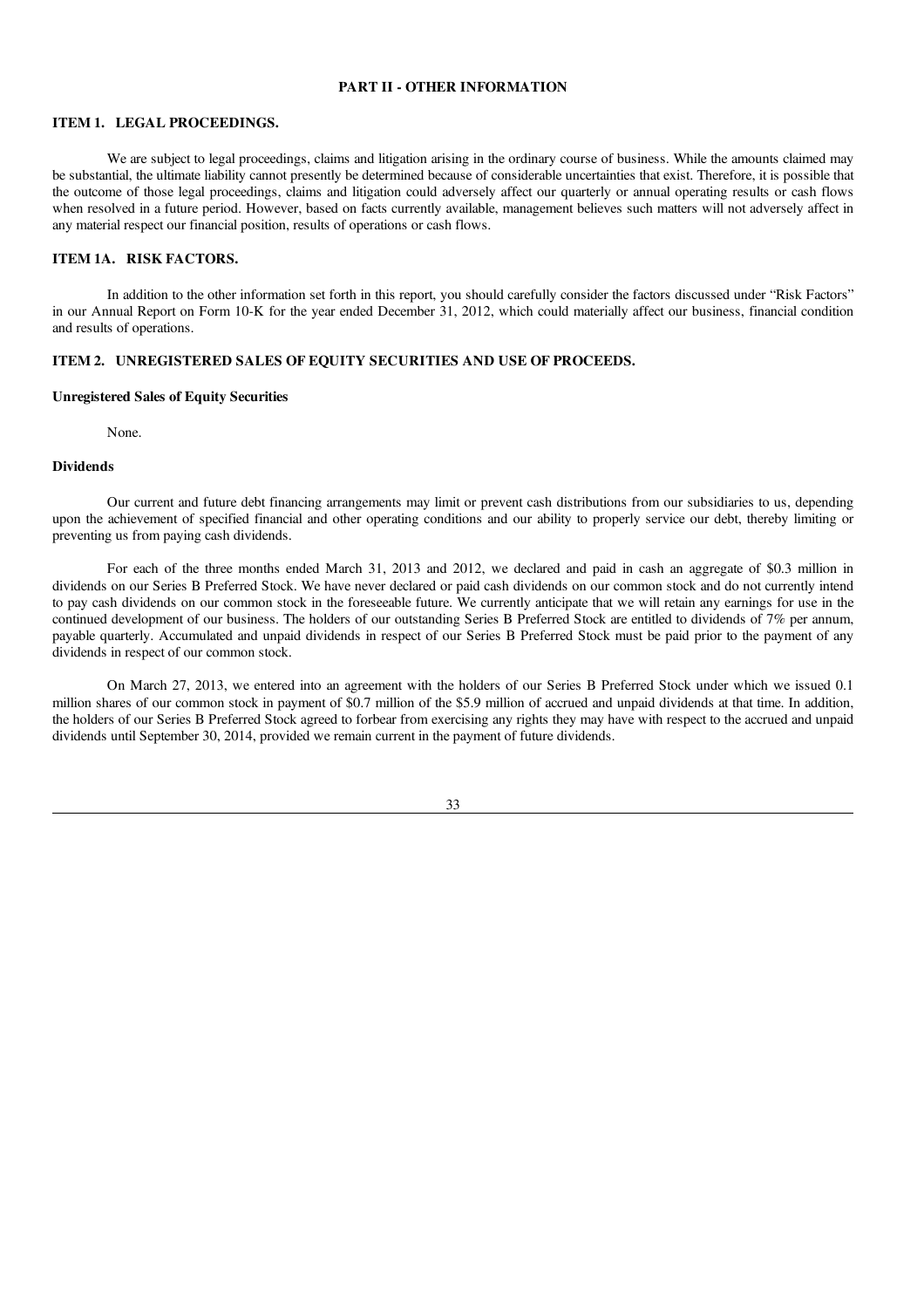# ITEM 3. DEFAULTS UPON SENIOR SECURITIES.

Not applicable.

# ITEM 4. MINE SAFETY DISCLOSURES.

Not applicable.

# ITEM 5. OTHER INFORMATION.

None.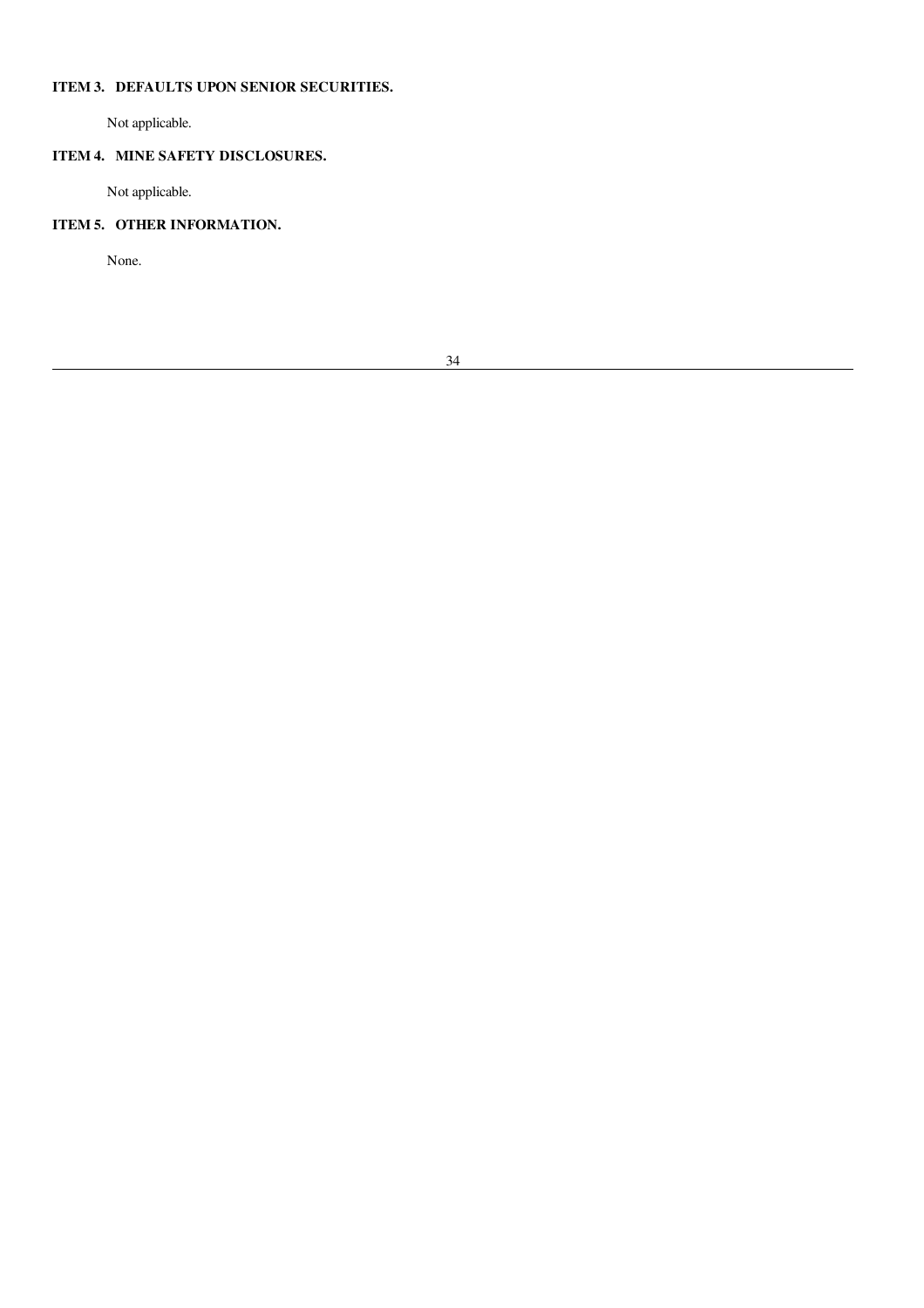# ITEM 6. EXHIBITS.

| Exhibit<br>Number | Description                                                                                                                                                                          |
|-------------------|--------------------------------------------------------------------------------------------------------------------------------------------------------------------------------------|
| 10.1              | Executive Employment Agreement dated January 6, 2013 between Pacific Ethanol, Inc. and Michael D. Kandris (1)                                                                        |
| 10.2              | Form of Notes dated January 11, 2013 (2)                                                                                                                                             |
| 10.3              | Form of Warrants dated January 11, 2013 (2)                                                                                                                                          |
| 10.4              | Registration Rights Agreement dated January 11, 2013 between Pacific Ethanol, Inc. and the buyers identified therein (3)                                                             |
| 10.5              | Securities Purchase Agreement dated March 28, 2013 between Pacific Ethanol, Inc. and the investors identified therein (4)                                                            |
| 10.6              | Form of Series A Notes dated March 28, 2013 (4)                                                                                                                                      |
| 10.7              | Form of Series A Warrants dated March 28, 2013 (4)                                                                                                                                   |
| 10.8              | Form of Series B Warrants dated March 28, 2013 (4)                                                                                                                                   |
| 10.9              | Base Indenture dated March 28, 2013 between Pacific Ethanol, Inc. and U.S. Bank National Association (4)                                                                             |
| 10.10             | Form of First Supplemental Indenture dated March 28, 2013 between Pacific Ethanol, Inc. and U.S. Bank National Association<br>(4)                                                    |
| 10.11             | Form of Amendment Agreement dated March 28, 2013 (4)                                                                                                                                 |
| 10.12             | Placement Agent Agreement dated March 28, 2013 between Pacific Ethanol, Inc. and Lazard Capital Markets LLC (4)                                                                      |
| 10.13             | Letter Agreement dated March 27, 2013 by and among the Company and the holders of the Company's Series B Cumulative<br>Convertible Preferred Stock (*)                               |
| 31.1              | Certifications Required by Rule 13a-14(a) of the Securities Exchange Act of 1934, as amended, as Adopted Pursuant to Section<br>302 of the Sarbanes-Oxley Act of $2002$ (*)          |
| 31.2              | Certifications Required by Rule 13a-14(a) of the Securities Exchange Act of 1934, as amended, as Adopted Pursuant to Section<br>302 of the Sarbanes-Oxley Act of 2002 (*)            |
| 32.1              | Certification of Chief Executive Officer and Chief Financial Officer Pursuant to 18 U.S.C. Section 1350, as Adopted Pursuant to<br>Section 906 of the Sarbanes-Oxley Act of 2002 (*) |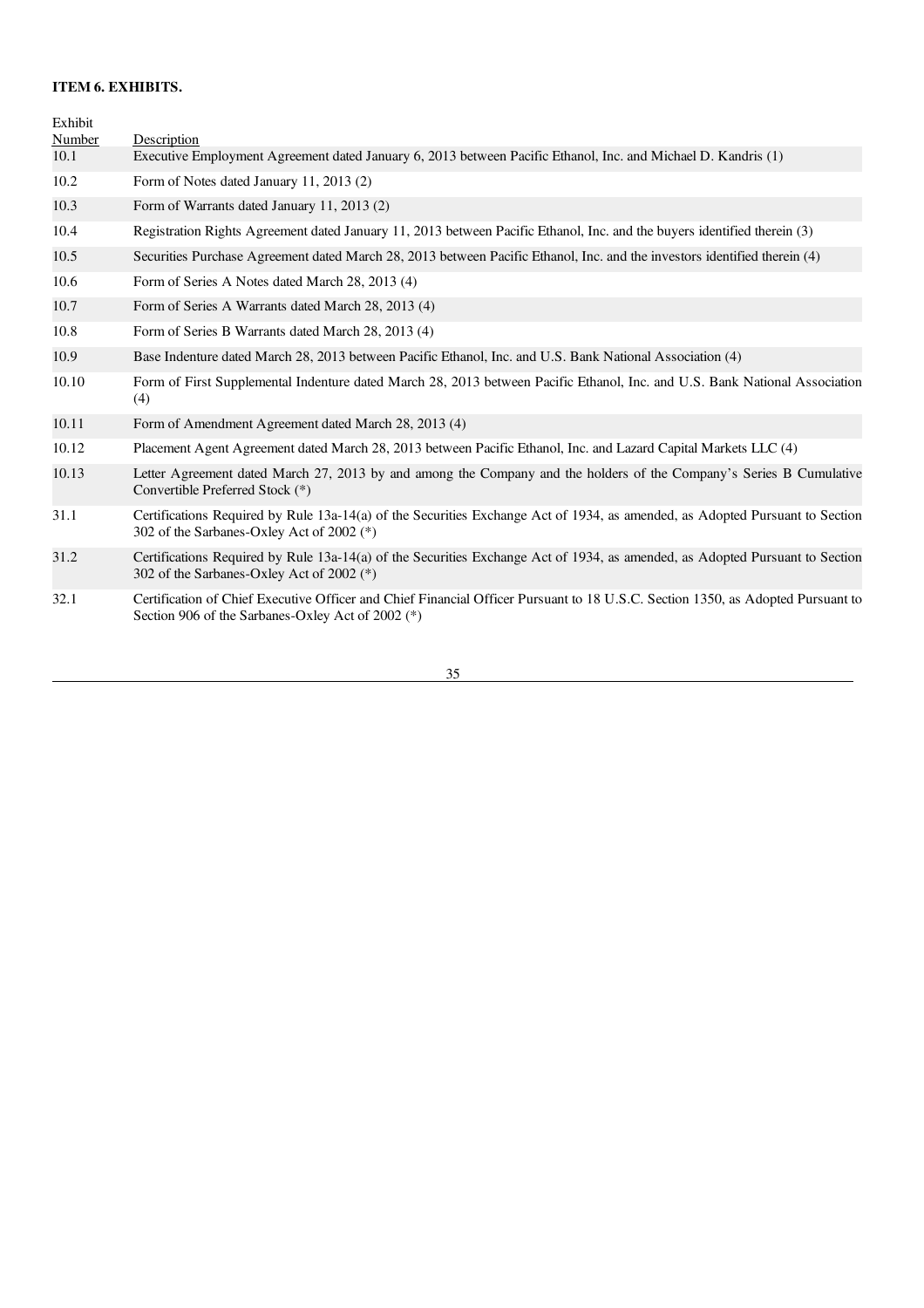| 101.INS<br>XBRL Instance Document $(*)$ (**) |  |
|----------------------------------------------|--|
|----------------------------------------------|--|

- 101.SCH XBRL Taxonomy Extension Schema (\*)(\*\*)
- 101.CAL XBRL Taxonomy Extension Calculation Linkbase (\*)(\*\*)
- 101.DEF XBRL Taxonomy Extension Definition Linkbase (\*)(\*\*)
- 101.LAB XBRL Taxonomy Extension Label Linkbase (\*)(\*\*)
- 101.PRE XBRL Taxonomy Extension Presentation Linkbase (\*)(\*\*)

- (\*\*) Pursuant to applicable securities laws and regulations, we are deemed to have complied with the reporting obligation relating to the submission of interactive data files in such exhibits and are not subject to liability under any anti-fraud provisions of the federal securities laws as long as we have made a good faith attempt to comply with the submission requirements and promptly amend the interactive data files after becoming aware that the interactive data files fail to comply with the submission requirements. Users of this data are advised that, pursuant to Rule 406T, these interactive data files are deemed not filed and otherwise are not subject to liability.
- (1) Filed as an exhibit to the Registrant's current report on Form 8-K for January 4, 2013 filed with the Securities and Exchange Commission on January 10, 2013.
- (2) Filed as an exhibit to the Registrant's current report on Form 8-K for January 11, 2013 filed with the Securities and Exchange Commission on January 15, 2013.
- (3) Filed as an exhibit to the Registrant's current report on Form 8-K for December 19, 2012 filed with the Securities and Exchange Commission on December 19, 2012.
- (4) Filed as an exhibit to the Registrant's current report on Form 8-K for March 28, 2013 filed with the Securities and Exchange Commission on March 28, 2013.

\_\_\_\_\_\_\_\_\_\_\_\_\_\_\_\_\_\_\_\_ (\*) Filed herewith.

<sup>36</sup>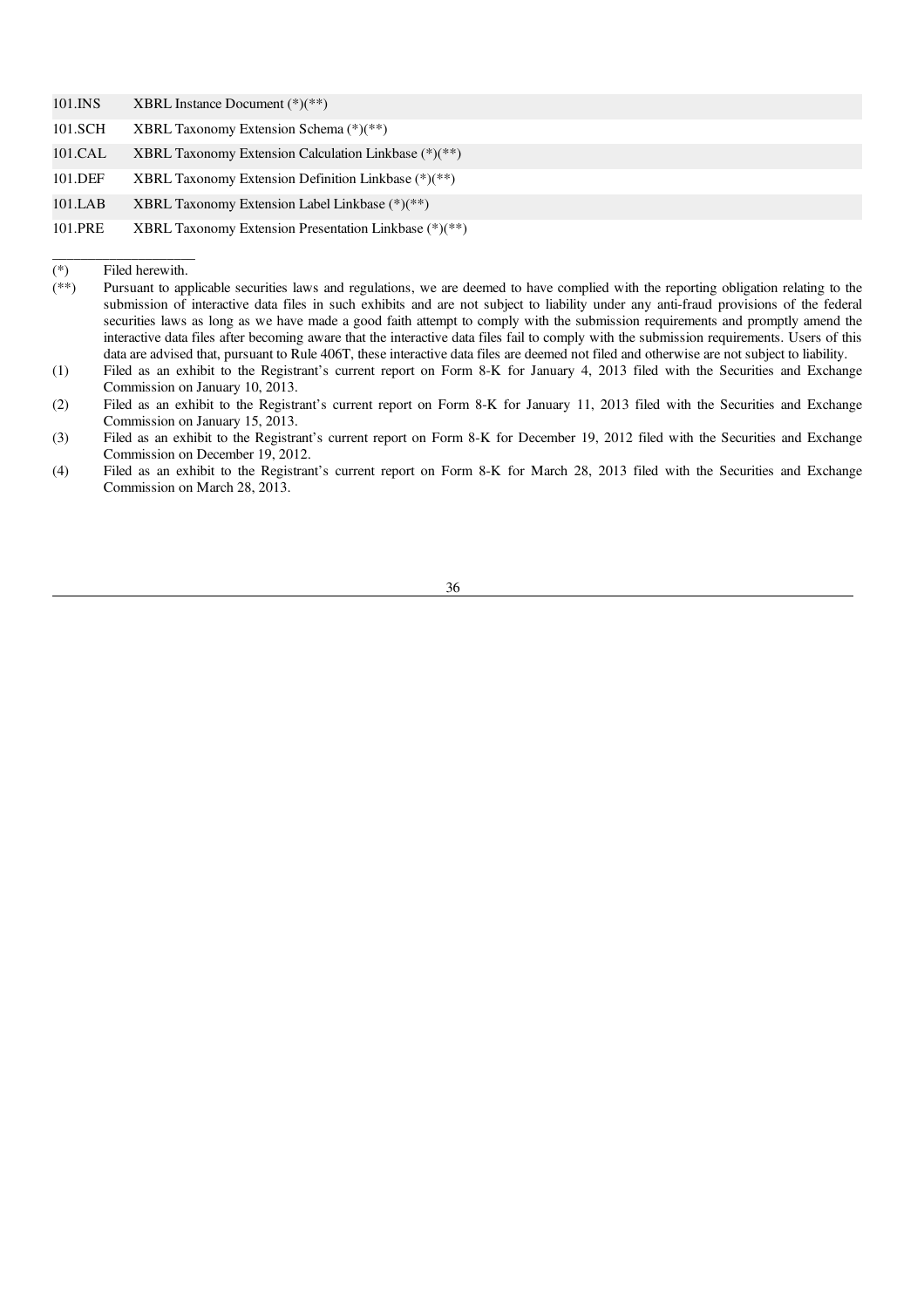### SIGNATURES

Pursuant to the requirements of the Securities Exchange Act of 1934, the registrant has duly caused this report to be signed on its behalf by the undersigned thereunto duly authorized.

# PACIFIC ETHANOL, INC.

Dated: May 15, 2013 By: /s/ BRYON T. MCGREGOR

Bryon T. McGregor Chief Financial Officer (Principal Financial and Accounting Officer)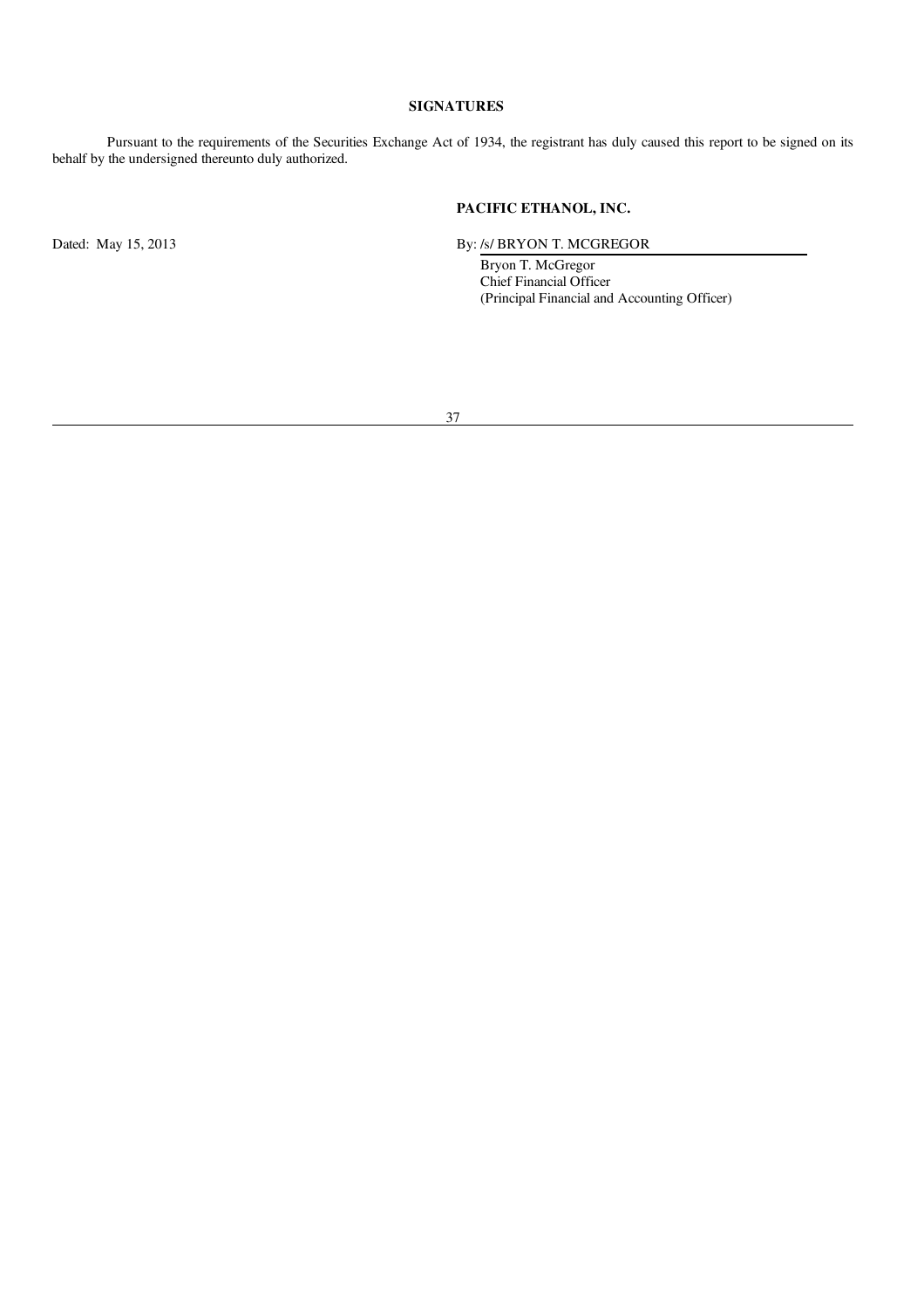## EXHIBITS FILED WITH THIS REPORT

| Exhibit |                                                                                                                                                                                  |
|---------|----------------------------------------------------------------------------------------------------------------------------------------------------------------------------------|
| Number  | Description                                                                                                                                                                      |
| 10.13   | Letter Agreement dated March 27, 2013 by and among the Company and the holders of the Company's Series B Cumulative<br><b>Convertible Preferred Stock</b>                        |
|         |                                                                                                                                                                                  |
| 31.1    | Certification Required by Rule 13a-14(a) of the Securities Exchange Act of 1934, as amended, as Adopted Pursuant to Section<br>302 of the Sarbanes-Oxley Act of 2002             |
|         |                                                                                                                                                                                  |
| 31.2    | Certification Required by Rule 13a-14(a) of the Securities Exchange Act of 1934, as amended, as Adopted Pursuant to Section<br>302 of the Sarbanes-Oxley Act of 2002             |
|         |                                                                                                                                                                                  |
| 32.1    | Certification of Chief Executive Officer and Chief Financial Officer Pursuant to 18 U.S.C. Section 1350, as Adopted Pursuant<br>to Section 906 of the Sarbanes-Oxley Act of 2002 |
|         |                                                                                                                                                                                  |
| 101.INS | XBRL Instance Document (*)                                                                                                                                                       |
|         |                                                                                                                                                                                  |
| 101.SCH | XBRL Taxonomy Extension Schema (*)                                                                                                                                               |
|         |                                                                                                                                                                                  |
| 101.CAL | XBRL Taxonomy Extension Calculation Linkbase (*)                                                                                                                                 |
| 101.DEF | XBRL Taxonomy Extension Definition Linkbase (*)                                                                                                                                  |
|         |                                                                                                                                                                                  |
| 101.LAB | XBRL Taxonomy Extension Label Linkbase (*)                                                                                                                                       |
|         |                                                                                                                                                                                  |
| 101.PRE | XBRL Taxonomy Extension Presentation Linkbase (*)                                                                                                                                |

(\*) Pursuant to applicable securities laws and regulations, we are deemed to have complied with the reporting obligation relating to the submission of interactive data files in such exhibits and are not subject to liability under any anti-fraud provisions of the federal securities laws as long as we have made a good faith attempt to comply with the submission requirements and promptly amend the interactive data files after becoming aware that the interactive data files fail to comply with the submission requirements. Users of this data are advised that, pursuant to Rule 406T, these interactive data files are deemed not filed and otherwise are not subject to liability.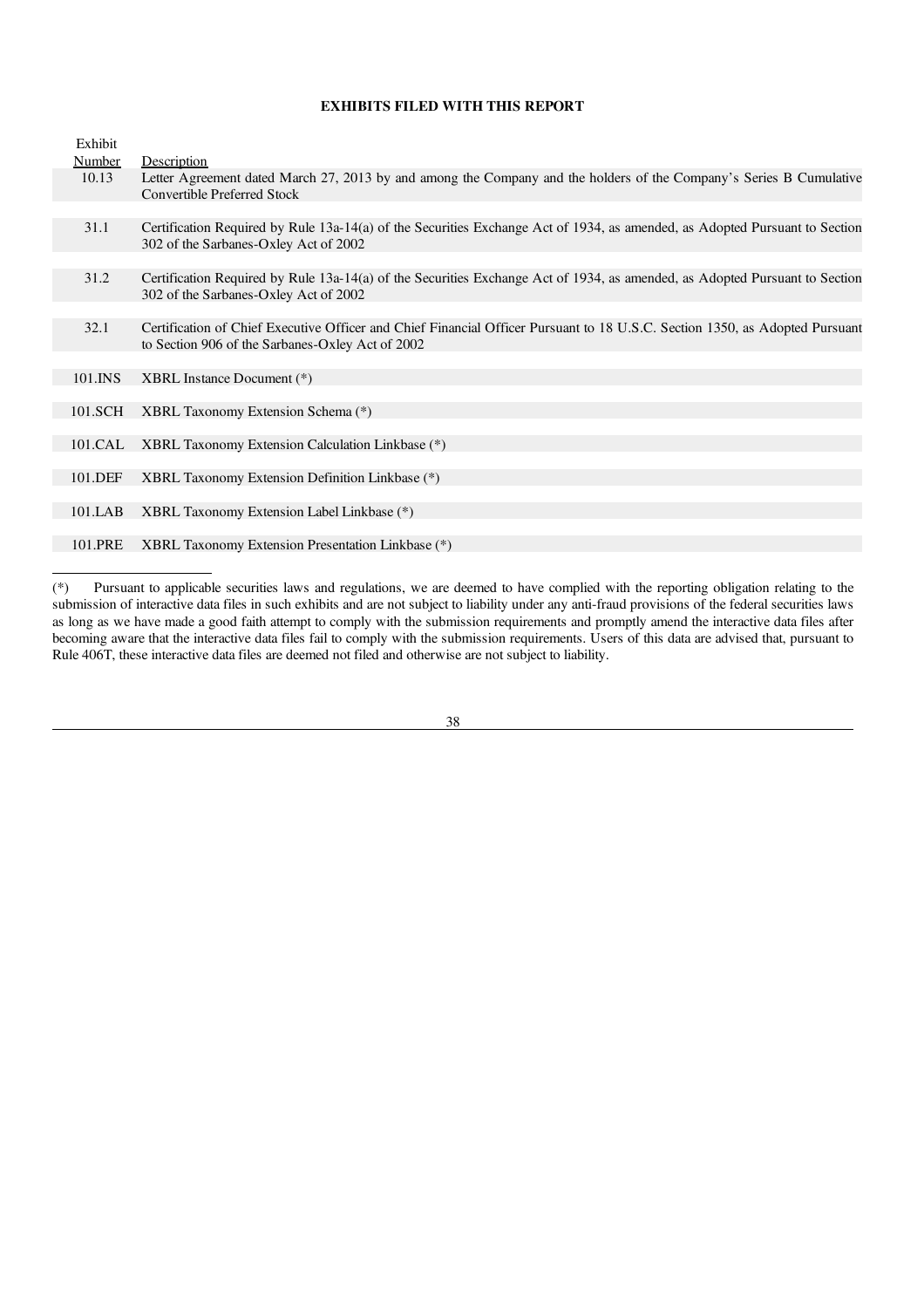# Pacific Ethanol, Inc. 400 Capitol Mall, Suite 2060 Sacramento, CA 95814

March 27, 2013

Holders of the Company's Series B Preferred Stock Identified on Schedule 1 hereto

#### Re: Accrued Dividends

Gentlemen:

This letter agreement (the "Letter Agreement") is provided with respect to certain rights of the undersigned holders (collectively, the "Holders") of shares of Series B Cumulative Convertible Preferred Stock, \$.001 par value per share (the "Series B Preferred Stock"), of Pacific Ethanol, Inc. (the "Company") under the Company's Certificate of Designations, Powers, Preferences, and Rights of the Series B Cumulative Convertible Preferred Stock (the "Series B Certificate of Designations").

The Series B Certificate of Designations provides for the payment of quarterly cumulative dividends ("Cumulative Dividends") with respect to the Series B Preferred Stock. From January 1, 2009, through December 31, 2011, the Company did not pay Cumulative Dividends to the Holders. The Company paid a total of \$1,462,984 of the Cumulative Dividends as of December 31, 2012. Exhibit A attached sets forth the sum of accrued and unpaid dividends with respect to each Holder as of March 13, 2013 (collectively, the "Unpaid Dividends").

Notwithstanding any previous agreement between the undersigned and the Company and subject to the terms and conditions set forth herein, each of the undersigned Holders desires to forbear from exercising rights, if any, held by such Holder with respect to the Unpaid Dividends.

In consideration of each Holder's agreement to forbear from exercising its rights, the Company agrees to pay \$731,492 of the Unpaid Dividends as provided below.

In consideration of the mutual covenants herein contained, and for other valuable consideration the receipt and sufficiency of which is hereby acknowledged, the parties hereby agree as follows: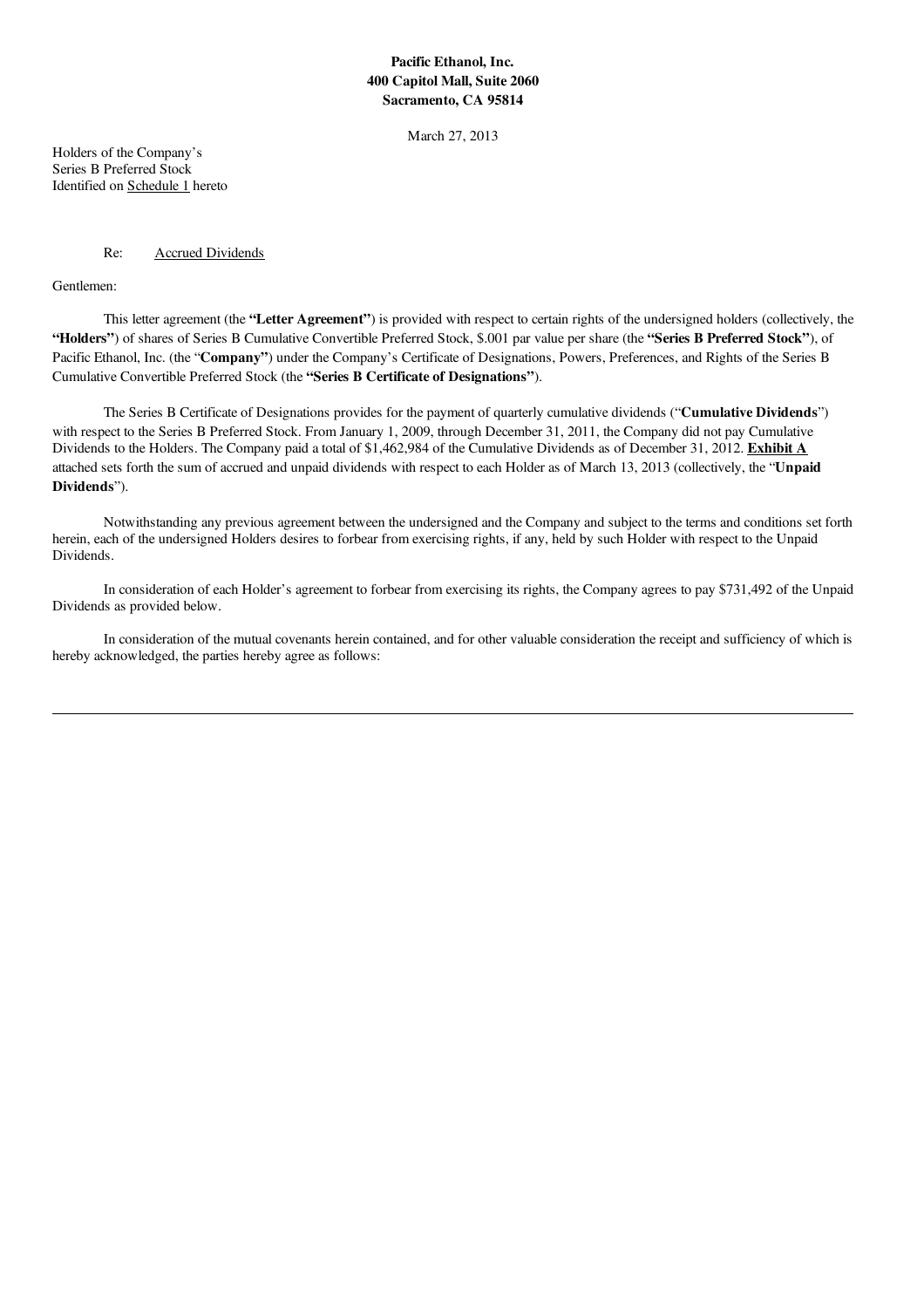1. **Forbearance**. Subject to the delivery of the Shares in accordance with Paragraph 3, each Holder agrees that until the earlier to occur of (i) September 30, 2014, or (ii) the occurrence of any Forbearance Default (as hereinafter defined) (the "Forbearance Period"), each Holder will forbear from exercising any and all of its respective rights and remedies against the Company with respect to any remaining Unpaid Dividends, including, but not limited to, demanding payment of any Unpaid Dividends and bringing any action or claim with respect to any Unpaid Dividends.

2. Tolling. The parties hereto stipulate, covenant, and agree that the running of any and all affirmative defenses of the Company based on (a) any statutes of limitation, (b) the doctrine of laches, or (c) any failure of the Holders to institute or commence litigation or other legal proceedings within some specified period, before a specified date, or before the happening of a specified event, applicable to all claims or causes of action that any Holder may be entitled to take or bring in order to enforce or otherwise arising out of or relating to their respective rights and remedies against the Company with respect to the Unpaid Dividends is, to the fullest extent permitted by law, tolled and suspended during the Forbearance Period.

3. Payment of Dividend; Delivery of Shares. The Company shall pay to each Holder the sum set opposite the Holder's name on the signature page hereto (the "Payment") by issuing and delivering to each such Holder the number of shares (collectively, the "Shares") of the Company's common stock (the "Common Stock") equal to the quotient obtained by dividing (a) the Payment, by (b) \$0.35. The offering and issuance of the Shares (the "Offering") are being made pursuant to (a) an effective Registration Statement on Form S-3 (File No. 333-180731) (including the prospectus contained therein), filed by the Company with the Securities and Exchange Commission (the "Commission"), and (b) a prospectus supplement containing certain supplemental information regarding the terms of the Offering of the Shares, that will be filed with the Commission on the date hereof and delivered to each Holder (or may available to each Holder by the filing by the Company of an electronic version thereof with the Commission). On the day that is the third Trading Day after the date hereof, the Company shall deliver to each Holder that number of Shares set forth opposite such Holder's name on the signature page hereto through the facilities of the Depository Trust Company's DWAC system. For purposes hereof, the term "**Trading Day**" shall mean any day on which the Common Stock is traded on the principal securities exchange or securities market on which the Common Stock is then traded.

Acknowledgment of Non-Payment; Non-Waiver. By executing this Letter Agreement, the Company acknowledges and agrees that, except as expressly provided herein, (a) the Holders' rights under the Series B Certificate of Designations have not been waived by the Holders, and (b) no Holder has made and is not making any commitment, and there is no understanding, explicit or implicit. relating to, or affecting, any forbearance or any other matter beyond that set forth in this Letter Agreement.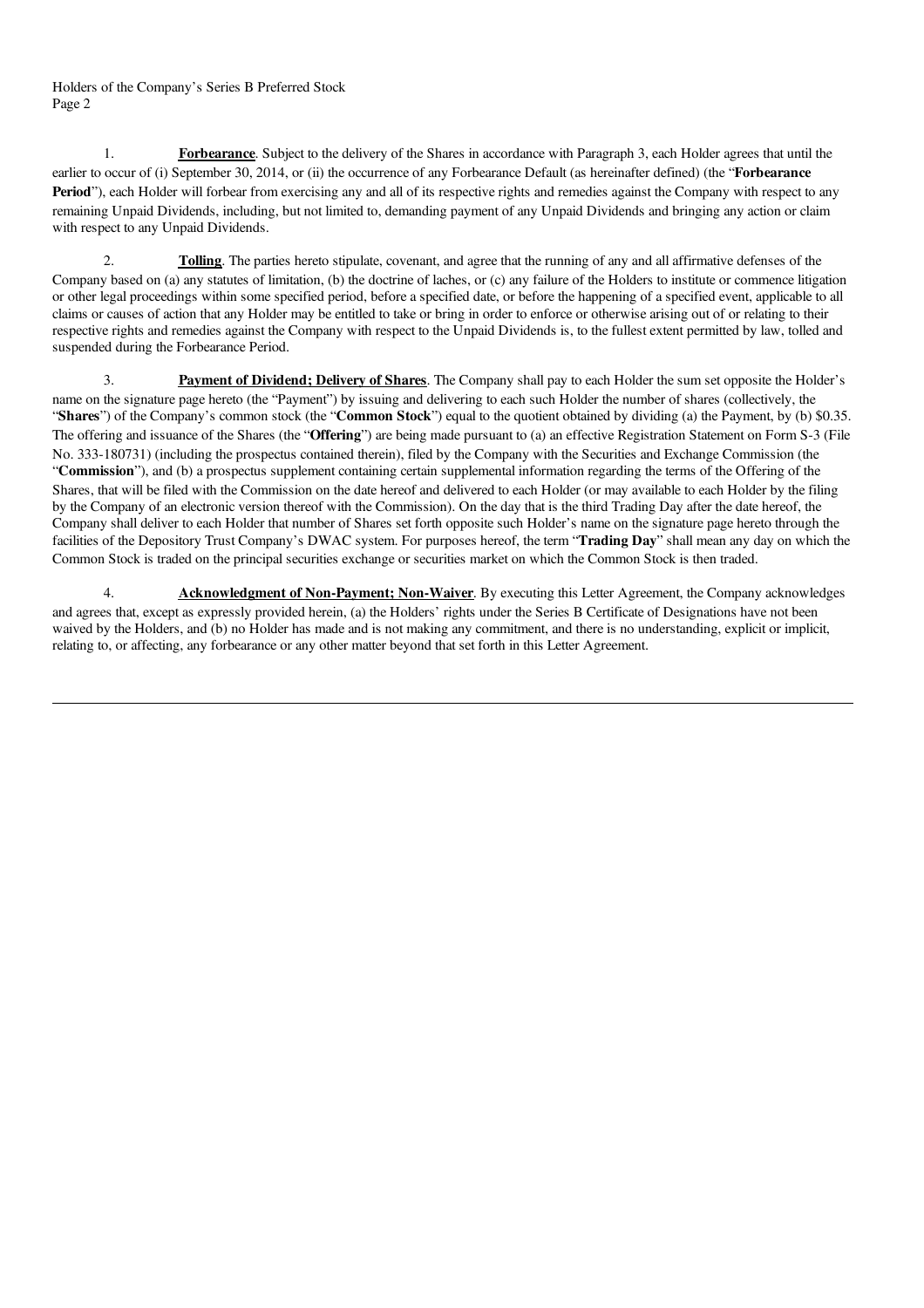5. Full Force and Effect. Except as otherwise provided herein, the Series B Certificate of Designations shall remain unchanged and in full force and effect. Except as expressly set forth above, nothing in this Letter Agreement shall be construed as a waiver of any rights of any of the parties to this Letter Agreement under the Series B Certificate of Designations.

### 6. Forbearance Default. As used herein, "Forbearance Default" means any of the following:

a. The Company fails to timely perform or observe any requirement of this Letter Agreement or the documents, instruments and agreements executed in connection herewith;

b. The Company fails to pay future Cumulative Dividends on a timely basis in accordance with the Series B Certificate of Designation;

c. The Company dissolves, liquidates, winds up, or otherwise ceases its on-going business operations; or

d. The Company (or any subsidiary): (i) makes a transfer in fraud of creditors, or makes an assignment for the benefit of creditors; (ii) has a receiver, trustee or custodian appointed for, or take possession of, all or substantially all of the assets of the Company, either in a proceeding brought by such party or in a proceeding brought against such party and such appointment is not discharged or such possession is not terminated within sixty (60) calendar days after the effective date thereof or such party consents to or acquiesces in such appointment or possession; (iii) files a petition for relief under any Insolvency Law or an involuntary petition for relief is filed against such party under any Insolvency Law and such involuntary petition is not dismissed within sixty (60) calendar days after the filing thereof, or an order for relief naming such party is entered under any Insolvency Law, or any composition, rearrangement, extension, reorganization or other relief of debtors now or hereafter existing is requested or consented to by such party; (iv) fails to have discharged within a period of thirty (30) calendar days any attachment, sequestration or similar writ levied upon any property of such party in an amount exceeding \$1,000,000; or (v) fails to pay within thirty (30) calendar days any final money judgment against such party in an amount exceeding \$1,000,000. (For purposes hereof, "Insolvency Law" means Title 11 of the United States Code (or any successor law) or any similar applicable law providing for bankruptcy, insolvency, conservatorship, receivership or other similar debtor's relief.)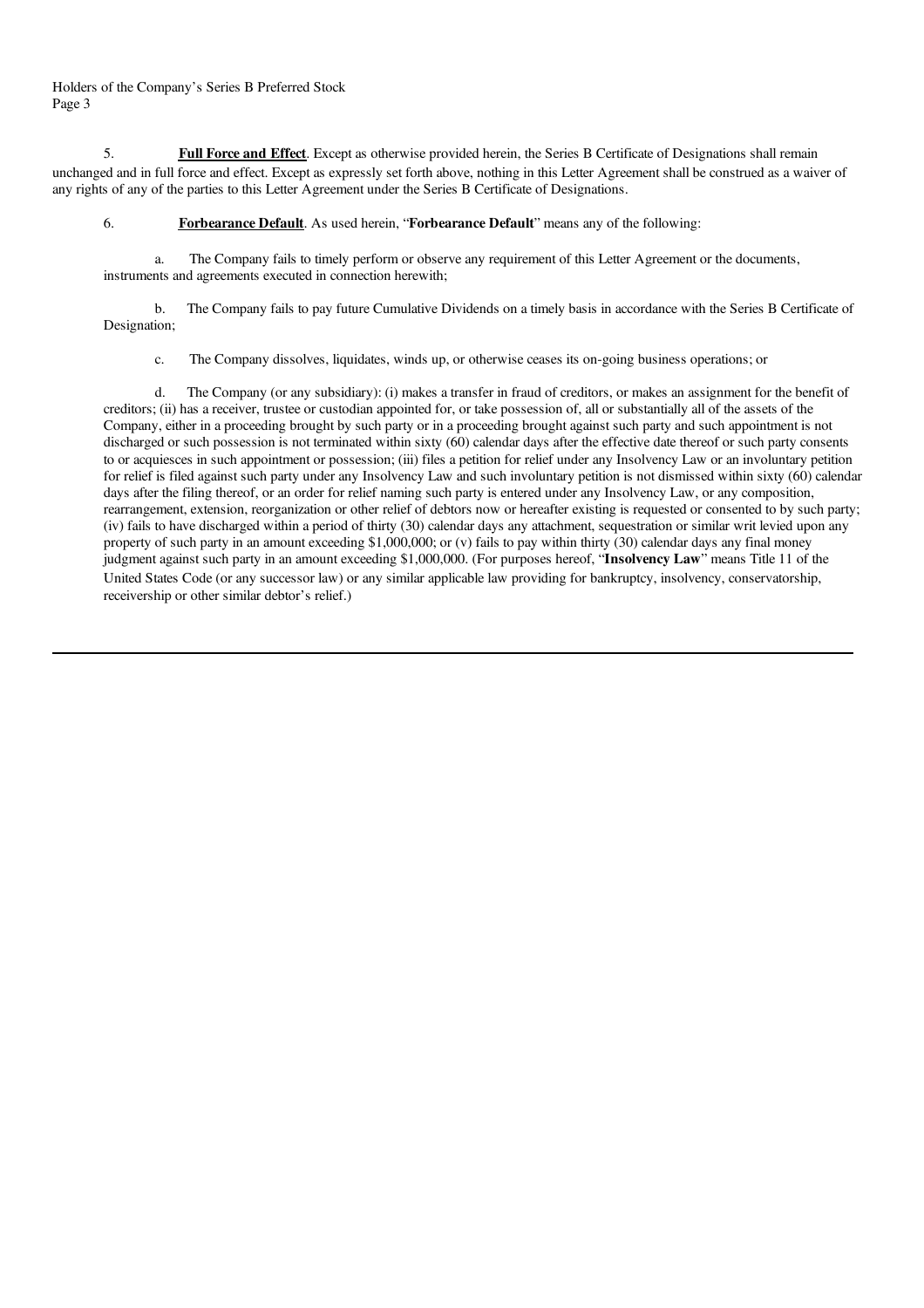7. **Entire Agreement**. This Letter Agreement constitutes the entire agreement between the parties with respect to the subject matter hereof and supersedes any prior understandings, agreements or representations by or between the parties, written or oral, to the extent they relate in any way to the subject matter hereof.

8. **Amendments and Waivers; Severability**. This Letter Agreement may not be amended or modified, and no provisions hereof may be waived, without the written consent of the Company and each of the Holders. No action taken pursuant to this Letter Agreement shall be deemed to constitute a waiver by the party taking such action of compliance with any representation, warranty, covenant or agreement contained herein. The waiver by any party hereto of a breach of any provision of this Letter Agreement shall not operate or be construed as a further or continuing waiver of such breach or as a waiver of any other or subsequent breach. No failure on the part of any party to exercise, and no delay in exercising, any right, power or remedy hereunder shall operate as a waiver thereof, nor shall any single or partial exercise of such right, power or remedy by such party preclude any other or further exercise thereof or the exercise of any other right, power or remedy. All remedies hereunder are cumulative and are not exclusive of any other remedies provided by law.

9. Governing Law. This Letter Agreement shall be governed by, and construed, interpreted and enforced in accordance with, the laws of the State of Delaware, without giving effect to the principles of conflicts of laws thereunder which would specify the application of the law of another jurisdiction.

10. Counterparts. This Letter Agreement may be executed, including by facsimile signature, in one or more counterparts, each of which shall be deemed an original but all of which together will constitute one and the same instrument.

*[Signatures Follow.]*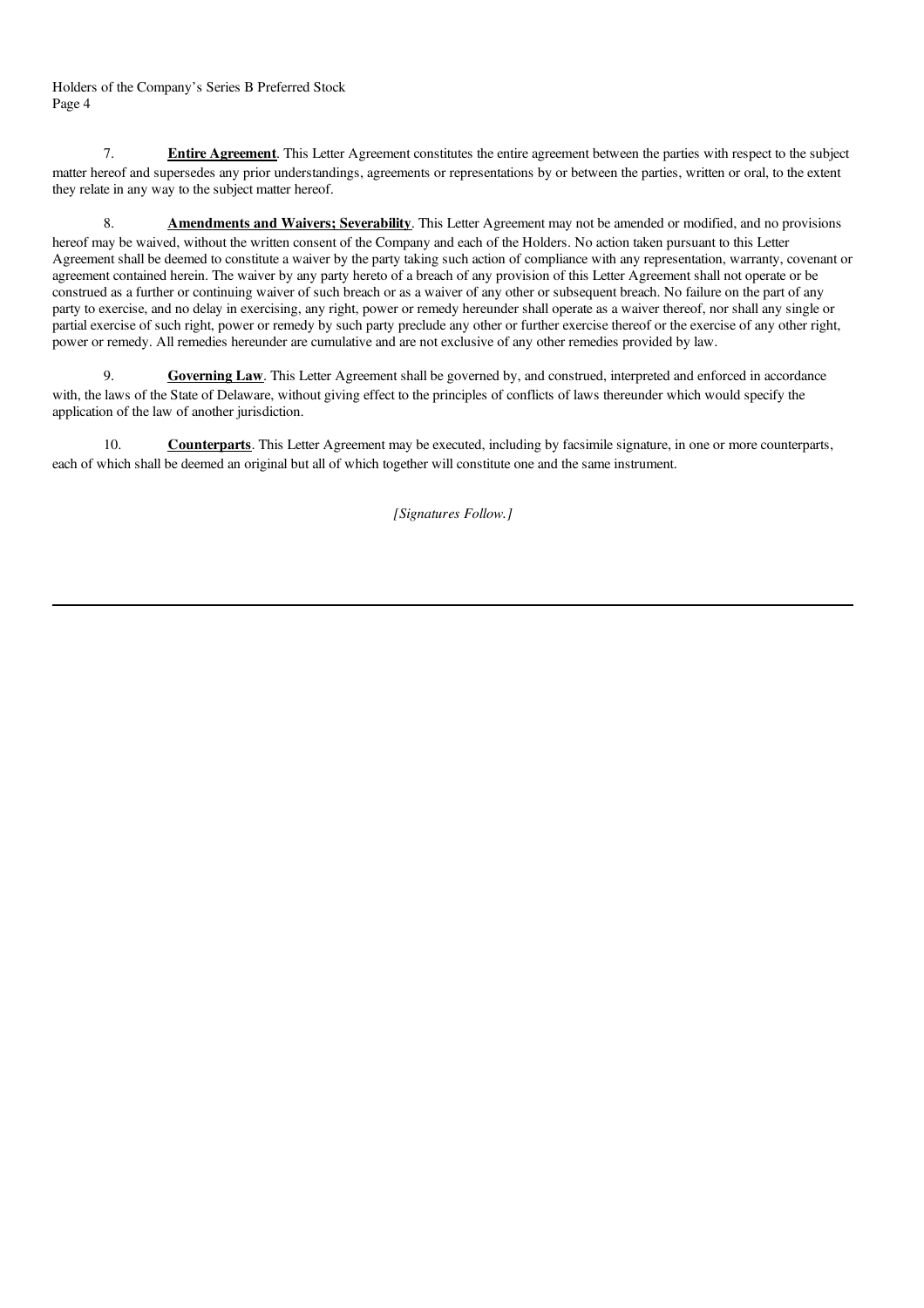In witness whereof, the parties have executed this Letter Agreement as of the first date set forth above.

# PACIFIC ETHANOL, INC.

By: /s/ NEIL M. KOEHLER

Neil M. Koehler, Chief Executive Officer

| Lyles United, LLC                                                                               |           |
|-------------------------------------------------------------------------------------------------|-----------|
| /s/ WILL LYLES<br>By:<br>Name: Will Lyles<br>Title: V.P.                                        | \$367,068 |
| /s/ FRANK P. GREINKE<br>Frank P. Greinke, as Trustee under<br>the Greinke Personal Living Trust | \$189,656 |
| /s/ ROBERT W. BOLLAR<br>Robert W. Bollar, as Trustee of the<br><b>Bollar Living Trust</b>       | \$27,009  |
| /s/ MIMI S. TAYLOR<br>Mimi S. Taylor                                                            | \$27,009  |
| /s/ NEIL M. KOEHLER<br>Neil M. Koehler                                                          | \$105,000 |

[SIGNATURES CONTINUED ON FOLLOWING PAGE]

## HOLDERS: PAYMENT AMOUNT: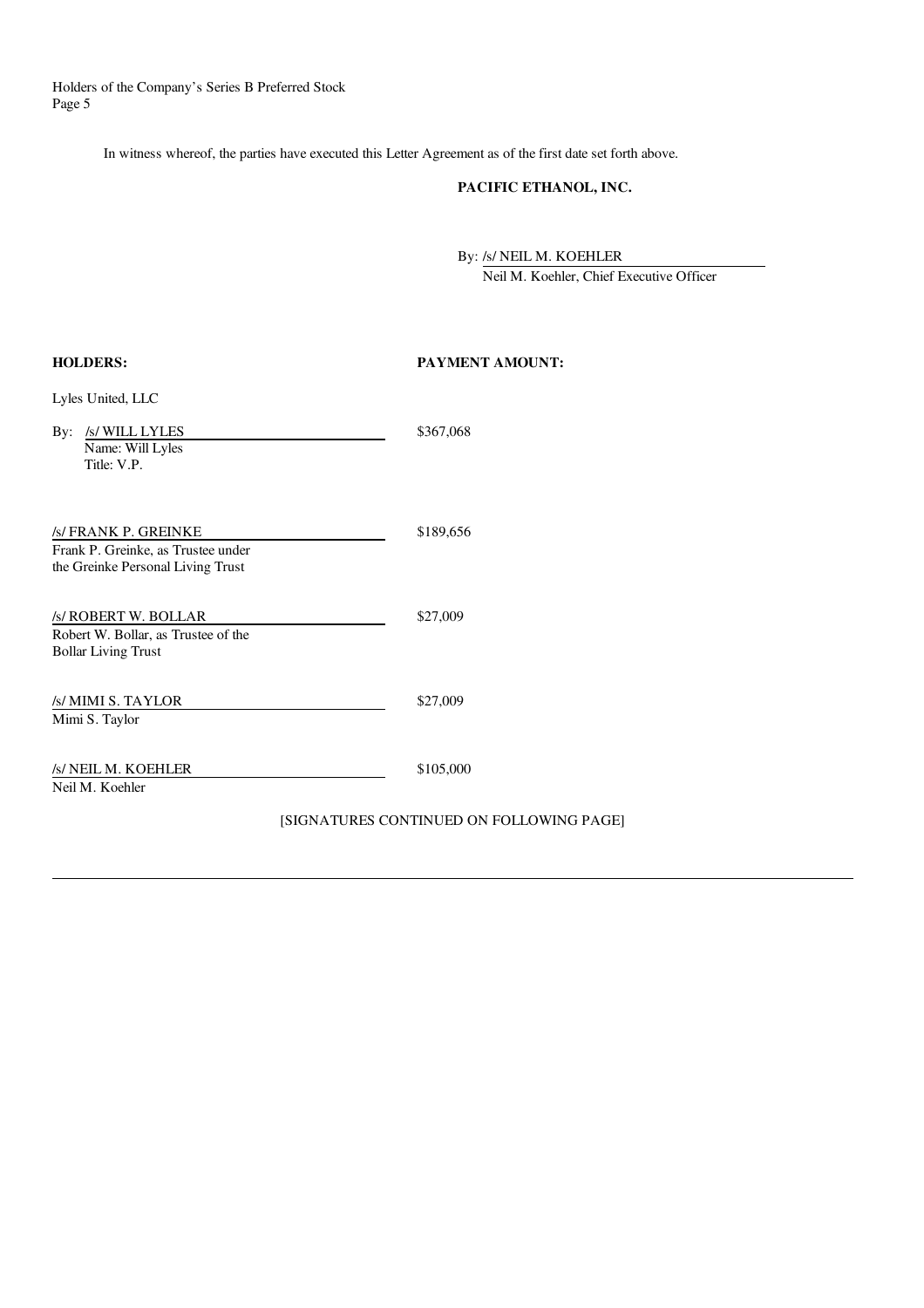| /s/ BILL JONES       | \$5,250 |
|----------------------|---------|
| Bill Jones           |         |
| /s/ PAUL P. KOEHLER  | \$5,250 |
| Paul P. Koehler      |         |
| /s/THOMAS D. KOEHLER | \$5,250 |
| Thomas D. Koehler    |         |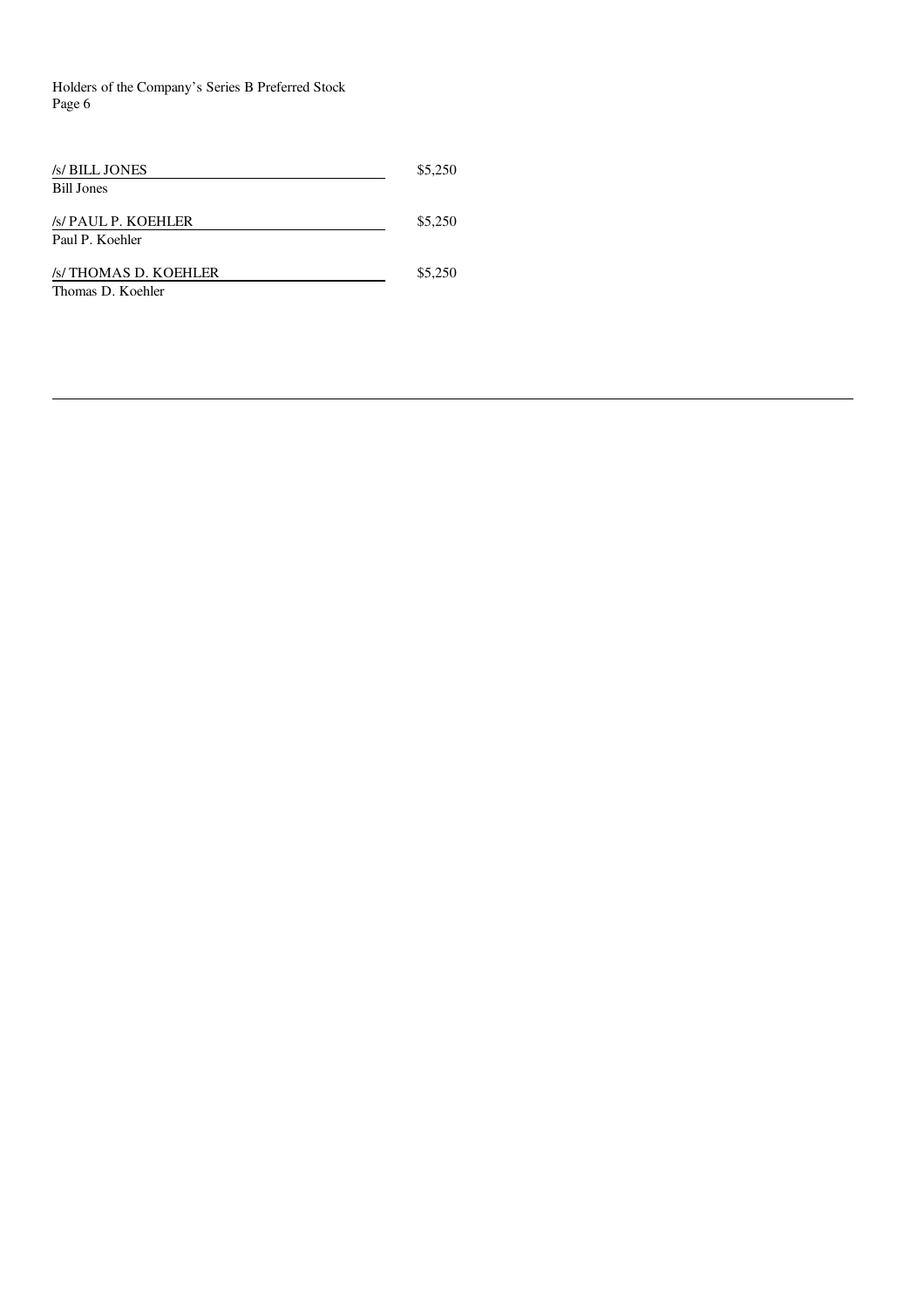## Schedule 1 Holders of Series B Preferred Stock

William M. Lyles IV Lyles United, LLC 1210 West Olive Avenue Fresno, CA 93728

Frank P. Greinke, Trustee, Greinke Personal Living Trust P.O. Box 4159 1800 W. Katella, Ste. 400 Orange, CA 92863

Robert W. Bollar, Trustee, Bollar Living Trust P.O. Box 4159 1800 W. Katella, Ste. 400 Orange, CA 92863

Mimi S. Taylor P.O. Box 4159 1800 W. Katella, Ste. 400 Orange, CA 92863

Neil M. Koehler c/o Pacific Ethanol, Inc. 400 Capitol Mall, Suite 2060 Sacramento, CA 95814

William L. Jones c/o Pacific Ethanol, Inc. 400 Capitol Mall, Suite 2060 Sacramento, CA 95814

Paul P. Koehler c/o Pacific Ethanol, Inc. 400 Capitol Mall, Suite 2060 Sacramento, CA 95814

Thomas D. Koehler c/o Pacific Ethanol, Inc. 400 Capitol Mall, Suite 2060 Sacramento, CA 95814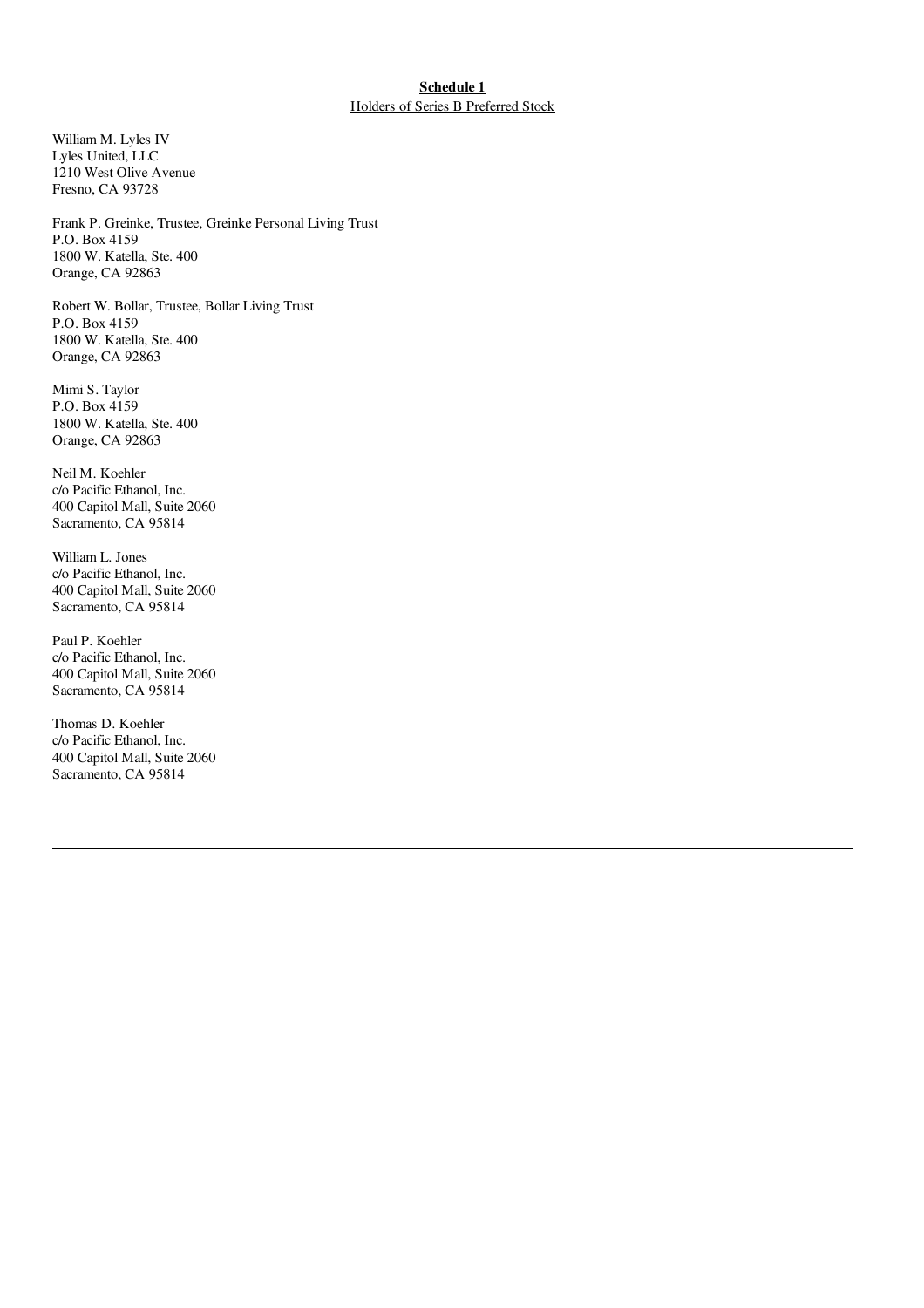### <u>Exhibit A</u> Unpaid Dividends at March 13, 2013

| Lyles United         | \$<br>2,936,547 |
|----------------------|-----------------|
| <b>Greinke Trust</b> | 1,517,251       |
| Neil Koehler         | 839,999         |
| <b>Bill Jones</b>    | 41,998          |
| Paul Koehler         | 41,998          |
| Tom Koehler          | 41,998          |
| <b>Bollar Trust</b>  | 216,073         |
| Mimi S. Taylor       | 216,073         |
| <b>TOTAL</b>         | 5,851,937       |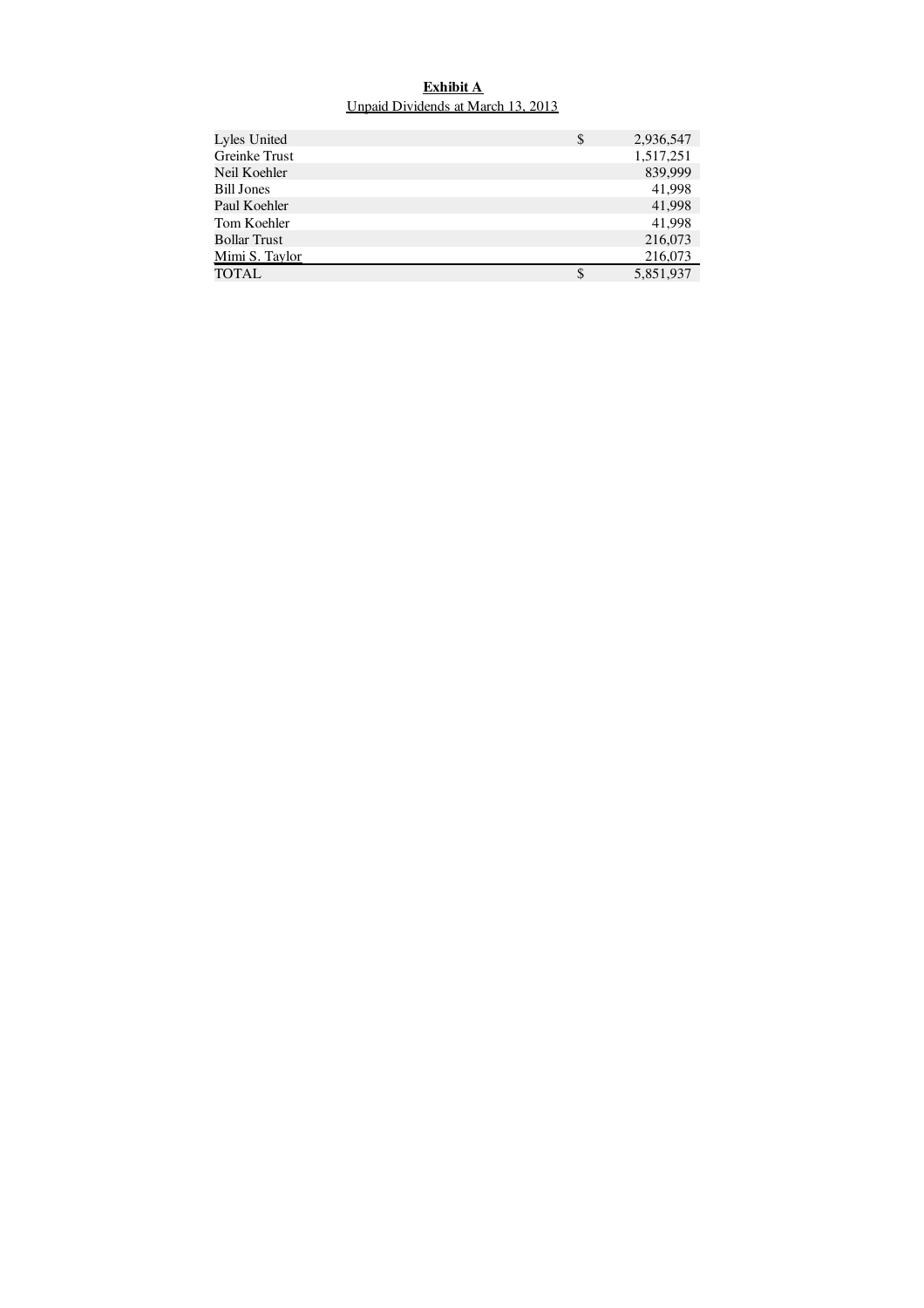# CERTIFICATION OF PRINCIPAL EXECUTIVE OFFICER PURSUANT TO SECTION 302 OF THE SARBANES-OXLEY ACT OF 2002

I, Neil M. Koehler, certify that:

1. I have reviewed this Quarterly Report on Form 10-Q of Pacific Ethanol, Inc.;

2. Based on my knowledge, this report does not contain any untrue statement of a material fact or omit to state a material fact necessary to make the statements made, in light of the circumstances under which such statements were made, not misleading with respect to the period covered by this report;

3. Based on my knowledge, the financial statements, and other financial information included in this report, fairly present in all material respects the financial condition, results of operations and cash flows of the registrant as of, and for, the periods presented in this report;

4. The registrant's other certifying officer and I are responsible for establishing and maintaining disclosure controls and procedures (as defined in Exchange Act Rules 13a-15(e) and 15d-15(e)) and internal control over financial reporting (as defined in Exchange Act Rules 13a-15(f) and 15d-15(f)) for the registrant and have:

(a) Designed such disclosure controls and procedures, or caused such disclosure controls and procedures to be designed under our supervision, to ensure that material information relating to the registrant, including its consolidated subsidiaries, is made known to us by others within those entities, particularly during the period in which this report is being prepared;

(b) Designed such internal control over financial reporting, or caused such internal control over financial reporting to be designed under our supervision, to provide reasonable assurance regarding the reliability of financial reporting and the preparation of financial statements for external purposes in accordance with generally accepted accounting principles;

(c) Evaluated the effectiveness of the registrant's disclosure controls and procedures and presented in this report our conclusions about the effectiveness of the disclosure controls and procedures, as of the end of the period covered by this report based on such evaluation; and

(d) Disclosed in this report any change in the registrant's internal control over financial reporting that occurred during the registrant's most recent fiscal quarter (the registrant's fourth fiscal quarter in the case of an annual report) that has materially affected, or is reasonably likely to materially affect, the registrant's internal control over financial reporting; and

5. The registrant's other certifying officers and I have disclosed, based on our most recent evaluation of internal control over financial reporting, to the registrant's auditors and the audit committee of the registrant's board of directors (or persons performing the equivalent functions):

(a) All significant deficiencies and material weaknesses in the design or operation of internal control over financial reporting which are reasonably likely to adversely affect the registrant's ability to record, process, summarize and report financial information; and

(b) Any fraud, whether or not material, that involves management or other employees who have a significant role in the registrant's internal control over financial reporting.

Date: May 15, 2013 /S/ NEIL M. KOEHLER Neil M. Koehler President and Chief Executive Officer (Principal Executive Officer)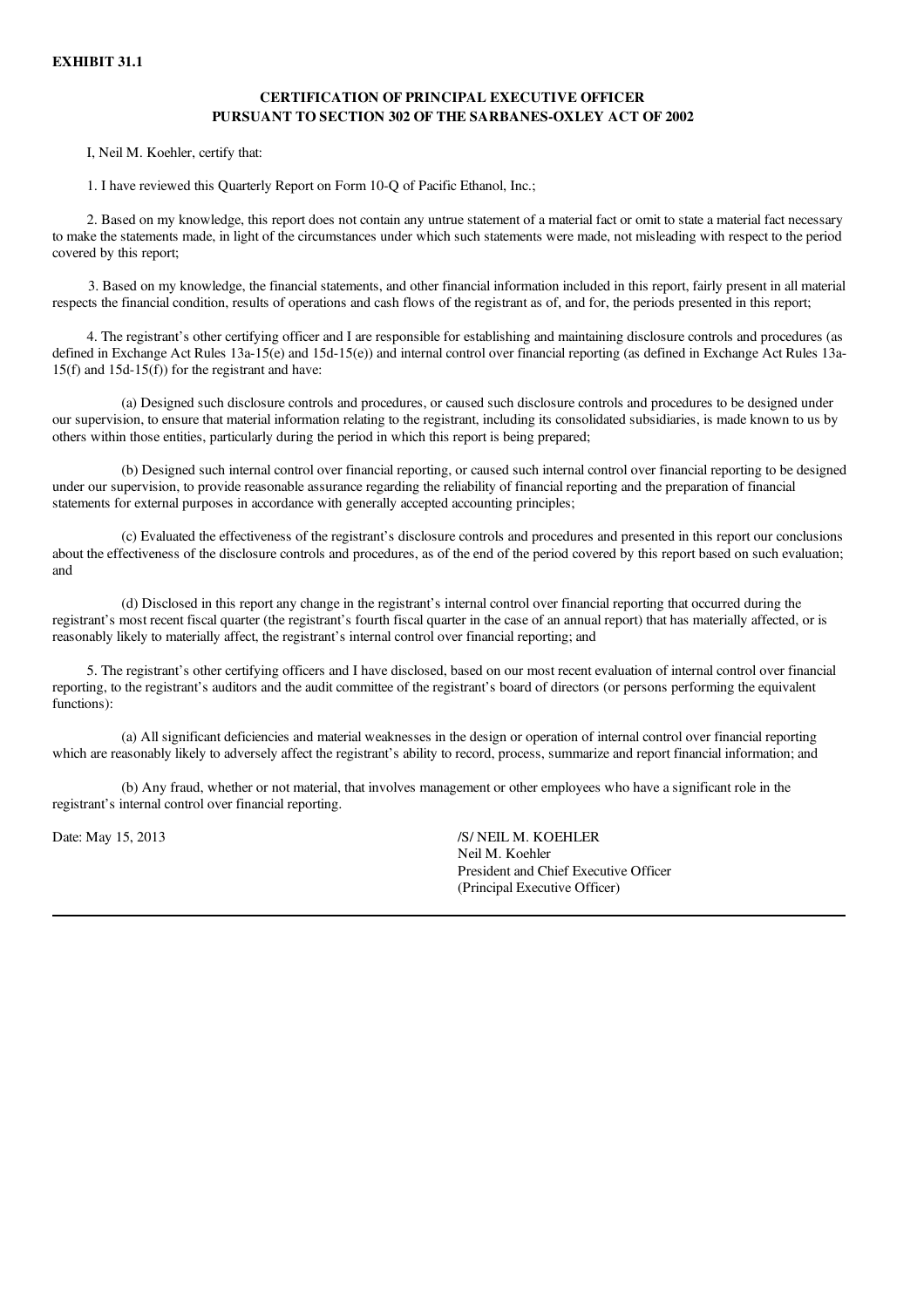# CERTIFICATION OF PRINCIPAL FINANCIAL OFFICER PURSUANT TO SECTION 302 OF THE SARBANES-OXLEY ACT OF 2002

I, Bryon T. McGregor, certify that:

1. I have reviewed this Quarterly Report on Form 10-Q of Pacific Ethanol, Inc.;

2. Based on my knowledge, this report does not contain any untrue statement of a material fact or omit to state a material fact necessary to make the statements made, in light of the circumstances under which such statements were made, not misleading with respect to the period covered by this report;

3. Based on my knowledge, the financial statements, and other financial information included in this report, fairly present in all material respects the financial condition, results of operations and cash flows of the registrant as of, and for, the periods presented in this report;

4. The registrant's other certifying officer and I are responsible for establishing and maintaining disclosure controls and procedures (as defined in Exchange Act Rules 13a-15(e) and 15d-15(e)) and internal control over financial reporting (as defined in Exchange Act Rules 13a-15(f) and 15d-15(f)) for the registrant and have:

(a) Designed such disclosure controls and procedures, or caused such disclosure controls and procedures to be designed under our supervision, to ensure that material information relating to the registrant, including its consolidated subsidiaries, is made known to us by others within those entities, particularly during the period in which this report is being prepared;

(b) Designed such internal control over financial reporting, or caused such internal control over financial reporting to be designed under our supervision, to provide reasonable assurance regarding the reliability of financial reporting and the preparation of financial statements for external purposes in accordance with generally accepted accounting principles;

(c) Evaluated the effectiveness of the registrant's disclosure controls and procedures and presented in this report our conclusions about the effectiveness of the disclosure controls and procedures, as of the end of the period covered by this report based on such evaluation; and

(d) Disclosed in this report any change in the registrant's internal control over financial reporting that occurred during the registrant's most recent fiscal quarter (the registrant's fourth fiscal quarter in the case of an annual report) that has materially affected, or is reasonably likely to materially affect, the registrant's internal control over financial reporting; and

5. The registrant's other certifying officer(s) and I have disclosed, based on our most recent evaluation of internal control over financial reporting, to the registrant's auditors and the audit committee of the registrant's board of directors (or persons performing the equivalent functions):

(a) All significant deficiencies and material weaknesses in the design or operation of internal control over financial reporting which are reasonably likely to adversely affect the registrant's ability to record, process, summarize and report financial information; and

(b) Any fraud, whether or not material, that involves management or other employees who have a significant role in the registrant's internal control over financial reporting.

Date: May 15, 2013 /S/ BRYON T. MCGREGOR Bryon T. McGregor Chief Financial Officer (Principal Financial Officer)